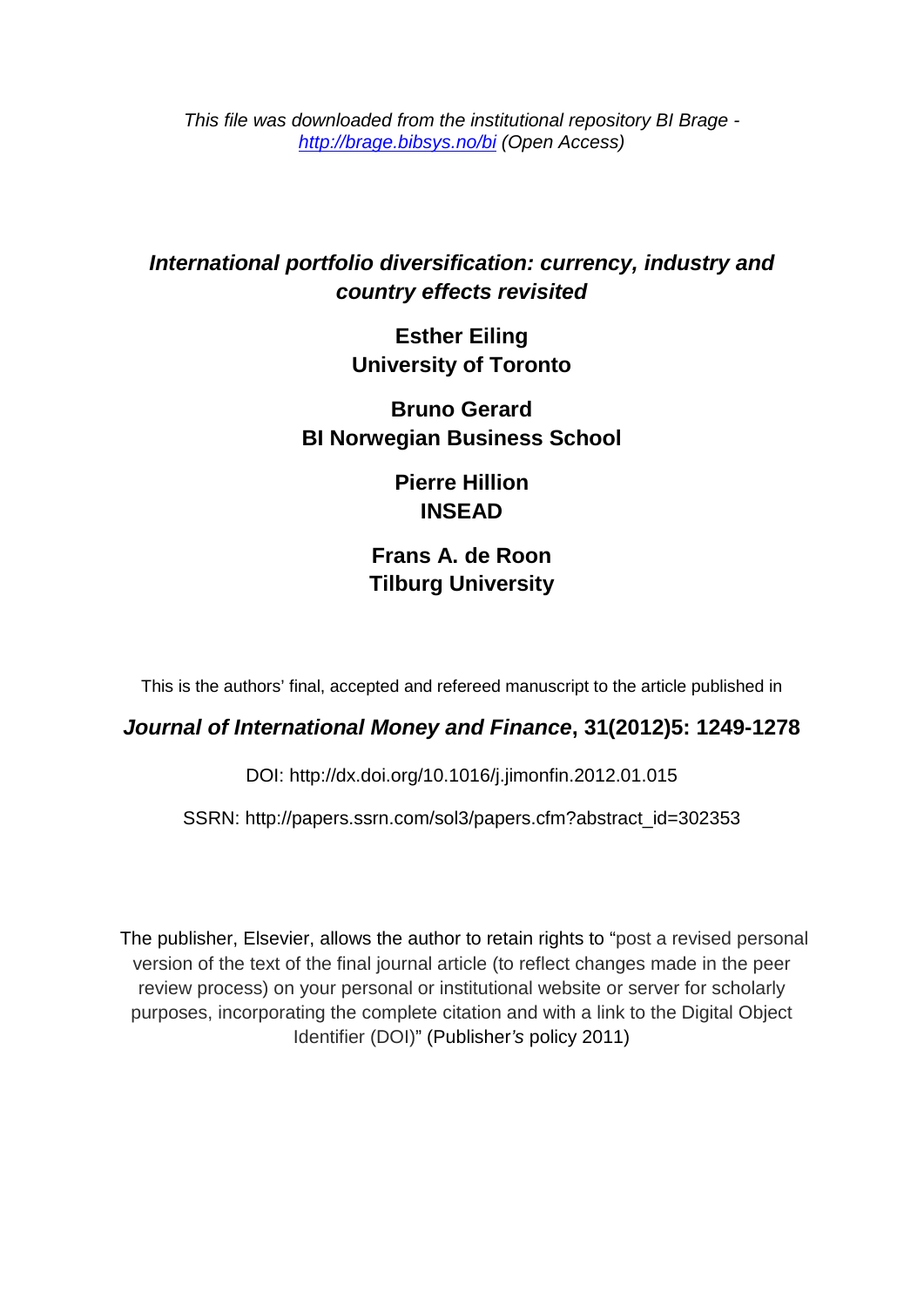## International Portfolio Diversification: Currency, Industry and Country Effects Revisited

Esther Eiling<sup>1 2</sup>

University of Toronto, Rotman School of Management

Bruno Gerard

Norwegian School of Management and Tilburg University

Pierre Hillion INSEAD and CEPR

Frans de Roon Tilburg University, CentER and Netspar

This version: December 2009

<sup>&</sup>lt;sup>1</sup>Corresponding author: Rotman School of Management, University of Toronto, 105 St. George Street, Toronto, Ontario M5S 3E6, tel:+1-416-946-3121, email: Esther.Eiling@Rotman.Utoronto.Ca.

<sup>&</sup>lt;sup>2</sup>This paper also circulated under the title "The Structure of Global Equity Returns: Currency, Industry, and Country Effects Revisited". We thank Francesca Carrieri, Vihang Errunza, Jan Magnus, Theo Nijman and seminar participants at McGill University, Tilburg University, Nijmegen University, the Norwegian School of Management-BI, Cal Poly San Luis Obispo, the INQUIRE meetings in Berlin, the SIRIF Asset Allocation Conference in Glasgow, and the EFA meetings in Berlin for helpful discussions. Support for this research has been provided by a grant from INQUIRE Europe.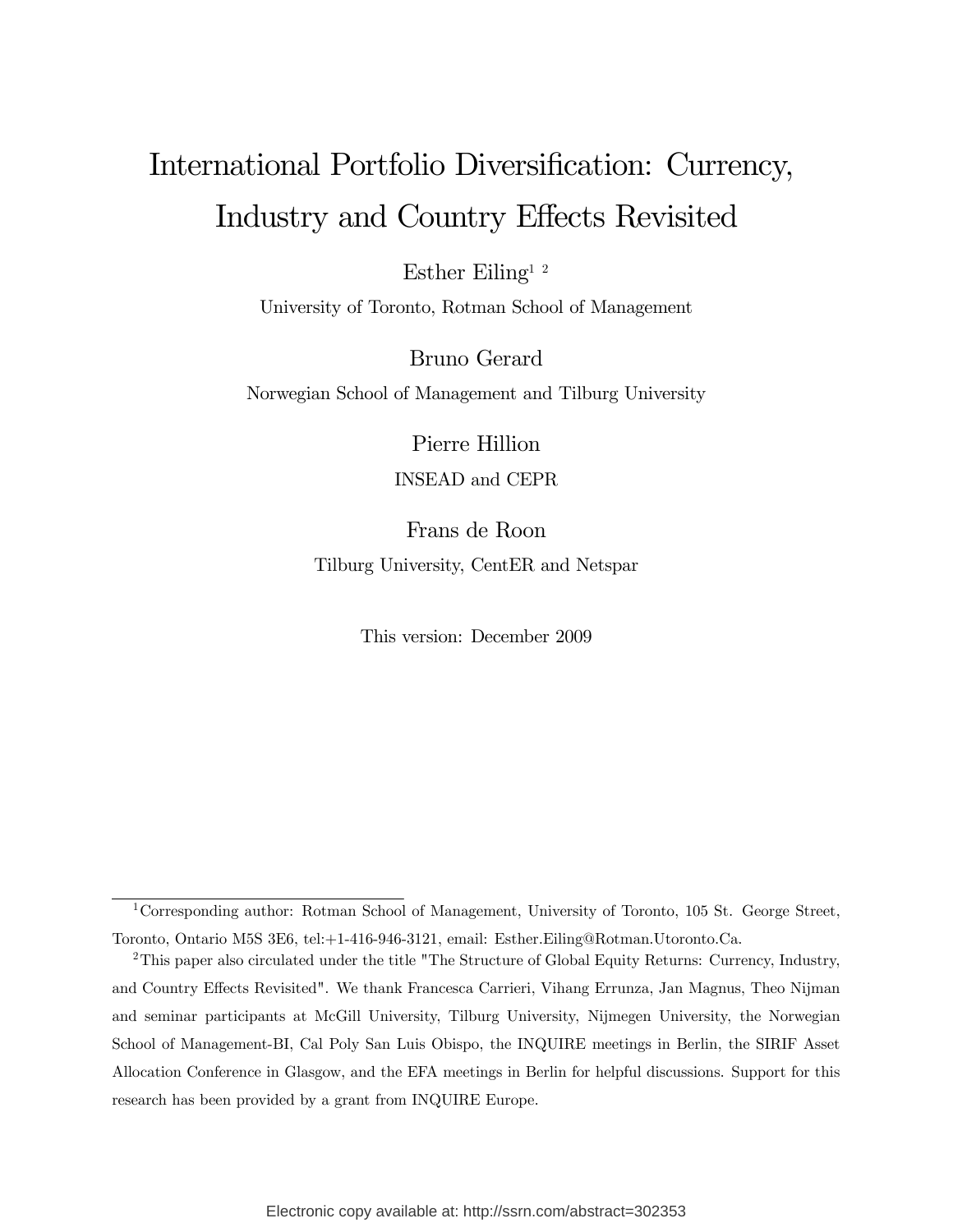## International Portfolio Diversification: Currency, Industry and Country Effects Revisited

#### Abstract

We examine the relative importance of country, industry, world market and currency risk factors for international stock returns. Our approach focuses on testing the mean-variance efficiency of the various factor portfolios. An unconditional analysis does not detect significant differences between country, industry and world portfolios, nor any role for currency risk factors. However, when we allow expected returns, volatilities and correlations to vary over time, we find that equity returns are mainly driven by global industry and currency risk factors. We propose a novel test to evaluate the relative benefits of alternative investment strategies and find that including currencies is critical to take full advantage of the diversification benefits afforded by international markets.

JEL classification: G11, G15

Keywords: International financial markets, currency risk, mean-variance efficiency, conditioning information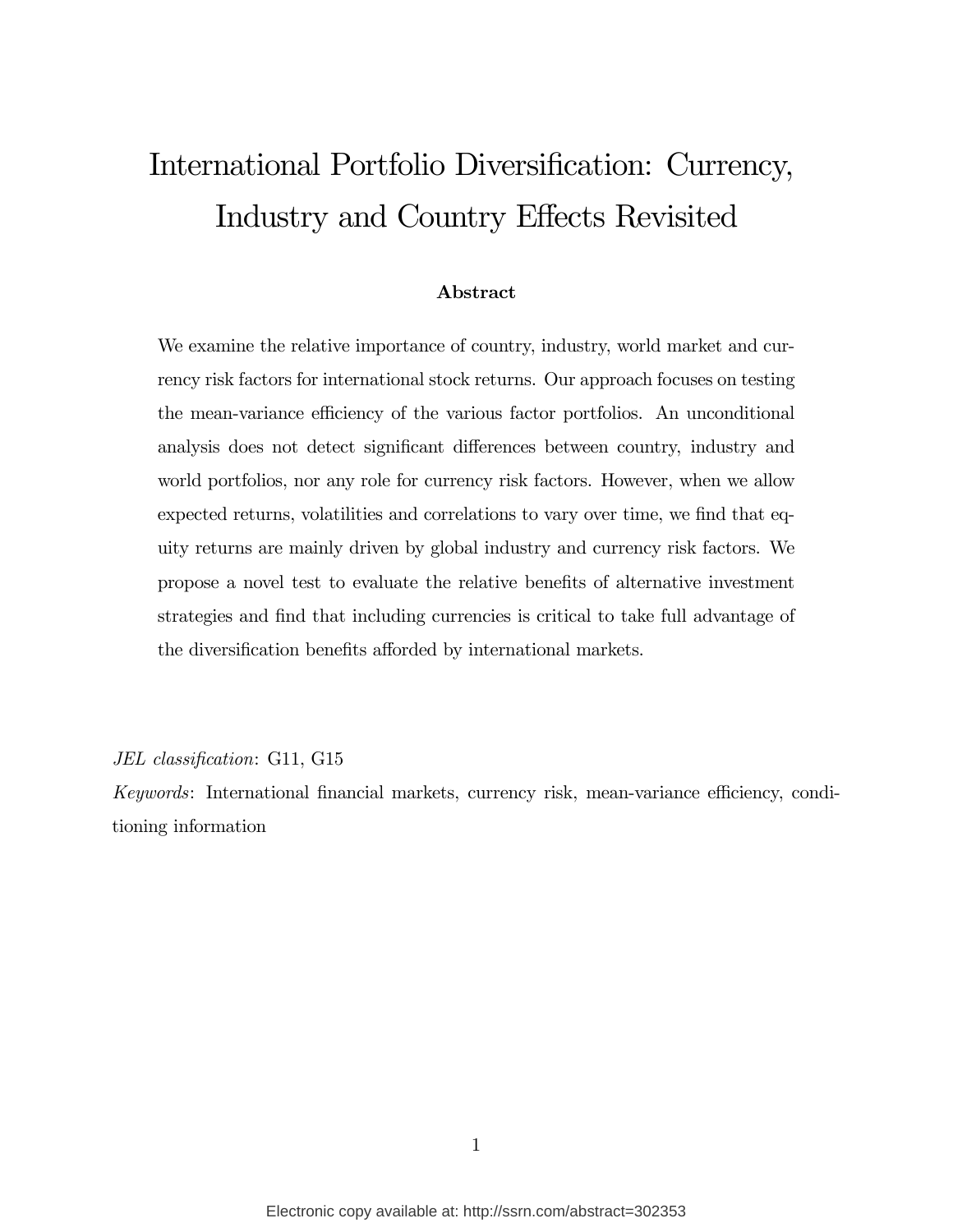## 1 Introduction

One of the core questions in international finance is which factors drive international equity returns. A substantial amount of research focuses on the comparison of country versus industry factors. This was first investigated by Lessard (1974). Renewed attention to the issue and a voluminous literature was sparked by the work of Roll (1992), Heston and Rouwenhorst (1994) and Griffin and Karolyi (1998). Today, more than three decades later, the country-industry debate is still ongoing.3

A closely related issue is financial market integration. In fully integrated markets, only global risks are priced (e.g. Solnik, 1974a; Sercu, 1980; Adler and Dumas, 1983) while in segmented markets only local risks are priced.<sup>4</sup> Several recent papers provide evidence that national equity markets are becoming more integrated within the world market (e.g. De Jong and De Roon, 2005; Carrieri et al., 2007; Pukthuanthong-Le and Roll, 2008). This suggests that international equity returns are increasingly driven by global rather than by local factors.

Further, currency risk factors could play an important role for global stock returns. Several international asset pricing models show that, in equilibrium, when currency risk induces deviations from purchasing power parity, investors require to be compensated for bearing exchange rate risk (e.g. Stulz, 1981). Dumas and Solnik (1995), De Santis and Gerard (1998) and Lustig and Verdelhan (2007) report empirical evidence of a premium for currency risk.<sup>5</sup>

Errunza, Hogan and Hung (2005) and Zhang (2006).

<sup>3</sup>Traditionally, country factors are found to dominate industry factors (amongst others, Grinold, Rudd and Stefek, 1989; Drummen and Zimmerman, 1992; Heston and Rouwenhorst, 1994; Griffin and Karolyi, 1998; Brooks and Del Negro, 2005; Ehling and Ramos; 2006, Campa and Fernandes, 2006; Catão and Timmermann, 2007; Bekaert, Hodrick and Zhang, 2008). However, several more recent papers show that industry factors becoming increasingly important (e.g. Cavaglia, Brightman and Aked, 2000; Isakov and Sonney, 2004; Baele and Inghelbrecht, 2005; Hardouvelis, Malliaropulos, and Priestley, 2007). Ferreira and Gama (2005) report an increase in industry volatility, while country volatility has remained relatively stable.  $^{4}$ e.g. Stulz (1981), Errunza and Losq (1985), Bekaert and Harvey (1995) - for a survey, see Stulz (1995). <sup>5</sup>See also Vassalou (2000), De Santis, Gerard and Hillion (2003), Dahlquist and Sällström (2002), Chang,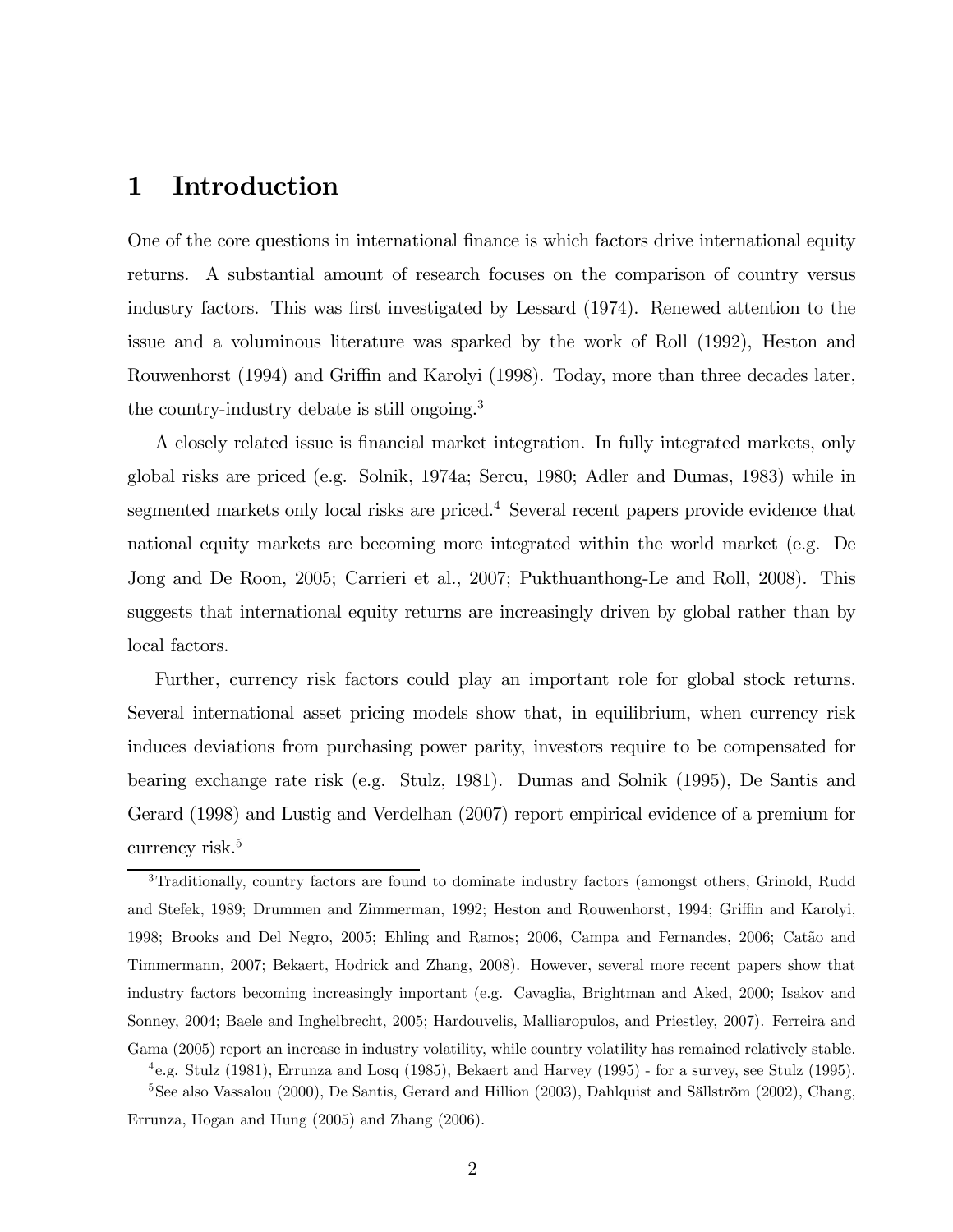This paper investigates to what extent international stock returns are driven by country, industry and currency risk factors. In addition, we consider as benchmark models the world Capital Asset Pricing Model that includes the world market return and the International CAPM that includes and several currency returns as well. A common approach for comparing country and industry effects is based on a factor model with country and industry dummy variables (Heston and Rouwenhorst, 1994; Griffin and Karolyi, 1998). This model assumes a unit exposure to the global market shock for all assets, which may lead to biases in comparing country and industry factors (Baele and Inghelbrecht, 2007; Bekaert et al. 2008).

We propose an alternative approach and a novel test to provide new insights into the role of currency, country and industry factors in driving equity returns in the seven largest world economies over the 1975 to 2005 period. We proceed in two steps. First, we conduct spanning tests to investigate whether a subsets of the portfolios or factors under consideration is meanvariance efficient when tested against the remainder of the assets. If for instance, the Adler and Dumas (1983) version of the international CAPM is the appropriate model to describe equilibrium returns in international markets, the world and currency factor portfolios would span all other asset returns. In a second step we propose a new test to investigate the relative benefits of alternative international diversification strategies based on country, global industry and currency factor portfolios. We perform all our tests both unconditionally and conditionally, as well as both unconstrained and with reasonable limits on short sales.

Our unconditional tests do not detect significant differences between country, industry and world portfolios. Spanning is only marginally rejected for the world portfolio with respect to global industry returns, suggesting that the world portfolio may not have optimal industry weights. Moreover, the unconditional analysis provides no evidence that currency risk factors matter; currency returns are spanned by country, industry and world market portfolio returns.

In contrast, when we allow for time-varying means and (co)variances using returns on managed portfolios, we can identify which factors dominate. Our conditional results show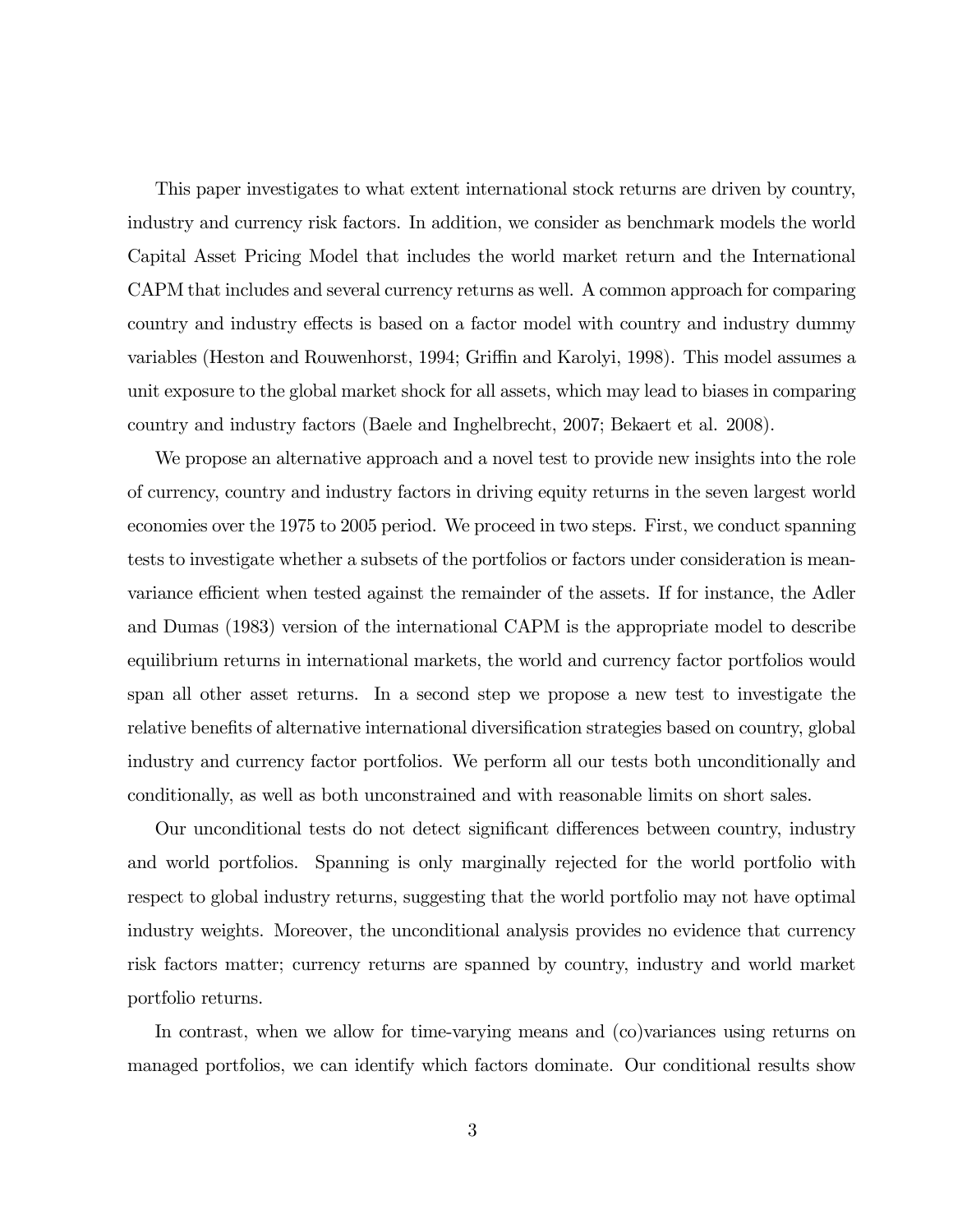that international equity returns are primarily driven by industry and currency risk factors. While country returns are spanned by global industry returns, industry returns are not spanned by country returns. This corresponds to a tangency portfolio that is linear in the returns on industry portfolios. Furthermore, similar to the unconditional results the world market portfolio is efficient with respect to country returns, but not with respect to global industry returns. The dominance of global industry factors over country factors is in line with the seven developed countries in our sample being among the most integrated equity markets in the world. Finally, we find that currency returns significantly improve the mean-variance efficiency of country, industry and world market portfolio returns.

These findings have important implications for cross-border investment strategies. Using our new test, we find that passive country- and industry-based equity strategies deliver indistinguishable Sharpe ratios. When portfolios are rebalanced every month, industry-based strategies lead to significantly higher Sharpe ratios. However, this outperformance critically depends on the ability to take short positions. Further, while including currencies in passive strategies does not deliver significant benefits, in actively rebalanced portfolios currencies are essential for achieving optimal portfolio performance. Strikingly, adding currency deposits to long-only managed country or industry portfolios doubles their annual Sharpe ratios. Crossborder investors take implicit currency positions and investing in currency deposits may hedge against currency risk (e.g. Campbell et al., 2008). At the same time, currency deposits can also be attractive investments themselves, due to their non-zero expected returns.<sup>6</sup> We allow for both hedging and speculative benefits by jointly optimizing over international equities and currency deposits. Whether hedging or speculative benefits are more important is left for future research.

The paper proceeds as follows. Section 2 develops the empirical framework, introduces our new test and shows the link with spanning tests. Section 3 describes the data. Section 4

<sup>&</sup>lt;sup>6</sup>In practice, a popular currency speculative strategy is the carry trade, which has historically often delivered a very attractive risk-return trade-off (e.g. Burnside et al., 2007).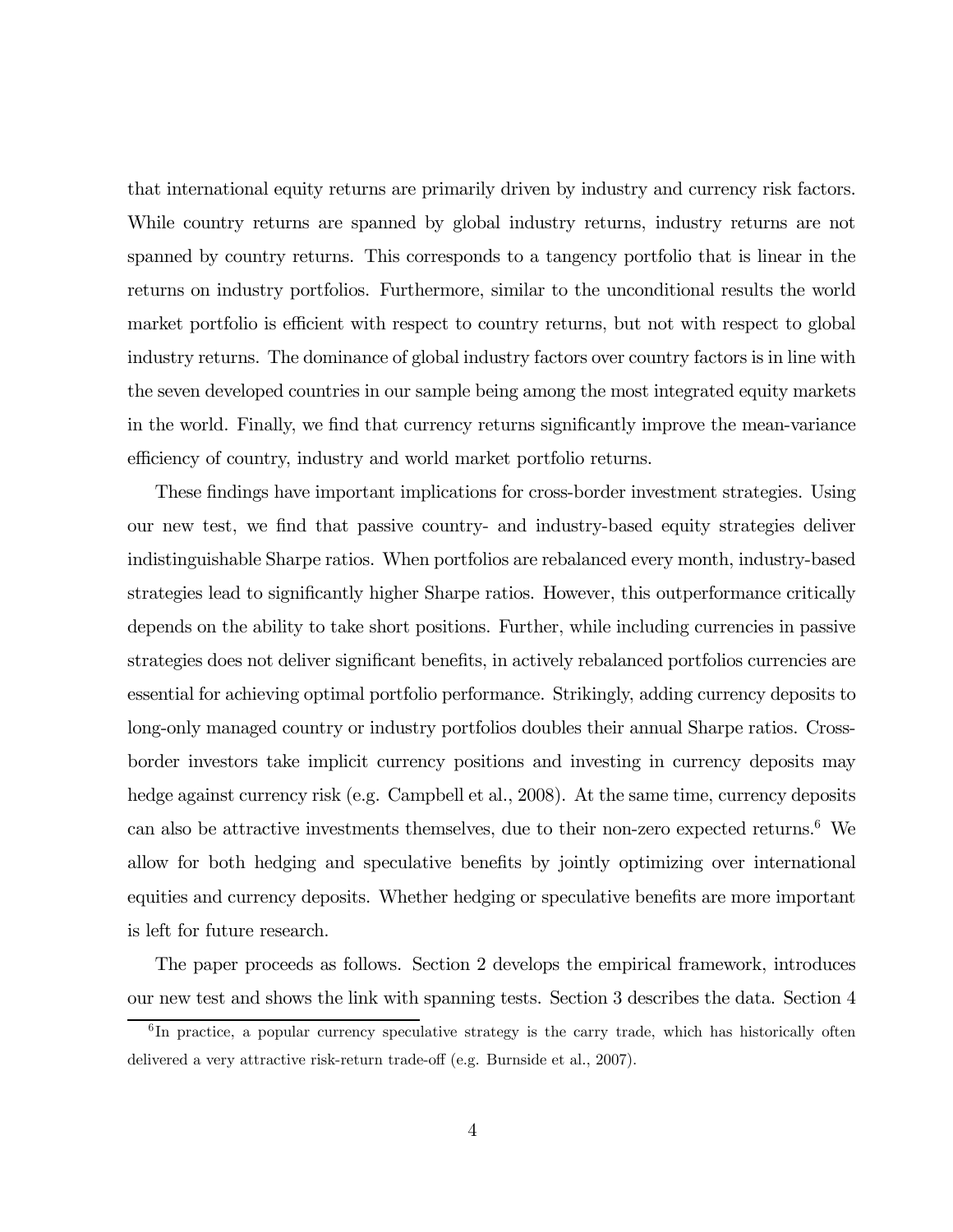reports our unconditional results, while Section 5 discusses the conditional analysis. Section 6 concludes. The appendix shows the derivation of some econometric results.

## 2 Empirical framework

We use mean variance analysis to investigate the relative importance of country, industry, world market and currency risk factors. When examining which factors drive international equity returns, financial market integration plays an important role. In fully segmented markets only local risks are priced. In contrast, in perfectly integrated markets with no barriers to international investments, all investors face the same investment opportunity set and only global risks are priced. Therefore, in addition to country factors and global industry factors we consider two additional well-known asset pricing models.

The world CAPM is a single factor model that includes the world stock market portfolio. This model holds when assuming fully integrated markets where investors have the same consumption opportunity sets (see e.g. Stehle, 1977). However, when consumption opportunity sets differ or when purchasing power parity is violated, Solnik (1974a), Secru (1980) and Adler and Dumas (1983) show that foreign exchange rate risk is priced. The resulting international capital asset pricing model (ICAPM) includes the world portfolio and a number of foreign currency deposits.

#### 2.1 Spanning tests

Suppose that only industry factors are priced in international equity returns. This implies that with exact factor pricing, a linear combination of the industry factor portfolios is meanvariance efficient.<sup>7</sup> We can test whether the tangency portfolio is a linear combination of the

<sup>7</sup>Studies of classical efficiency tests are, amongst others, Gibbons (1982), Jobson and Korkie (1982), Stambaugh (1982), Gibbons, Ross and Shanken (1989).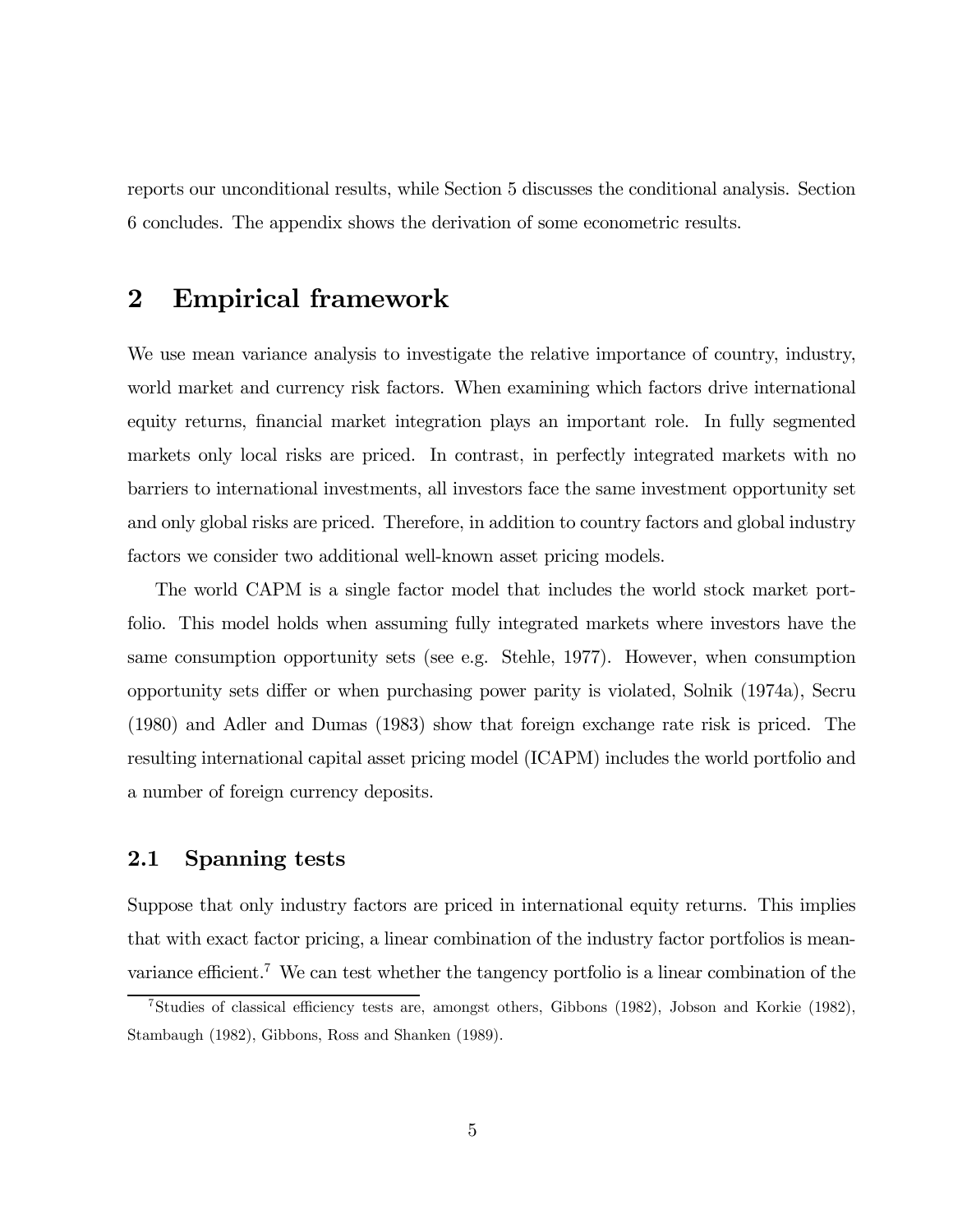industry portfolios using the following regression:

$$
r_t^x = a_x + B_x r_t^y + \varepsilon_t^x \tag{1}
$$

where  $r_t^y$  is a vector of excess returns on N industry portfolios. In this example we consider excess returns on L country portfolios  $(r_t^x)$  as test assets, but in principle the dependent variables are all primary assets in the economy. If there is exact factor pricing with respect to the N industry factors, all elements of the intercept  $a_x$  should be zero. The intercept is also known as the Jensen measure. Testing whether the Jensen measure equals zero is the usual mean-variance spanning test (e.g., Huberman and Kandel, 1987; DeRoon, Nijman, and Werker, 2001). Under the null hypothesis, industry returns span country returns. If the Jensen measure is different from zero, mean-variance efficiency can be improved by adding country portfolios (i.e. the test assets) to the set of industry portfolios (i.e. the benchmark assets). Since the country and industry portfolios have components in common, this implies that a significant Jensen measure  $a_x$  requires changing the country weights in the global industry portfolios. Consequently, a model in which international equity returns are only driven by global industry factors would be rejected.

Similarly, if the ICAPM holds, the tangency portfolio is a linear combination of the world equity portfolio and the currency deposits. When regressing country or industry returns on the world market return and several currency deposit returns, the intercept should be zero. In sum, we examine which factors drive international equity returns by analyzing the meanvariance efficiency of these alternative sets of factors.

#### 2.2 Sharpe ratio tests

This research has clear implications for investors as well. If the tangency portfolio is not a linear combination of industry factor portfolios, an industry-based international diversification strategy would be suboptimal. This section proposes a test that allows us to directly compare the mean-variance optimality of various international diversification strategies. We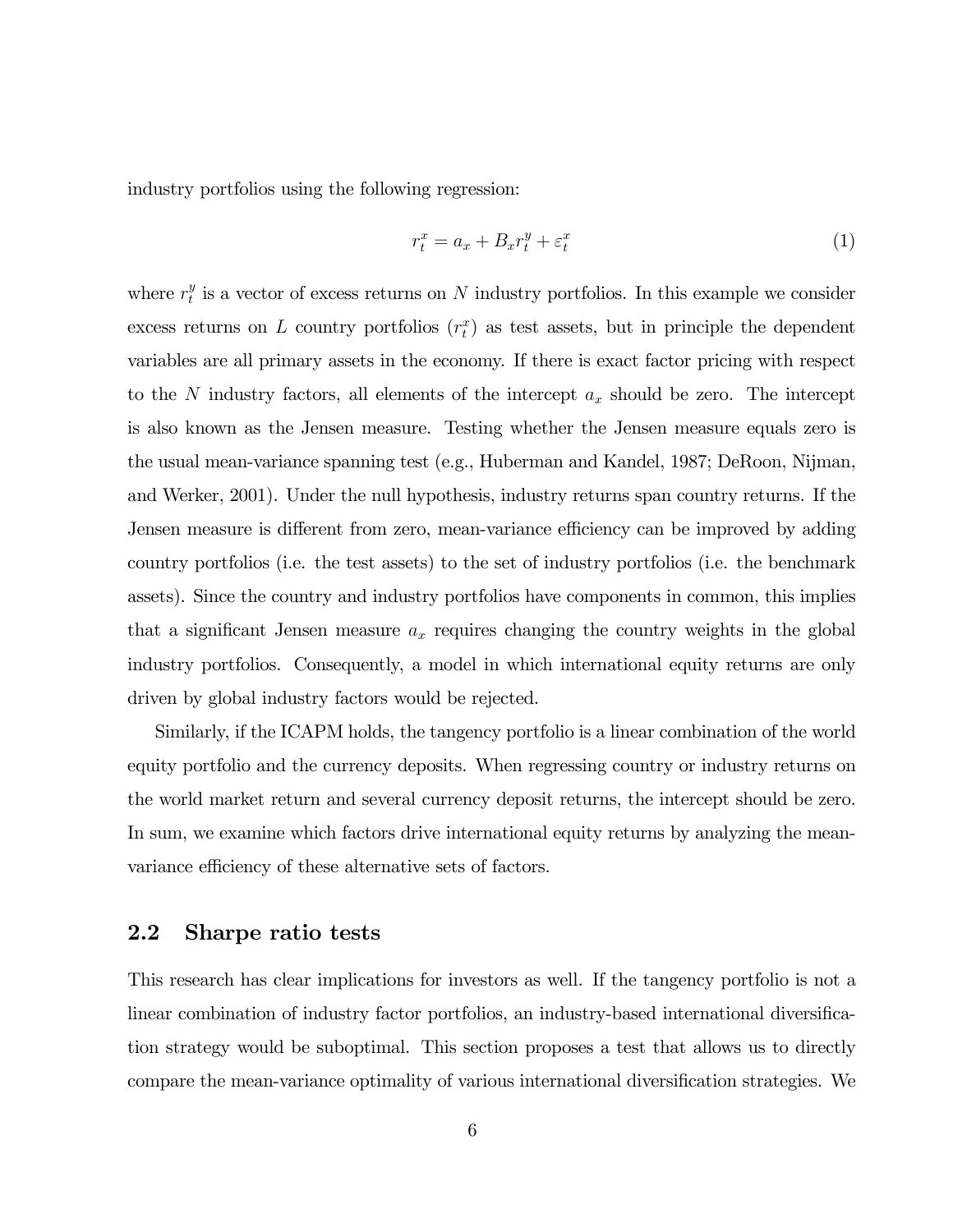compare diversifying across countries or global industries. Also, we consider adding currency deposits and investing in the world market portfolio. Indeed, if the ICAPM is a valid pricing model, then neither industry- nor country-based portfolios should be able to outperform portfolios strategies based on the world portfolio and foreign currency deposits.

When comparing diversifying across  $N$  global industries to diversifying across  $L$  countries, we are basically comparing two constrained strategies. In principle, investors can optimize over the full set of  $L \times N$  local industry returns in all countries. However, it is often practically infeasible to optimize over all local industries in all countries. Instead, most individual investors would invest in country (or regional) mutual funds and global industry mutual funds.<sup>8</sup> In addition, while optimally diversifying over all  $L \times N$  local industry returns may lead to a better in-sample portfolio performance, in practice, it is much more challenging to estimate the out-of sample weights, as this involves the estimation of a very large covariance matrix.

For ease of exposition, in the next discussion we compare country- versus industry-based strategies. We start with the usual spanning regressions:

$$
r_t^y = a_y + B_y r_t^x + \varepsilon_t^y,\tag{2a}
$$

$$
r_t^x = a_x + B_x r_t^y + \varepsilon_t^x, \tag{2b}
$$

To directly compare the mean-variance efficiency of country- and industry- only portfolios, we compare their maximum Sharpe ratios. The maximum Sharpe ratios of country returns will be denoted  $\theta_x$  and of industry returns is denoted  $\theta_y$ , whereas the maximum Sharpe ratio of the combined set is  $\theta$ . It is well known that there is a straightforward relationship between the maximum Sharpe ratios  $\theta_x$ ,  $\theta_y$ , and  $\theta$  and the Jensen regressions (2) (see Gibbons, Ross and Shanken, 1989). The increase in the maximum Sharpe ratios is determined by the

<sup>8</sup>Another alternative is international style investing, such as growth or value strategies.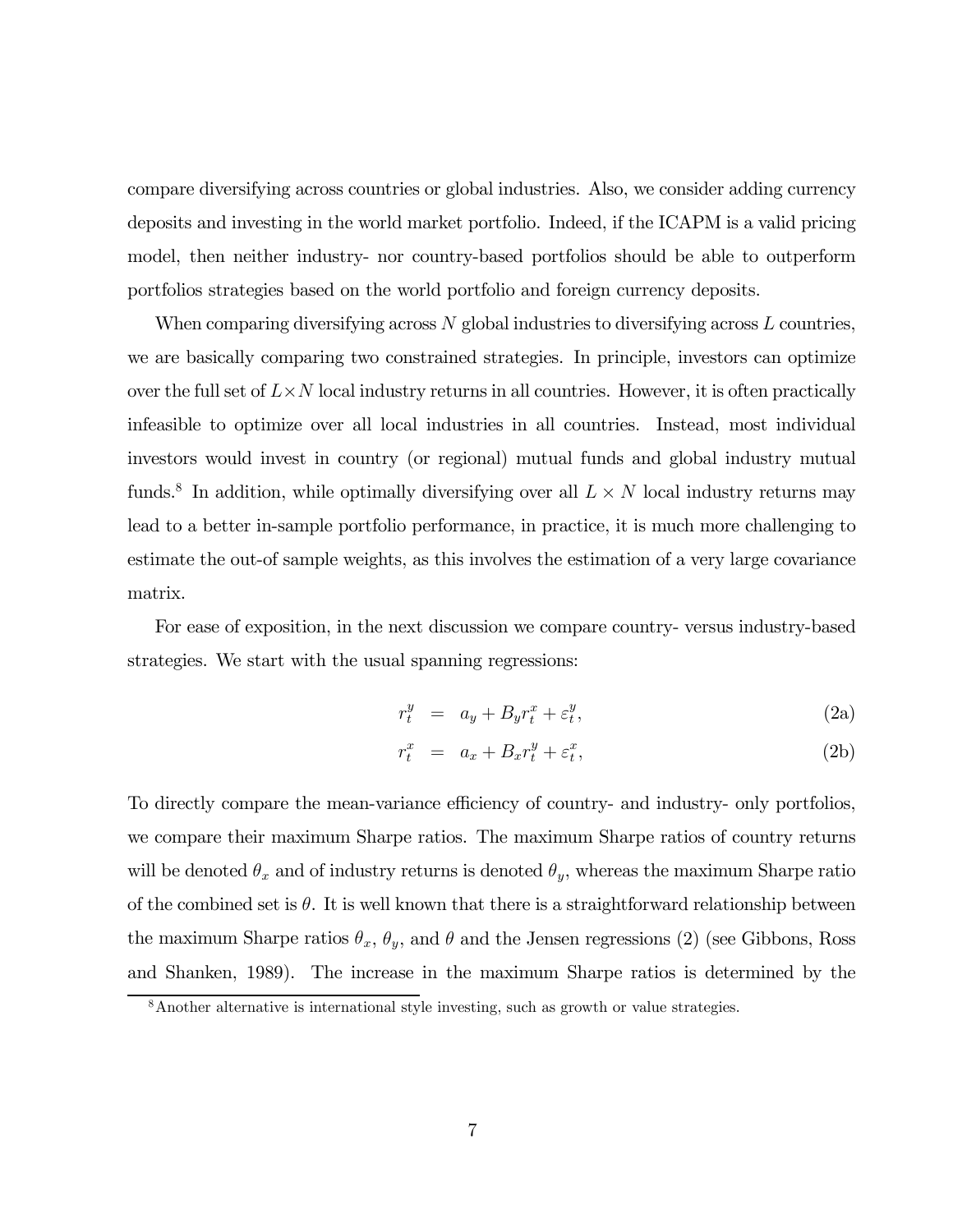adjusted Jensen measures, using:

$$
\theta^2 - \theta_x^2 = a_y' \Omega_{yy}^{-1} a_y,\tag{3a}
$$

$$
\theta^2 - \theta_y^2 = a_x' \Omega_{xx}^{-1} a_x,\tag{3b}
$$

where  $\Omega_{ii}$  is the covariance matrix of  $\varepsilon_t^i$  in (2). The hypothesis of interest is whether  $\theta_x$ equals  $\theta_y$ . Taking the difference of (3a) and (3b) gives

$$
\lambda = \theta_y^2 - \theta_x^2 = a_y' \Omega_{yy}^{-1} a_y - a_x' \Omega_{xx}^{-1} a_x.
$$
 (4)

Therefore, the hypothesis that the two sets  $x$  and  $y$  are equally efficient can be formulated as  $H_0$ :  $\lambda = 0$ .

A test for the hypothesis that  $\lambda$  equals zero can be based on the weighted least squares type regressions

$$
\Omega_{yy}^{-\frac{1}{2}} r_t^y = c_y + D_y r_t^x + u_t^y, \tag{5a}
$$

$$
\Omega_{xx}^{-\frac{1}{2}} r_t^x = c_x + D_x r_t^y + u_t^x. \tag{5b}
$$

Since this regression amounts to a simple linear transformation of the dependent variables in the regressions in (2) it follows immediately that

$$
c_y = \Omega_{yy}^{-\frac{1}{2}} a_y,
$$
  

$$
c_x = \Omega_{xx}^{-\frac{1}{2}} a_x,
$$

and therefore that

$$
\lambda = c'_y c_y - c'_x c_x. \tag{6}
$$

Thus, the hypothesis that the two sets of assets,  $x$  and  $y$  are equally efficient can be tested by estimating the regression in (5) and testing the hypothesis that  $c'_y c_y - c'_x c_x = 0$ . Since this is a single nonlinear restriction on the intercepts, a Wald test statistic for this restriction will, under the null-hypothesis and standard regularity conditions, asymptotically be  $\chi_1^2$ distributed. Of course, in practice the test will require a two-step estimation, where in the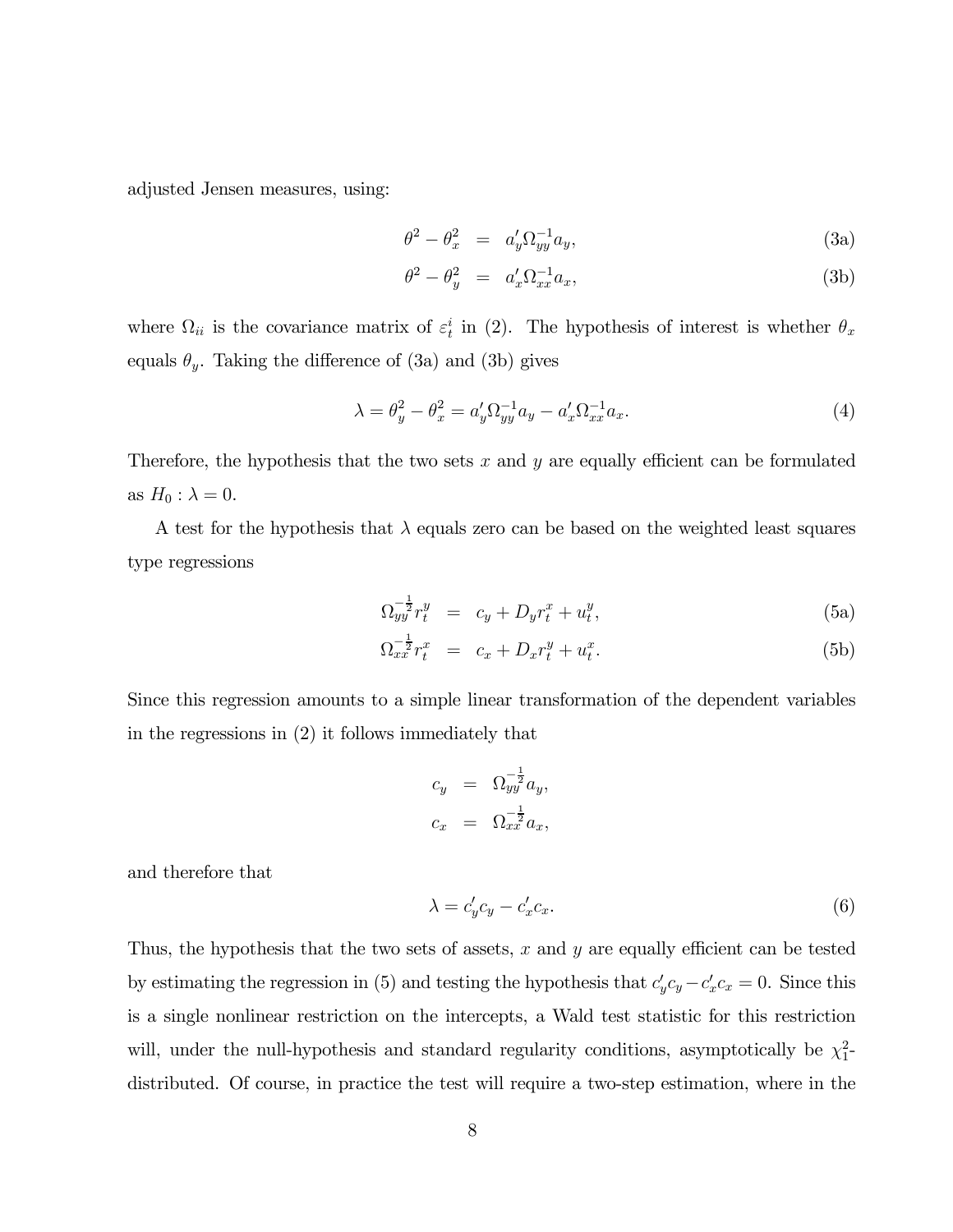first step we estimate the regression in (2). This estimation will yield consistent estimates of the covariance matrices  $\Omega_{xx}$  and  $\Omega_{yy}$  which in the second step can be used to estimate the transformed regression in (5). Naturally, this implies that we will have estimation error in the dependent variables in (5). Further since both country and global industry portfolios include some common primitive assets, the estimation errors are correlated. Appendix A describes how consistent estimates of the covariance matrix of the parameters  $c$  and  $D$  can be obtained, taking into account both the estimation error in  $\hat{\Omega}_{xx}$  and in  $\hat{\Omega}_{yy}$  and their correlation.

Our test is related to the test proposed by Basak, Jagannathan and Sun (2002). Their approach allows for the comparison of the efficiency of the optimal portfolio of countries (industries) with respect to a possibly suboptimal industry (country) portfolio that is constrained to have the same mean return. However, this restriction is not necessarily satisfied. In contrast, our test allows the researcher to make a direct comparison between two optimal portfolios. Further advantages are that short sales constraints and conditioning information can easily be incorporated.<sup>9</sup>

## 3 Data

We focus on the seven major developed stock markets around the world: the US, Canada, the UK, Japan, Germany, Italy and France. In terms of market values, together these markets form the dominant part of the world stock market. For the G7 countries, detailed monthly data on local industries, currencies and interest rates are available for our sample period that runs from February 1975 to February 2005 (i.e. 361 monthly observations). For each of the

<sup>&</sup>lt;sup>9</sup>The spanning tests and the Sharpe ratio tests are clearly related, as can be seen from equation (4). Whereas in certain cases one can infer the difference in Sharpe ratios  $(\lambda)$  based on the spanning tests alone, in many other cases this is not possible. For example, when country returns are not spanned by industry returns and industry returns are not spanned by country returns either, we cannot make any inferences on the outcome of the Sharpe ratio test, as  $\theta > \theta_y$  and  $\theta > \theta_x$ .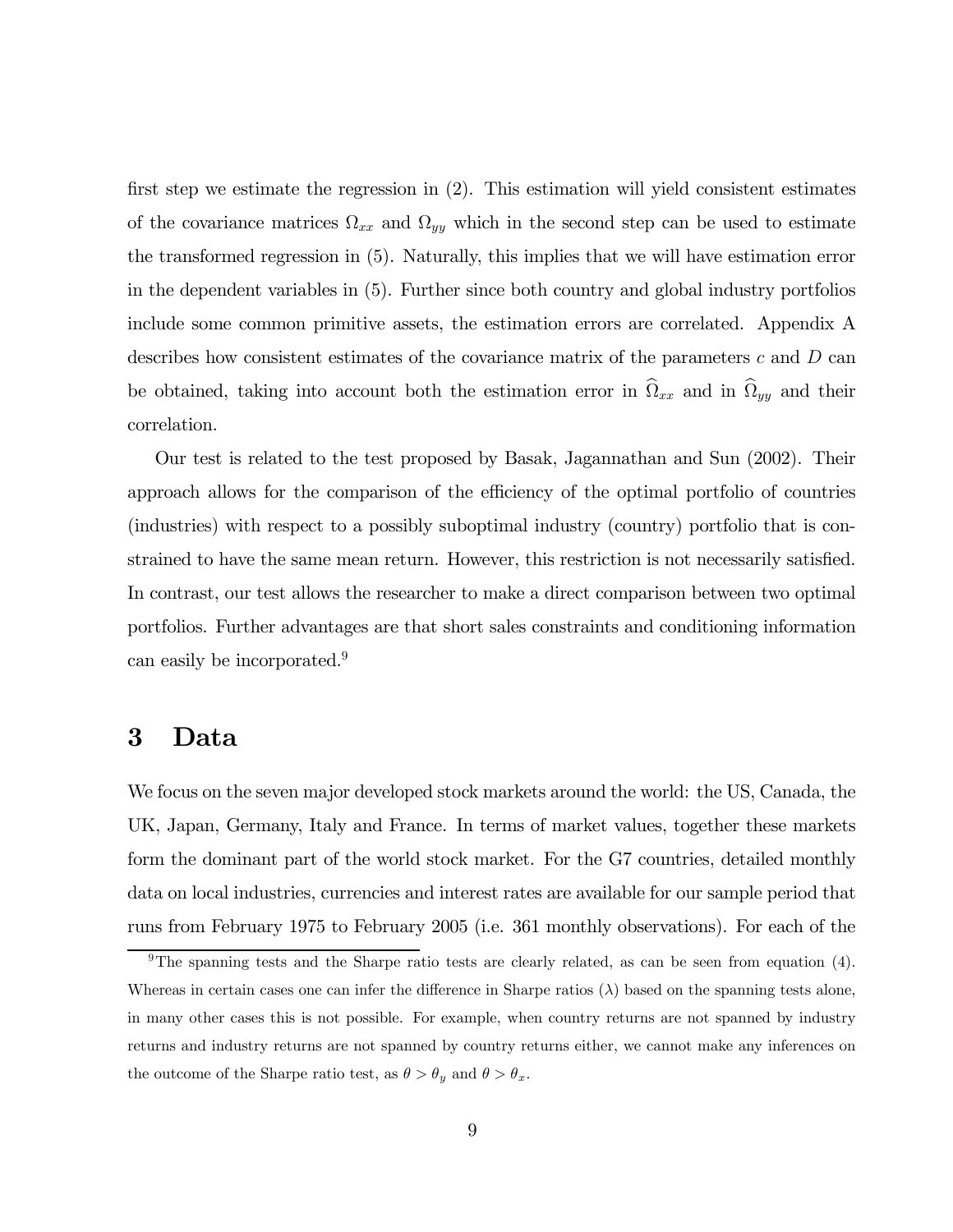seven countries, we download ten local (level 3) industry indices, provided by Datastream. We consider monthly US dollar based returns with dividends reinvested. We construct global value-weighted industry returns from the local industry indices of the G7 countries. Also, we construct a value-weighted world market index composed only of the G7 country indices. Hence in this case, the geographical span of the global industry portfolios is exactly identical to that of the country and world indices. We construct forward currency returns from the exchange rates and one-month Eurocurrency rates.

Summary statistics of the returns for the seven countries, ten global industries and seven currency deposits are reported in Table 1. The table shows that the country indices have somewhat higher mean returns than the global industry indices, but the standard deviations appear to be higher as well. The p-values for the Wald test statistics that the mean returns are equal to zero show that this hypothesis is easily rejected for both the countries and the industries. The hypothesis that the mean returns are equal cannot be rejected for either the countries or the industries or the combined set. Therefore, according to those tests, the cross-sectional variation in the mean returns is not very high, neither within the sets of countries and industries nor between the two sets. For the currency deposits, the Canadian Dollar and the German Mark have noticeably lower mean returns than the other currencies. The Pound Sterling has the highest average return.

Next we examine the average correlations of each country, industry and currency with the set of countries, industries and currencies respectively. Thus, the fourth column shows the average correlation of each individual index with the seven country indices (excluding the correlation with itself). Similarly, the fifth and sixth columns show the average correlation of each individual index with the ten industry portfolios and with the currency deposits. As our sample contains three Euro-zone countries, we use the Japanese Yen, the Pound Sterling, the Canadian Dollar and the spliced series of the German Mark up to January 1999 and the Euro thereafter to compute the correlation with the currencies. The table shows that over the full sample period, the average correlation between the country returns is noticeably lower than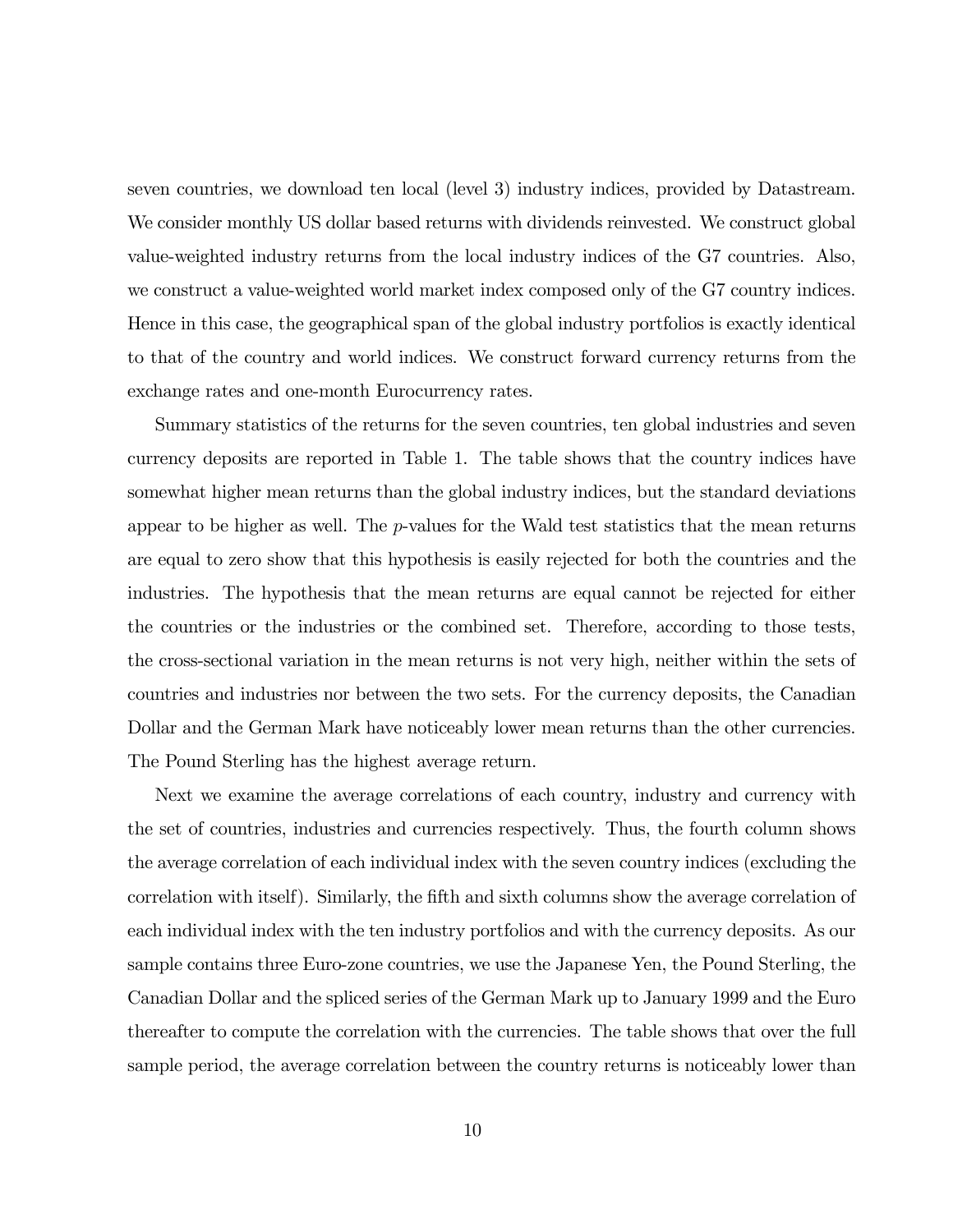the average correlation between the industry returns, while the difference in mean returns between countries and industries is small. This suggests that differences between countries are more pronounced than differences between industries. Lastly, the correlations between currency forward returns and country or industry returns are of similar magnitude and they are typically less than half the average correlation between country and/or industry returns.

### 4 Which factors drive international equity returns?

We examine the relative importance of country, industry, world portfolio and currency risk factors for international equity returns by examining whether the tangency portfolio is a linear combination of these factors. Also, we analyze the implications for international diversification strategies. This section discusses unconditional tests over the full sample period and as a robustness check, we consider three nonoverlapping ten-year sub sample periods. In Section 5 we allow for predictable variation in expected returns, volatilities and correlations by using lagged instruments.

Our specification of the world CAPM uses the value-weighted portfolio of the G7 countries as the world portfolio. In the ICAPM we consider next to the world portfolio three currency deposits: the British Pound, the Japanese Yen and the spliced series of the Deutschemark (up to January 1999) and the Euro (thereafter). The Canadian Dollar is excluded because of its high correlation with the US Dollar. Similarly, because of the fact that the Deutschemark, the French Franc, and the Italian Lira are all highly correlated and stem from Euro-zone countries, we only use one of those currencies in our ICAPM (see also De Santis, Gerard, and Hillion, 2003).

#### 4.1 Spanning test results

We first analyze to what extent international equity returns are affected by country or by industry factors, which is how the country-industry debate originally emerged in the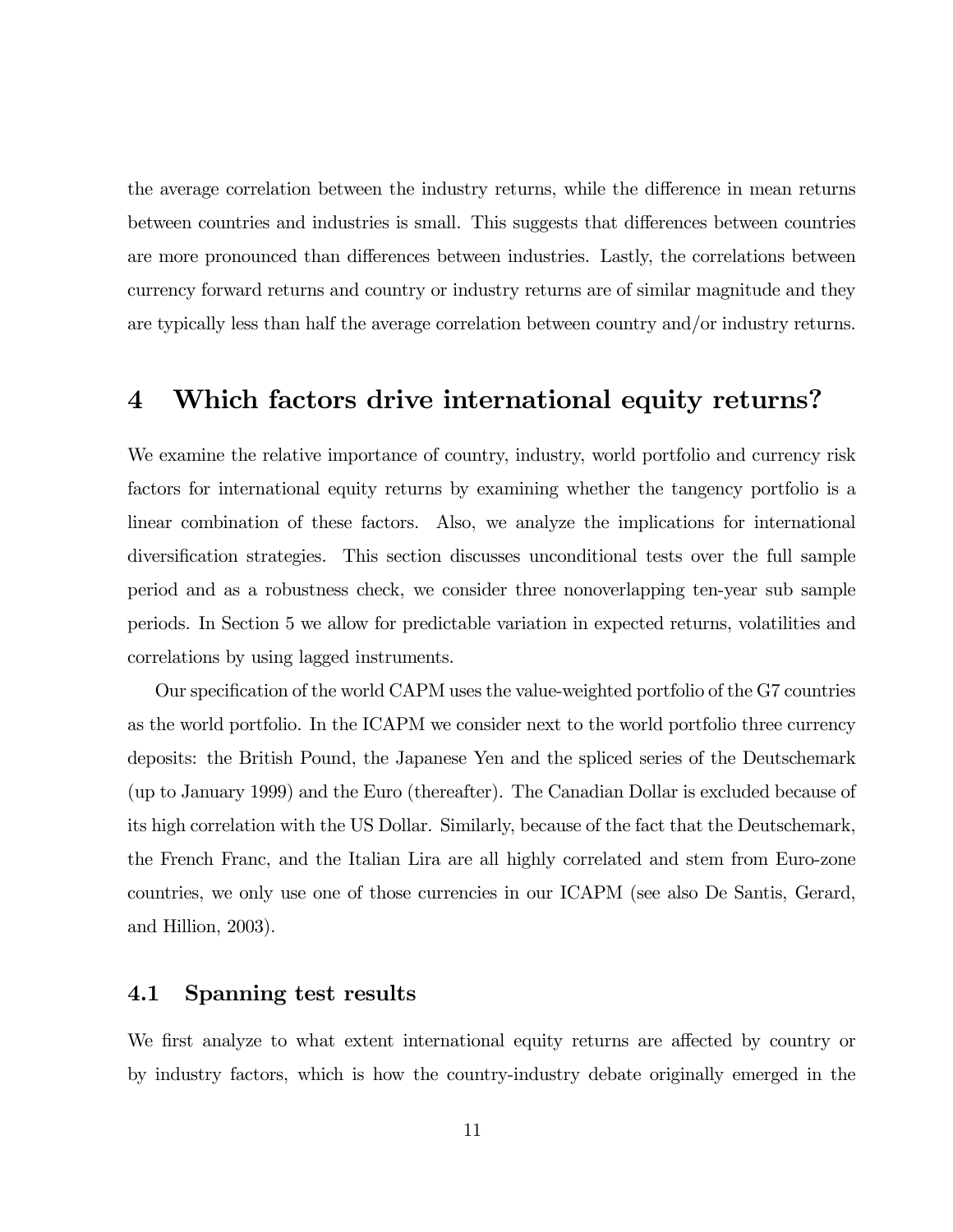literature. Table 2 reports the results. Panel A reports the individual Jensen measures. On the left hand side, we test whether country portfolio returns are mean-variance efficient. A sufficient condition is that all individual Jensen measures are equal to zero. Indeed, we find that none of them are statistically significant. However, when using industry portfolios as the benchmark assets, we do not find any significant Jensen measures either. Panel B reports the p-values of the joint test of the significance of all Jensen measures, i.e. the spanning tests. Indeed, we cannot reject the null hypothesis that the tangency portfolio is a linear combination of the country returns, but we cannot reject the null hypothesis that it is a linear combination of the industry returns either.

Next, we consider two alternative international asset pricing models; the world CAPM and the ICAPM. Panel B shows that the world stock market portfolio is efficient with respect to the country returns (i.e. spanning cannot be rejected). However, spanning can be marginally rejected for the global industry returns, suggesting that the G7 market index does not have the optimal industry weights. Similar conclusions hold for the ICAPM. Adding currencies to country, industry or world portfolios does not significantly improve meanvariance efficiency.

In these spanning tests, the benchmark assets have primitive assets in common with the test assets, except for the currency deposits. In Panel C we perform alternative spanning tests where overlapping primitive assets are removed from the benchmark returns. Hence, when we regress for instance Canada on the global industry indices, none of the global industry indices will include Canadian stocks. By excluding a certain country from a set of industry benchmark portfolios one can investigate whether that country is a missing factor. Denoting the return of country i excluding industry j as  $r_{i,t}^{x \setminus j}$  and the return of industry j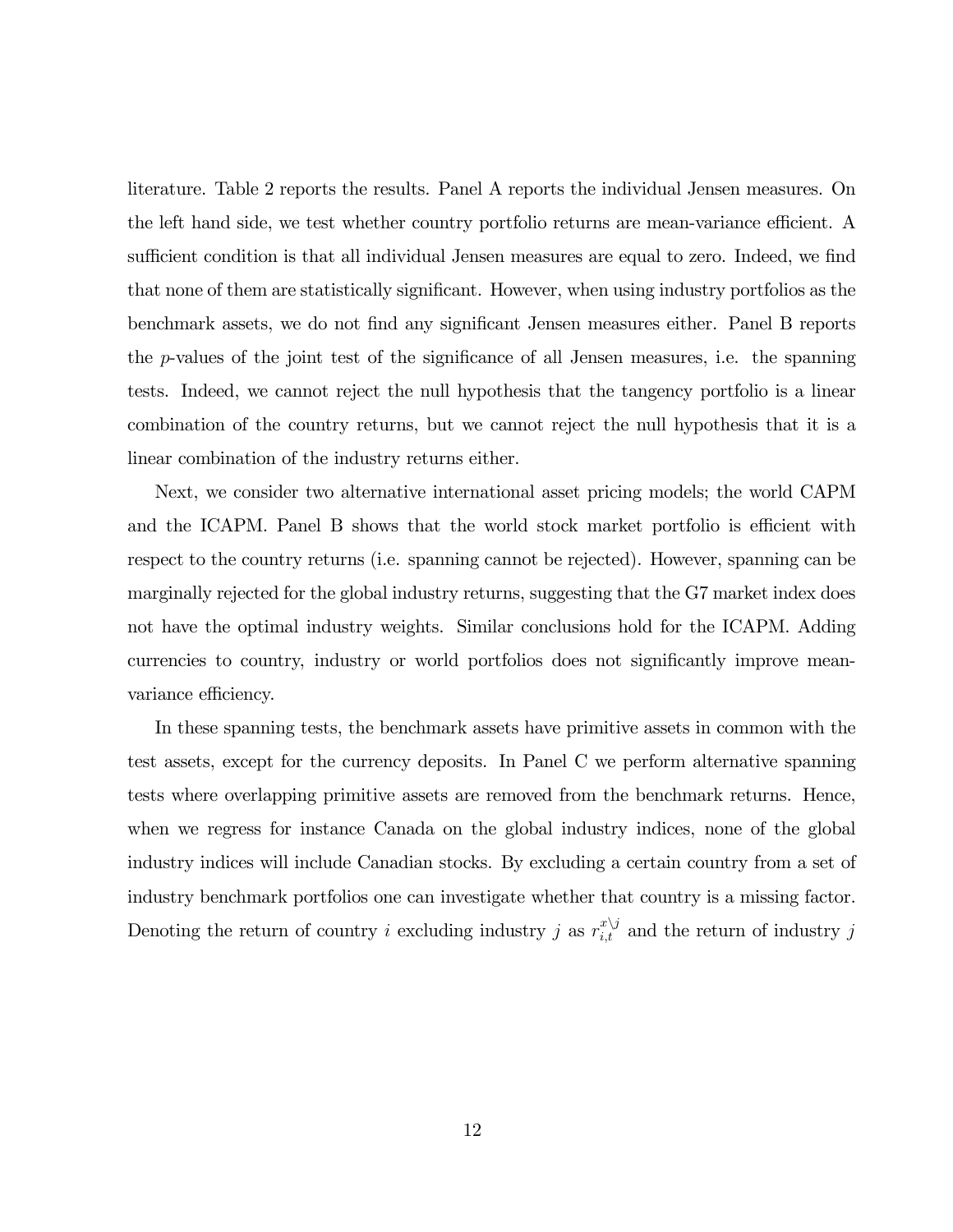excluding country *i* as  $r_{j,t}^{y \setminus i}$ , our tests are now based on the following regressions:

$$
r_{j,t}^y = a_j + \sum_{i=1}^L b_{ij} r_{i,t}^{x \backslash j} + \varepsilon_{j,t}^y,
$$
 (7a)

$$
r_{i,t}^x = a_i + \sum_{j=1}^N b_{ji} r_{j,t}^{y \backslash i} + \varepsilon_{i,t}^x,
$$
 (7b)

where  $L$  is the number of countries and  $N$  is the number of industries. When the world portfolio is (part of) the benchmark, the country or industry test asset is excluded from the world portfolio. All our recomputed indices are value-weighted across their remaining components. Notice that the joint test of the Jensen measures is not a spanning test in the traditional sense, since the benchmark assets are different in each regression. The results in Panel C confirm our earlier findings: country returns are spanned by industry returns, even when those industry benchmark portfolios exclude the country of interest. Also, when country portfolios exclude the industry of interest, mean-variance efficiency cannot be significantly improved by adding the industry returns. Similar to Panel B, we find that the world portfolio and the ICAPM portfolios are inefficient with respect to the global industries. When the world portfolio excludes the country of interest, spanning is marginally rejected, which is the main difference with respect to Panel B.

In sum, these unconditional spanning tests do not yet allow us conclude whether country or industry factors dominate. We find some evidence suggesting that the world market portfolio may not have optimal industry weights. In this unconditional setting, currency factors do not play an important role.

#### 4.2 Implications for international diversification strategies

Suppose international equity returns would be driven only by country factors. This would imply that investors would be able to achieve better portfolio performance by diversifying across countries rather than diversifying along different dimensions. We examine the implications for investors by directly comparing alternative international portfolio strategies. We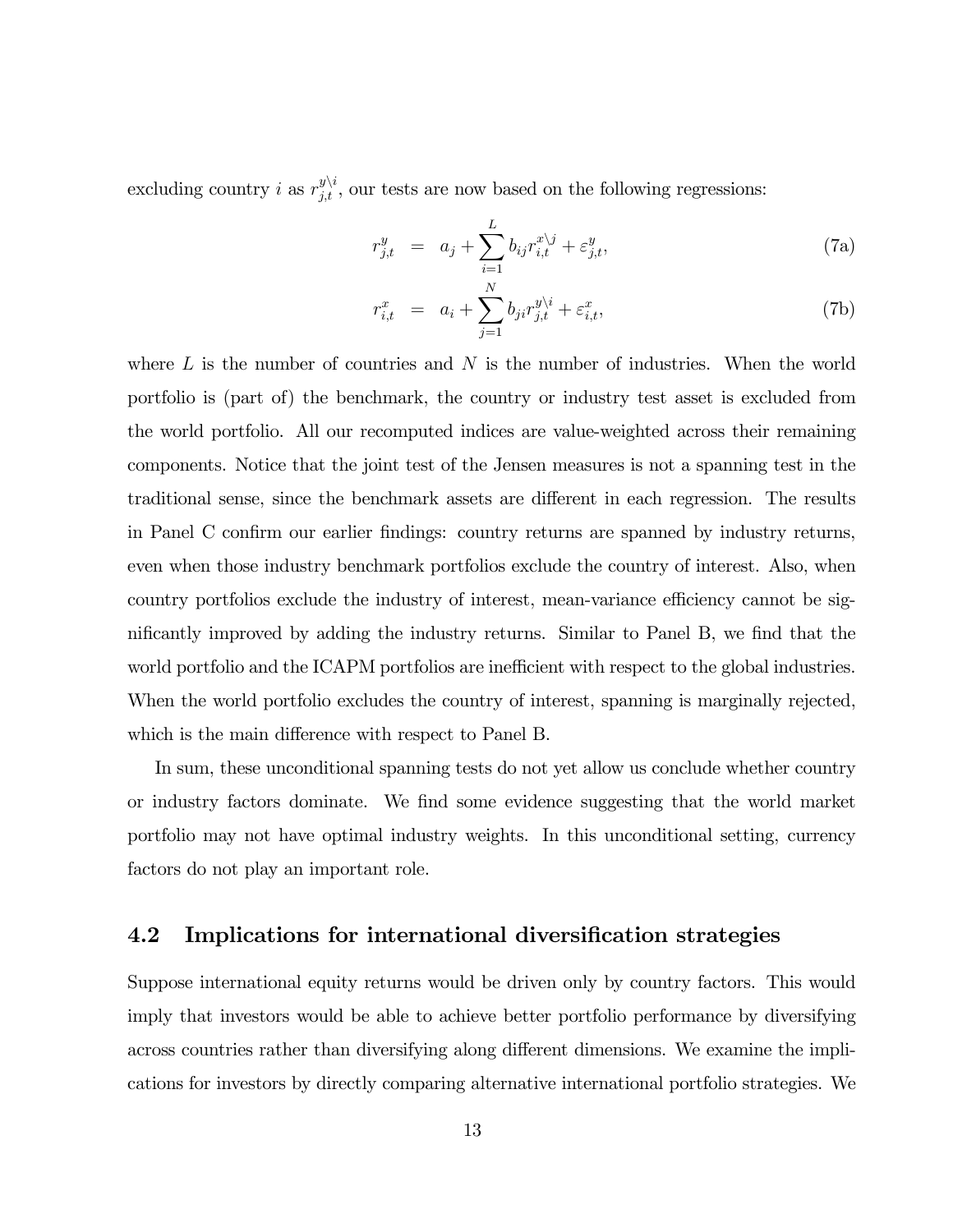evaluate the maximum Sharpe ratios of portfolios based on country returns, global industry returns and the world portfolio return. In addition, we add currency deposits to these three alternative investment strategies. We test the differences in Sharpe ratios using the test proposed in Section 2. Table 3 reports the results.

Panel A shows the maximum annualized Sharpe ratios and Panel B reports the p-values for the tests of the pairwise differences in the maximum Sharpe ratios between the six portfolios. The first row of Panel A shows that the maximum annualized Sharpe ratio for a portfolio constructed from the global industry indices is 0.76 whereas for the countries it is 0.61. Although this difference might be economically meaningful, the  $p$ -value for the Wald test of whether the difference in Sharpe ratios is zero is 0.334. Hence we cannot reject the hypothesis that the two Sharpe ratios are equal, which is consistent with the results of the spanning tests. Further, if we add currencies to both industry- and country-based portfolios, their Sharpe ratios increase only marginally to 0.62 and 0.79 respectively. The difference between these two Sharpe ratios is again insignificant: the p-value is 0.278. The ICAPM and world portfolios have lower Sharpe ratios, 0.49 and 0.44 respectively. These are significantly lower (at the 10% level) than the Sharpe ratio of the industry portfolios combined with the currencies. Also, consistent with the spanning tests, we find that the Sharpe ratio of the world portfolio is significantly lower than that of the global industry portfolios, at the 10% level.

The portfolios that yield these maximum Sharpe ratios can require short positions, which may not always be implementable in realistic investment settings. In addition, it is well known that the tangency portfolios computed on the basis of historical mean returns and covariances often yields extreme long and short positions (e.g. Jagannathan and Ma, 2003). Therefore, we estimate the maximum attainable Sharpe ratios when short selling is prohibited. The results are given on the second row of Panel A. The third row reports the  $p$ -values of the test of whether imposing the no short sale constraint leads to an efficiency loss, i.e., a significant decrease in the maximum Sharpe ratio. Note that for the world and ICAPM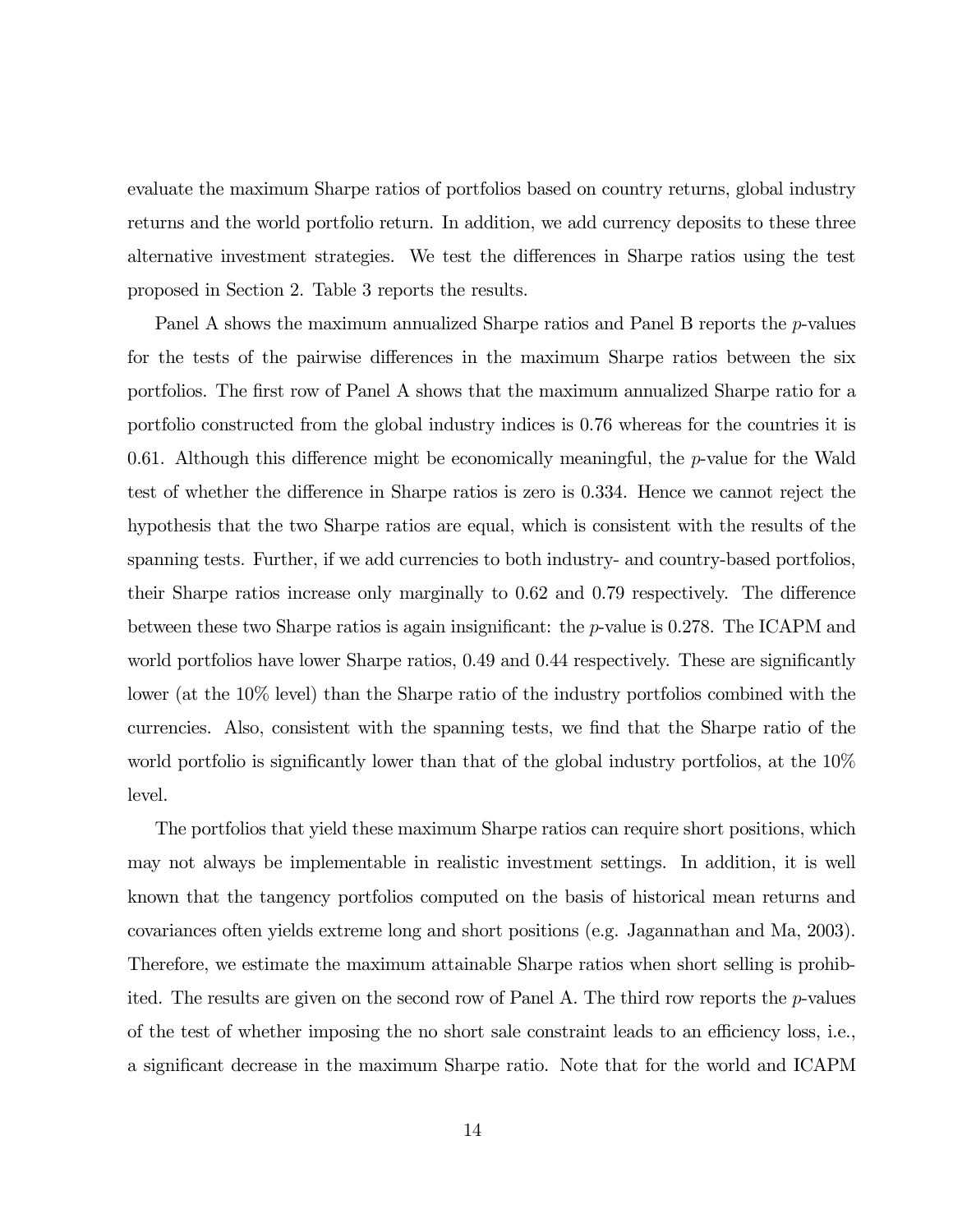portfolios the Sharpe ratios are unaffected by the short sales constraints, as currencies are not subject to these constraints and for the world portfolio they are not binding. For the other four portfolios, the maximum Sharpe ratios decrease when restricting to long positions only. Even though this is statistically insignificant for all four portfolios, it is economically meaningful, especially for the industry portfolio where the annual Sharpe ratio is lowered from 0.76 to 0.66. Panel C reports the  $p$ -values of the tests of differences in the Sharpe ratios when short sales are restricted. It confirms the results in Panel B: whenever the difference in the unrestricted Sharpe ratios is (marginally) significant, it is also (marginally) significant for the long-only Sharpe ratios. In other words, our results are robust for restrictions on short selling.

Summarizing, these unconditional tests suggest that there is not a material difference in portfolio performance when passive portfolios are constructed from either countries or industries. Also, including currency deposits is of little benefit to portfolio performance.

#### 4.3 Robustness check: sub sample analysis

Our analysis so far assumes that expected returns, volatilities and correlations and our estimated portfolio weights are constant over the full sample period. Before we perform a conditional analysis in the next section of the paper, we first examine three ten-year nonoverlapping sample periods: from February 1975 to January 1985, from February 1985 to January 1995 and from February 1995 to February 2005. The results can be found in Table 4.

Panel A reports the p-values of the spanning tests. In all three sub sample periods, we find that country and industry portfolios are equally mean-variance efficient: countries span industries and vice versa. In contrast to the full sample results, we now find that the country or global industry portfolios are not mean-variance efficient with respect to the ICAPM portfolios in each of the three sub sample periods. Also, in the sample period from 1975 to 1985, currency deposit returns are not spanned by the country, industry or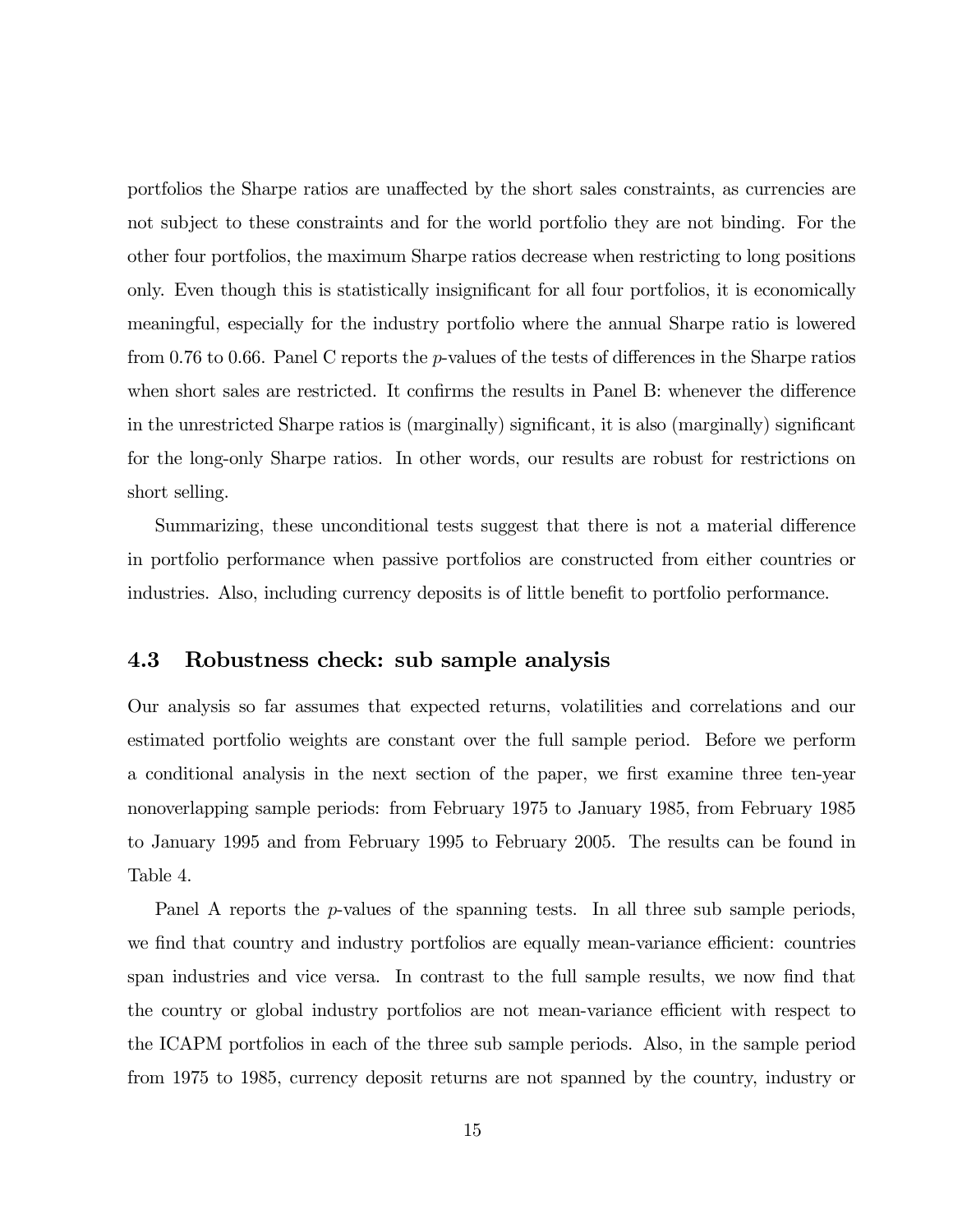world portfolios (spanning is rejected at the 10% significance level). This is a first indication that currencies may play a more important role when expected returns and (co)variances are allowed to change over time. Finally, we find that the world portfolio and the ICAPM portfolios are not mean-variance efficient with respect to the country or industry returns during the second sub sample periods. During the last ten-year sample period the world and ICAPM portfolios do not span country returns, while spanning cannot be rejected with respect to the industry returns.

Panel B reports the maximum Sharpe ratios, with and without short selling. Unreported results show that the difference in Sharpe ratios between country- and industry-based portfolios is insignificant in all three sub sample periods, with and without restrictions on short selling. When currency deposit returns are added to country or industry returns, these portfolios have significantly higher Sharpe ratios than the world portfolio.

In sum, we do not find significant differences in terms of mean-variance efficiency for country- or global industry-based diversification strategies in any of our three ten-year sub sample periods. We report some initial results suggesting that currency returns could be important for achieving mean-variance optimality, especially in the first sub sample period.

## 5 Conditional tests

A large body of evidence documents not only predictable variations in asset expected returns as market and economic conditions change, but also significant time variation in asset volatilities and correlations. In particular, Dumas and Solnik (1995) and De Santis and Gerard (1998) argue that the impact of currency risk on equity returns varies considerably over time and may be difficult to detect in an unconditional framework. Hence, we expand our analysis to consider strategies conditioned on a subset of the information that investors can use to manage their portfolios.

Conditional tests of mean-variance efficiency are based on an extension of unconditional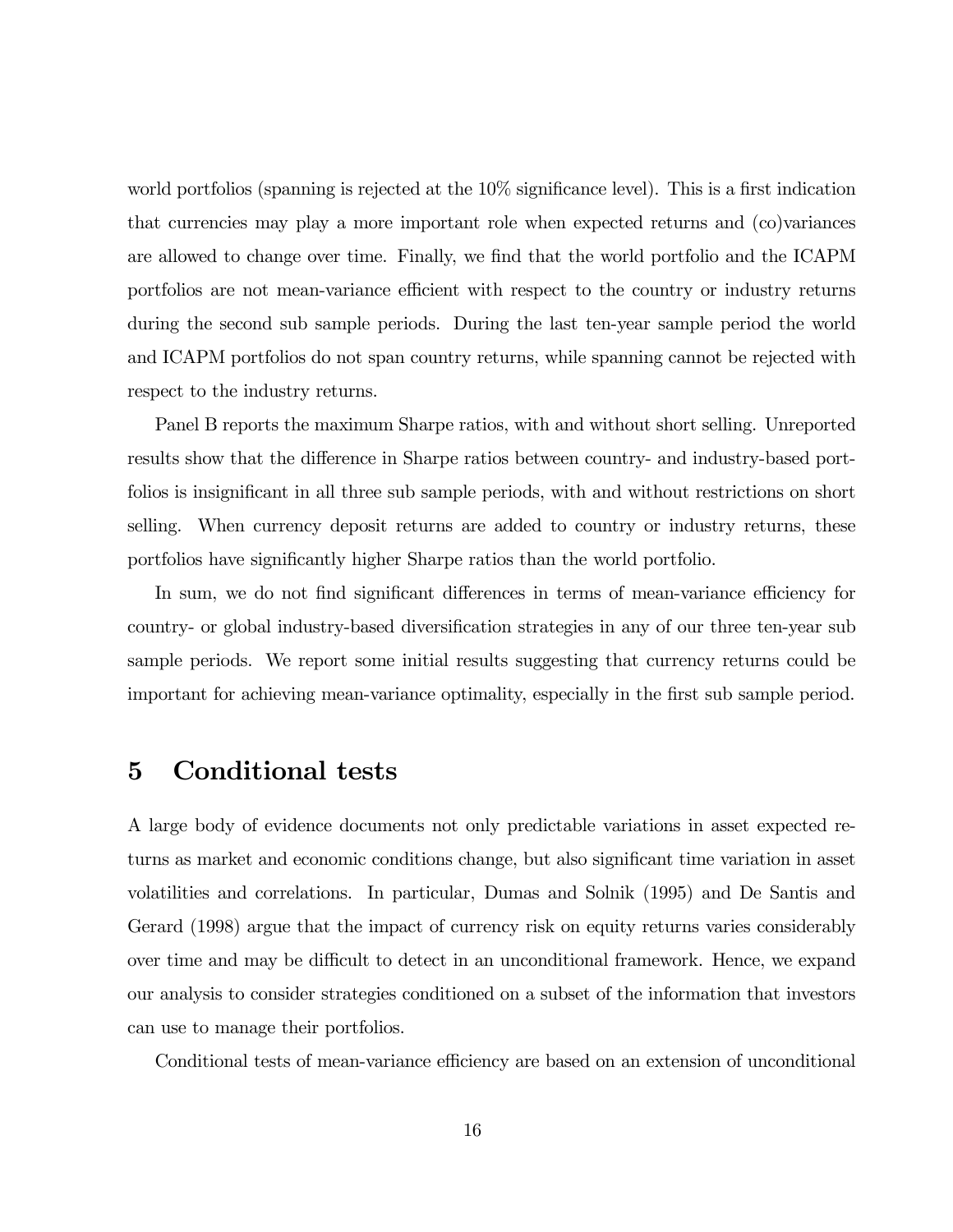efficiency tests (Hansen and Richard, 1987). Assume that K instruments  $z_t$  can be used to predict asset returns. It is assumed that the instruments in  $z_t$  are normalized such that

$$
0 \le z_{k,t} \le 1, \qquad \forall k, t.
$$

One way to normalize the instrument is to consider the transformation

$$
\Phi\left(\frac{z_t - m_z}{s_z}\right),\,
$$

where  $m_z$  is the mean of  $z_t$ ,  $s_z$  is the standard deviation of  $z_t$ , and  $\Phi(\cdot)$  is the cumulative normal distribution function. Since the tests described above rely on the use of excess returns, the return space can be increased by multiplying the excess returns with the lagged instruments (see e.g. Shanken, 1990). This corresponds to a portfolio strategy where the weights are linear functions of the instruments.<sup>10</sup> We use returns on managed portfolios  $z_{k,t-1}r_{i,t}$ , where  $z_{k,t-1}$  is the value an instrument takes at time  $t-1$ . The managed portfolio strategy implies that each period a position with a size  $z_{k,t-1}$  in asset i is chosen. Next to the returns on the managed portfolios, we also include the returns on the country, industry and ICAPM portfolios themselves. In this way we get a total of  $(K + 1) \times M$  assets, where M is the number of country, industry, world, or ICAPM portfolios.

$$
\{r_{i,t}, z_{k,t-1}r_{i,t}, i=1,...,M \text{ and } k=1,...,K.\}
$$

For this set of assets we calculate the optimal (tangency) portfolio weights. Denote  $\omega_{i,0}$  the weight of asset with return  $r_{i,t}$  in the tangency portfolio and  $\omega_{i,k}$  the weight of managed return  $z_{k,t-1}r_{i,t}$ . The total position in asset i at time t is now equal to

$$
w_{i,t} = \omega_{i,0} + \sum_{k=1}^{K} \omega_{i,k} z_{k,t-1}.
$$
\n(8)

 $10$ Ferson and Siegel (2009) investigate portfolio efficiency when portfolio weights depend optimally (and not necessarily linearly) on lagged instruments. While we focus on the traditional "multiplicative" approach, this could be an interesting direction for future research.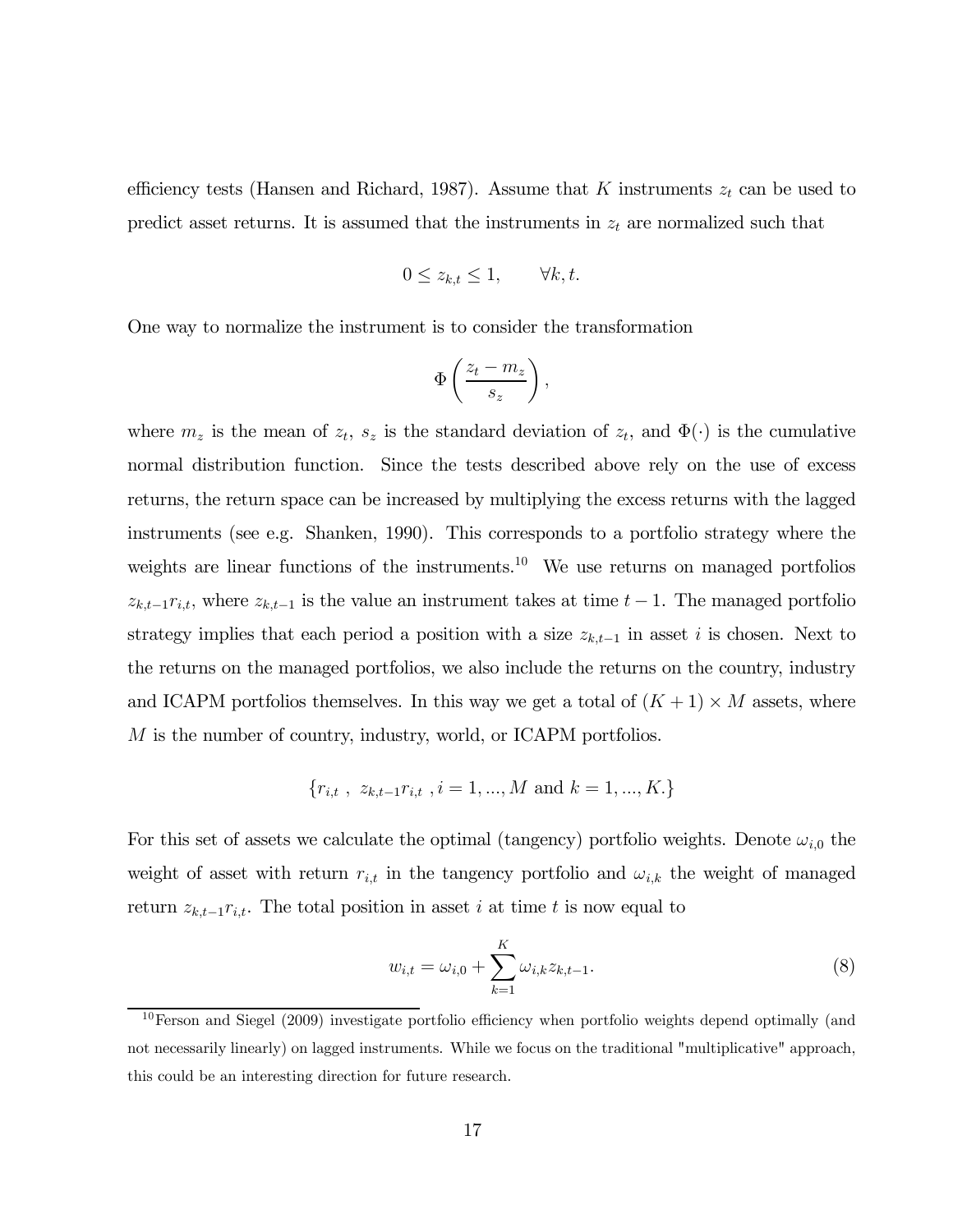When examining the Sharpe ratios of various conditional portfolio strategies, we also incorporate short sales constraints. This requires additional steps to guarantee positive aggregate weights of the assets in the tangency portfolio. Since we normalized the instruments to take values between zero and one only, the maximum value of  $z_{k,t}$  is always one, and positivity of the net position in asset  $i$  is guaranteed if

$$
\omega_{i,0} \geq 0,
$$
\n
$$
\omega_{i,0} + \omega_{i,k} \geq 0, \quad k = 1, ..., K
$$
\n
$$
\omega_{i,0} + \omega_{i,k} + \omega_{i,l} \geq 0, \quad k, l = 1, ..., K, l \neq k
$$
\n
$$
\vdots
$$
\n
$$
\omega_{i,0} + \sum_{k=1}^{K} \omega_{i,k} \geq 0.
$$
\n(9)

This implies a total of  $2^K$  positivity constraints per asset. If  $\omega_{i,0}$  plus any combination of the  $\omega_{i,k}$ s is positive, then the total position in asset i will always be positive.

To describe the investor's information set, we use a set of variables similar to those used in previous research. Since the G7 countries are among the most integrated countries in the world, we use global or US-based instruments. The instruments for country and industry returns and the return on the world index are the short term US interest rate, the dividend price ratio on the world equity index in excess of the one-month Euro-US\$ rate, the US term premium and the US default premium, measured by the yield difference between Moody's BAA and AAA rated bonds. In order to predict changes in currency risk premiums we use the following instruments: the short term US interest rate and the spreads between the UK and US interest rate, the Japanese and US interest rate, and the German and US interest rate, which we refer to as interest rate differentials. All variables are used with a one—month lag relative to the return series.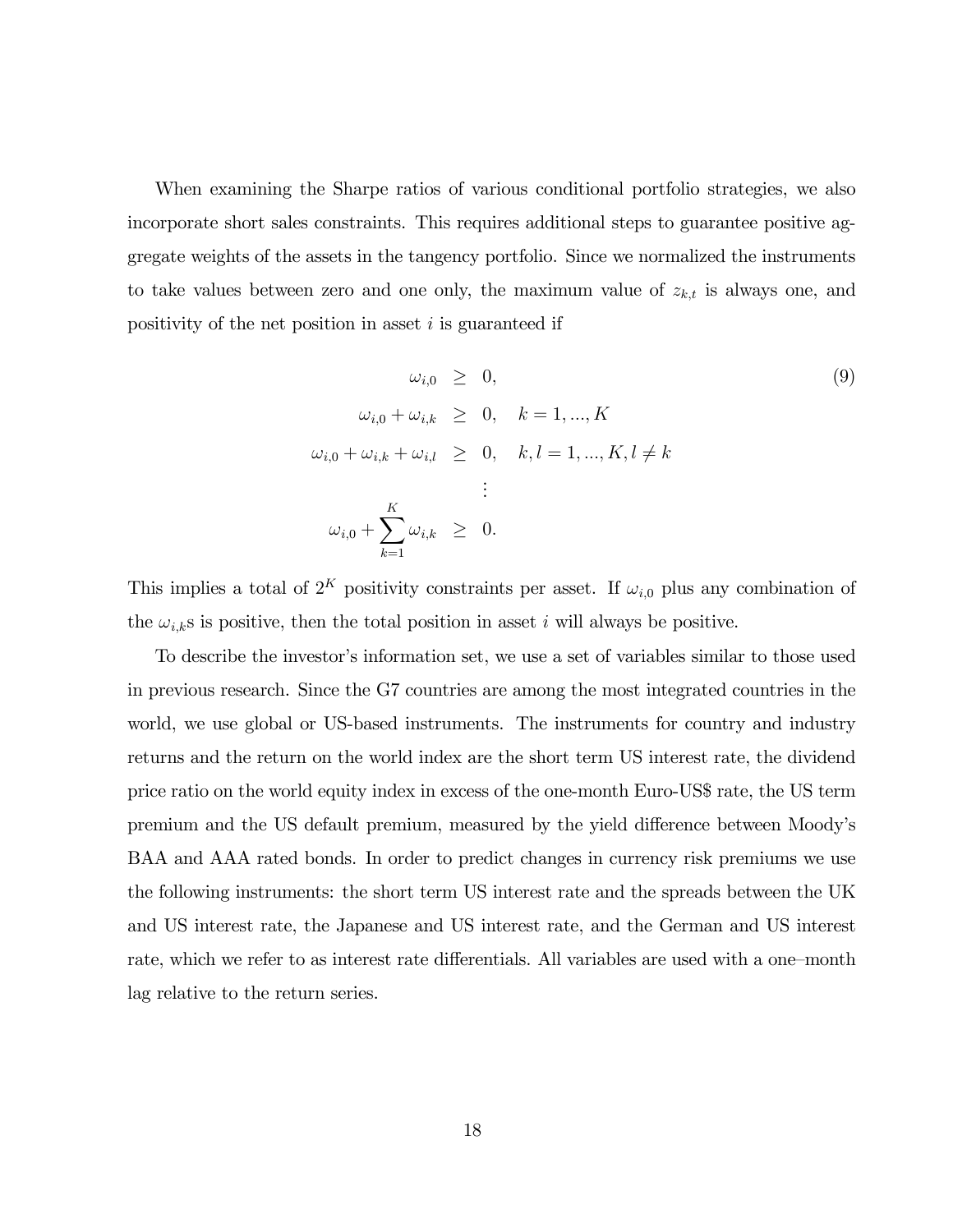#### 5.1 Conditional spanning tests

Table 5 reports the results of the conditional spanning tests. Panel  $\Lambda$  reports the p-values of the spanning tests when some of the test and benchmark portfolios have primitive assets in common. There are two important differences compared to the unconditional results.

First, whereas in the unconditional analysis countries span industries and vice versa, we now find that country portfolios no longer span global industry portfolios, while industry returns span country returns. These results are in line with a tangency portfolio that is a linear combination of global industry returns. Also, similar to the unconditional results we find that the world and ICAPM portfolios fail to span global industry portfolios. This time, spanning is rejected at the 1% significance level. In contrast, the world and ICAPM portfolios are mean variance efficient with respect to the country portfolios. In Panel B we exclude overlapping components between test and benchmark assets and we find similar results as in Panel A.

Second, currency factors play an important role in the conditional analysis. We find that the mean-variance efficiency of the country, industry and world portfolios can be significantly improved when adding positions in currency deposits. Panel A shows that spanning can be rejected at the 1% levels.

In conclusion, when allowing for predictable variation in expected returns, volatilities and correlations, our results suggest that international equity returns are driven predominantly by global industry factors and currency risk factors.

## 5.2 Dynamic portfolio strategies

Next, we take the perspective of a cross-border investor and compare the performance of alternative dynamic international diversification strategies. Investors can rebalance their portfolios at a monthly frequency, based on the values of lagged information variables. The results are reported in Table 6. We find that for all portfolios, the maximum Sharpe ratios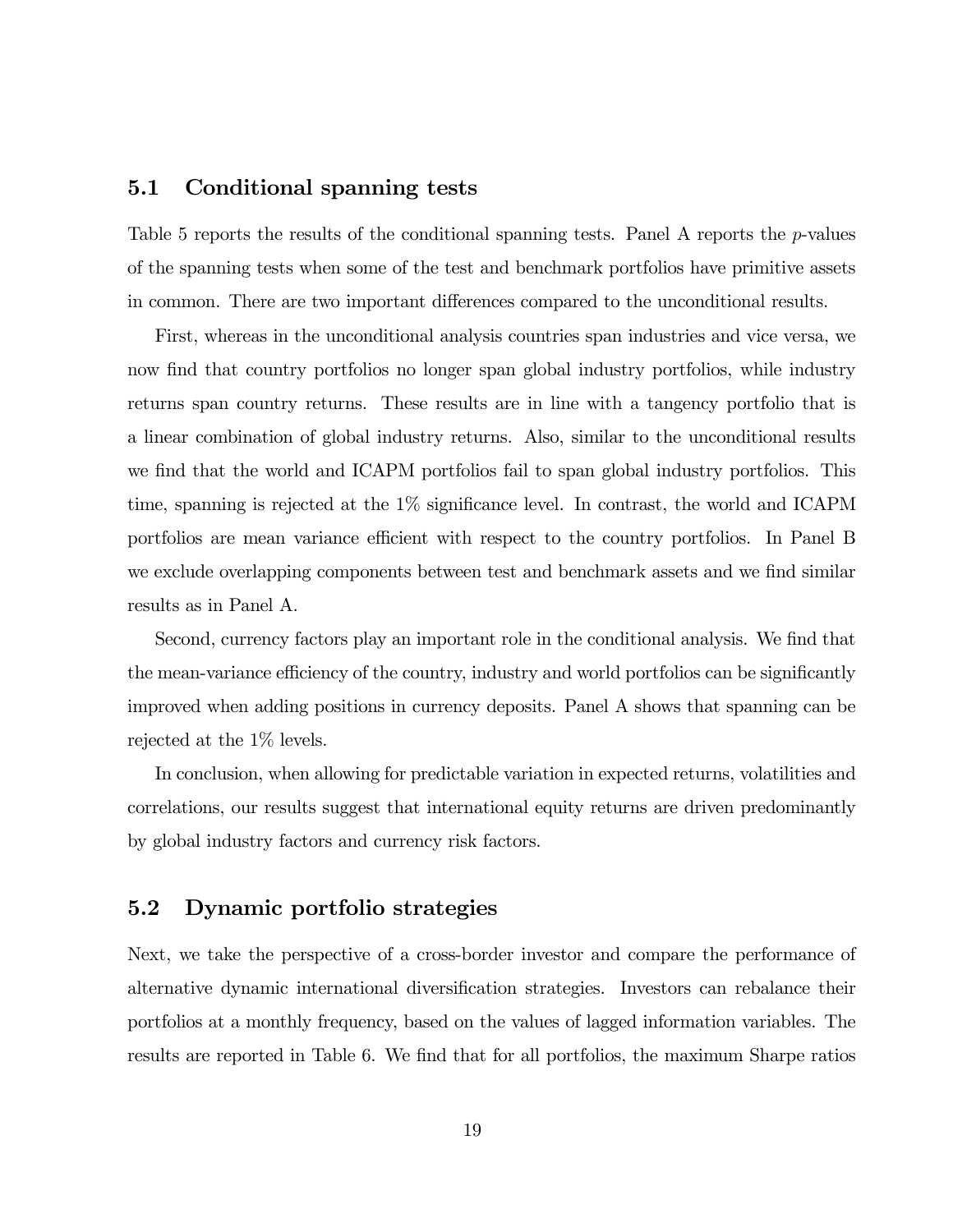of the dynamic strategies are substantially higher than the Sharpe ratios of the passive, unconditional strategies reported in Table 3. This is indicative of the value of information and frequent portfolio rebalancing in enhancing portfolio returns. The most dramatic increase takes place for the portfolio consisting of industries and currency deposits: the maximum annual unconstrained Sharpe ratio nearly triples from 0.79 to 2.25 when rebalancing the portfolio every month. Again, industries have a higher Sharpe ratio than countries (1.78 versus 1.20) and in contrast to the unconditional tests, the difference is now statistically significant at a 1% level, as is reported in Panel B. Furthermore, while in the unconditional analysis we do not find significant benefits from adding currency deposits to the investment set, we now document a striking improvement in the performance of managed portfolios when adding currencies. When currencies are added to country- or industry-based portfolios, the Sharpe ratio increases substantially in both cases. In the next section we further explore why this remarkable currency outperformance is only detected in a conditional framework with active rather than passive portfolio strategies. After adding currencies, industries also outperform countries. Thus, these results suggest that in the absence of short selling restrictions, dynamic industry portfolios are more attractive than dynamic country portfolios. While country-based and industry-based portfolio strategies have higher Sharpe ratios than the dynamic ICAPM portfolio, the differences are not statistically significant. They become significant when currencies are added to the dynamic country and industry portfolios.

The managed portfolios may not always be implementable due to possibly large short positions. Therefore, we now impose short sales constraints. As the total position in any asset depends on the instruments, we restrict the total weight functions to be strictly positive functions of the instruments by imposing the constraints given in (9). The currency deposits are not subject to short sales constraints. The second row of Panel B reports the Sharpe ratios of the long-only portfolios. After imposing short sales constraints the maximum annualized Sharpe ratio for the managed industry portfolios drops from 1.78 to 0.80. For the managed country portfolios, the decrease is from 1.20 to 0.70. In contrast to the uncondi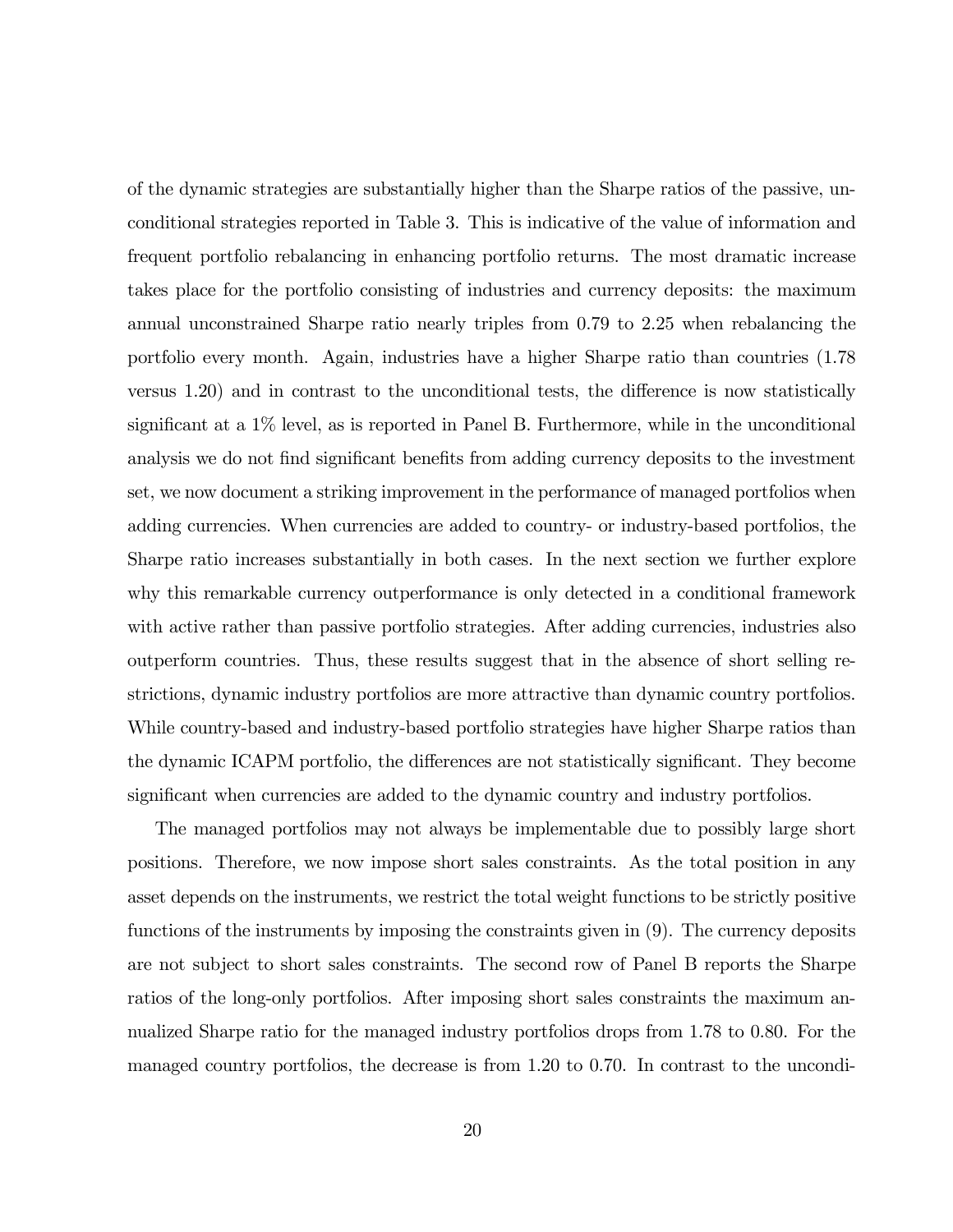tional analysis, the efficiency loss due to the short sales constraints is both economically and statistically significant. The same holds for the country and industry portfolios that also include currency deposits. Again, the world and ICAPM portfolios are unaffected by the constraints. These results indicate that the performance of dynamic global industry portfolios is the most affected by the constraints. Panel C shows that with short sales constraints, managed country portfolios and managed industry portfolios (with and without currencies) yield indistinguishable Sharpe ratios. Interestingly, when short selling is not allowed, the Sharpe ratio of the world portfolio is not significantly different from the Sharpe ratios of the country or industry portfolios. We can again detect a clear outperformance of portfolios that include managed currency returns. The dynamic ICAPM portfolio outperforms both dynamic country and dynamic industry portfolios. Also, we document a dramatic increase in Sharpe ratios when currency deposits are added to long-only managed country or industry portfolios. The annual industry Sharpe ratio nearly doubles from 0.80 to 1.55 when currencies are added. The country Sharpe ratio increases from 0.70 to 1.51.

In conclusion, as in the case of passive portfolio strategies, dynamic country and global industry based strategies yield similar performance when restrictions on short selling are imposed. We document an outperformance of managed global industry portfolios only when short positions are allowed. However, short positions, specially in global industry portfolios, may be prohibitively expensive, or even not be possible for most investors On the other hand, adding currencies to dynamic equity portfolios, whether industry, country or ICAPM based delivers large and statistically significant performance improvements.<sup>11</sup>

<sup>&</sup>lt;sup>11</sup>The outperformance of dynamic portfolios including currencies is not likely to be driven by extreme positions in currencies. Over the full sample period the average total position in the three currency deposits is approximately 10%. The total position in currencies lies between  $-100\%$  and  $+100\%$  in nearly every month.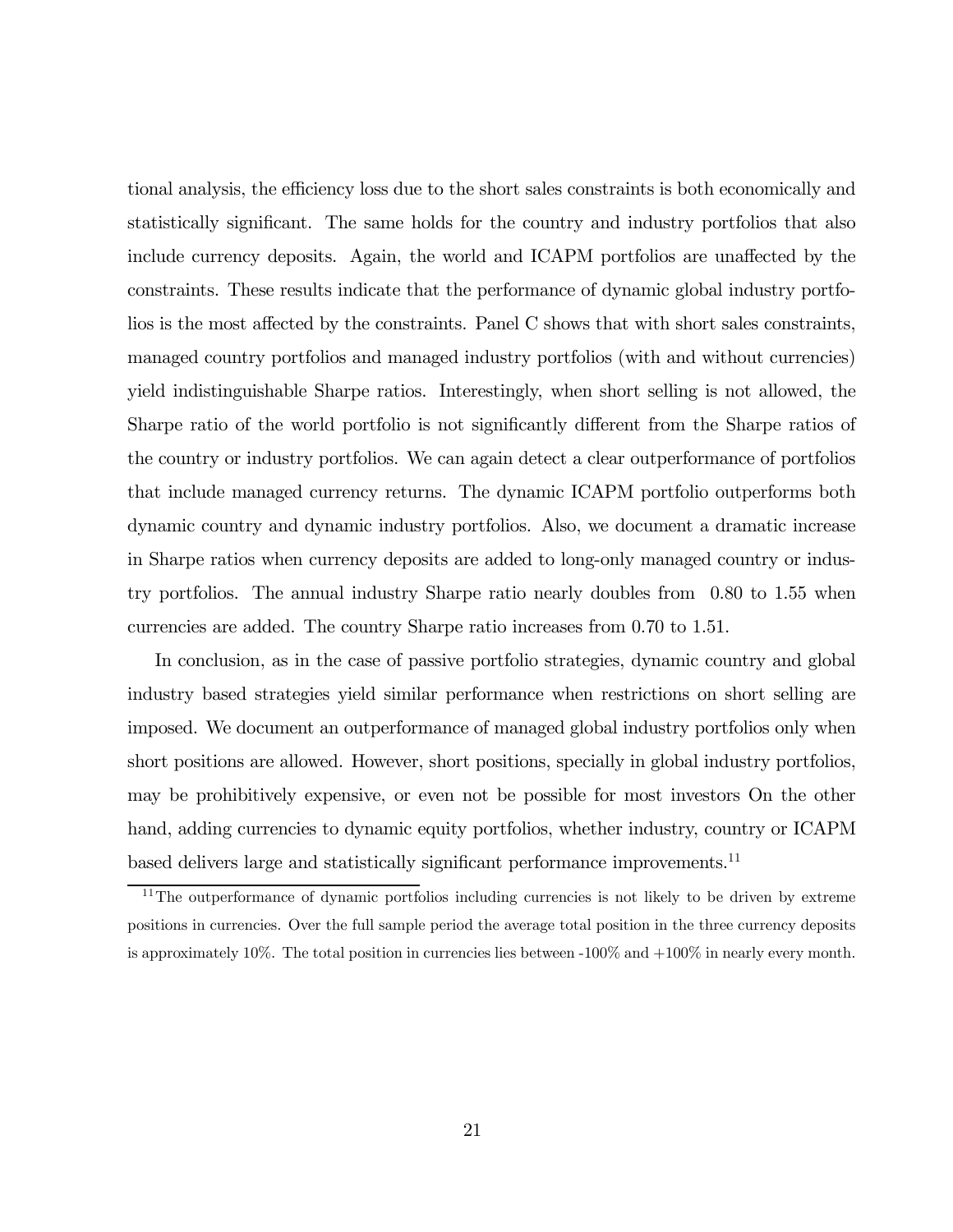#### 5.3 A further look at currencies

In contrast to the unconditional results in Section 4, our conditional results indicate that currency risk factors play an important role as determinants of international equity returns. We also find that the performance of dynamic international portfolio strategies can be improved significantly when adding foreign currency deposits.<sup>12</sup>

Why would investors optimally hold foreign currency deposits? If purchasing power parity is violated, international investors hold positions in foreign equity as well as in foreign currencies thereby being exposed to currency risk. If currency risk is not compensated for and cannot be fully diversified away, investors should fully hedge against foreign exchange rate risk. Campbell, Serfaty-de Medeiros and Viciera (2008) report gains from currency hedging in international stock and bond portfolios. On the other hand, Dumas and Solnik (1995), de Santis and Gerard (1998) and Lustig and Verdelhan (2007) report significant currency risk premiums. Indeed, most of the risk premium on currency deposits is a compensation for currency risk. Hence, in addition to hedging demand, investors may also have speculative demand for currency deposits in case of non-zero expected excess returns.

The outperformance of dynamic portfolio strategies that include positions in currency deposits could be due to time variation in the hedging properties of currencies, which is exploited by using instruments. Alternatively, it could be caused by predictability in time variation in the expected returns. We examine this informally by considering how the correlations between currency and equity returns and mean currency returns change over time. Figure 1 Panel A reports the average correlations between the country and industry returns and returns on the three currency deposits under consideration (Japanese Yen, British Pound and German Mark - Euro) for 60-month moving windows. The figure shows that these correlations vary substantially over time and they seem to display a downward trend. Whereas in the first part of the sample period (up to the mid 1980s) the average correlation is close

 $12$ Unreported results show that when performing the conditional analysis in the three 10-year sub samples, currency risk factors play a significant role in all three sub sample periods.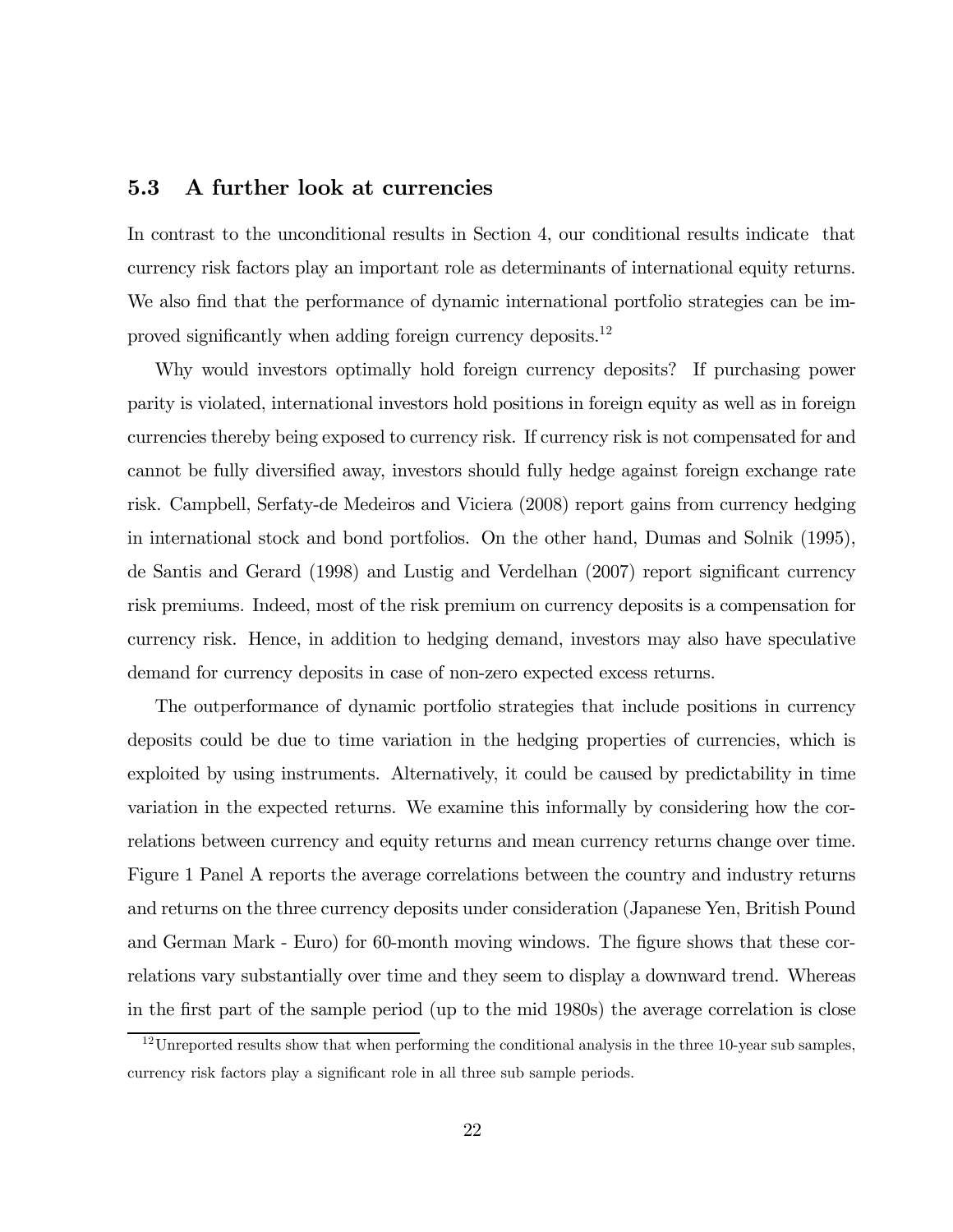to 0.4, the correlation decreases remarkably and even becomes close to zero in the five-year windows ending in 2000. In recent years the correlation between equities and currencies has increased slightly to approximately 0.2. This figure suggests that the hedging properties of currencies could be time-varying.

Panel B of Figure 1 displays the average (excess) returns on currency deposits over 60 month moving windows. The figure shows that average currency returns are highly time varying and vary from  $-1\%$  per month in five-year windows from 1980 to 1985 to  $+1\%$  per month in windows from 1985 to 1990. At the end of the sample period the average returns are about 0.2% per month. In contrast, Table 1 shows that average currency returns are very close to zero when calculated over the full sample period. These findings imply that currency investing could result in speculative gains if investors actively rebalance their portfolios to take advantage of time-varying expected returns on currency deposits.

Although not reported here, we find that the  $R^2$ s of regressions of the returns on the instruments are higher for currency deposits than for equity returns. This suggests that the instruments have most predictive power for the currency deposit returns. In sum, exploiting the higher degree of predictability in the hedging properties and in the expected excess returns on currency deposits by using actively managed portfolios dramatically improves portfolio performance. Whether the improvement in portfolio performance is mainly due to hedging or speculative benefits from investing in currencies is left for future research.

## 6 Summary and conclusions

Although the benefits of international diversification arising from the relatively low level of correlations among national equity markets are now well documented (e.g. Solnik, 1974b; Elton and Gruber, 1992; De Santis and Gerard, 1997), the issue of which factors drive international equity returns remains controversial. This paper proposes a different approach and a new test to provide fresh insights into the country-industry debate that has been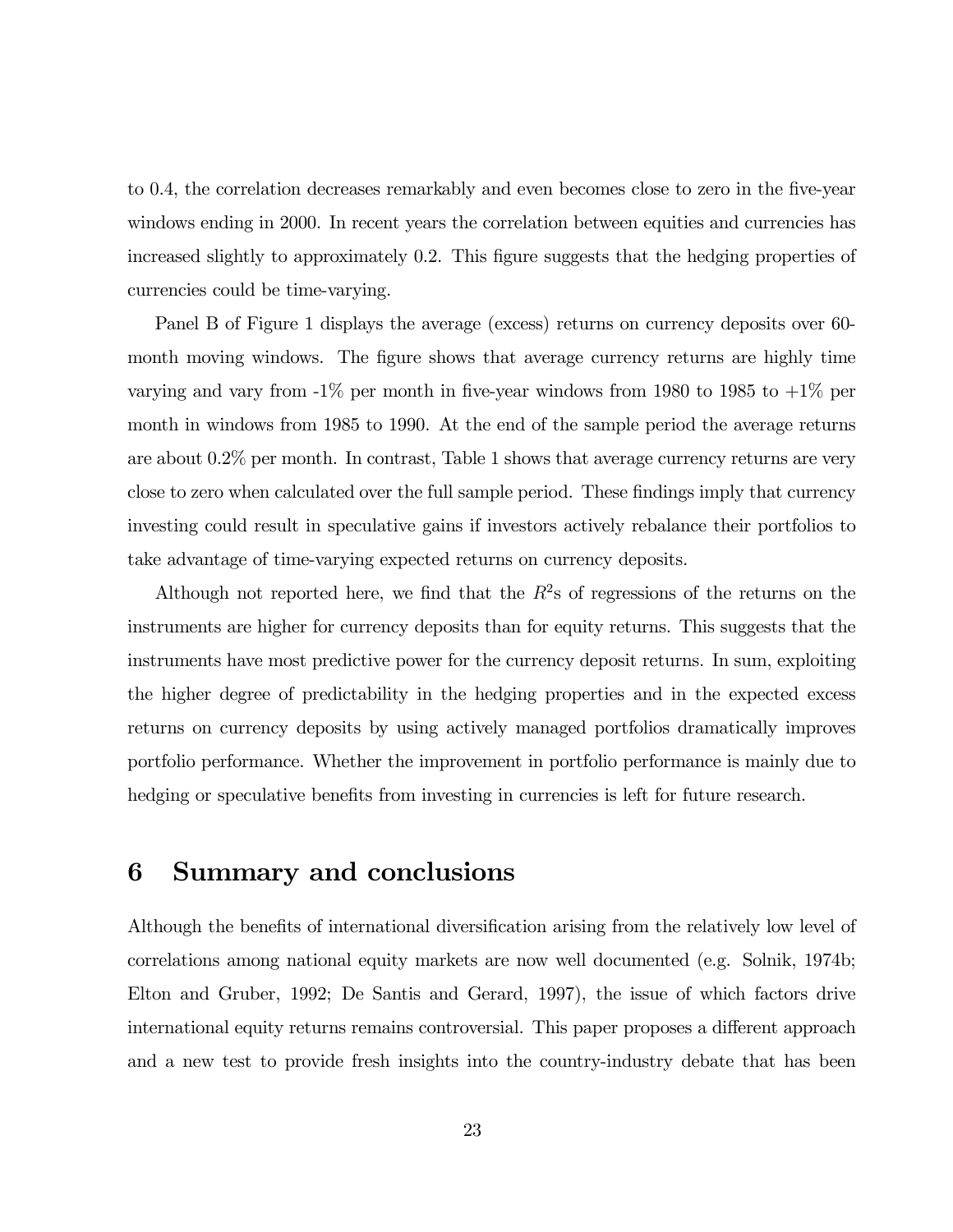ongoing in the international finance literature for over three decades. First, we test which set of factor portfolios is mean-variance efficient and span the others, countries, industries or world market and currency factors. Second, we rigorously examine and propose a new test to evaluate the efficiency gains and diversification benefits of different international portfolio strategies. We focus on the seven largest world economies between 1975 and 2005.

Our unconditional analysis does not allow us to infer whether country or industry factors dominate: country returns span industry returns and vice versa. Currency risk factors do not play an important role here.

However, when we allow for predictable time variation expected returns, volatilities and correlations using conditioning information, we can identify which factors are most important. Our conditional analysis shows that international equity returns are mainly driven by industry and currency risk factors. The dominance of global industry factors over country factors is in correspondence with a relatively high degree of market integration. We also find that the world market factor does not span global industry returns. While spanning is rejected only marginally in our unconditional tests, our conditional tests strongly reject mean-variance spanning. These results suggest that the world portfolio does not provide optimal exposure to global industry returns. A fruitful direction for future research is to explore which economic fundamentals can explain this result.

In a second stage, we analyze the implications of these findings for international diversification strategies. We find that actively rebalanced industry-based strategies outperform country-based strategies, but only if short selling is allowed. With short sales constraints or when using passive portfolio strategies, country- and industry-based diversification strategies deliver similar Sharpe ratios. Finally, we find that active currency investing adds substantial diversification and return enhancement benefits to cross-border portfolios. Whether this outperformance is due to the hedging or speculative benefits of currency positions is left for future research.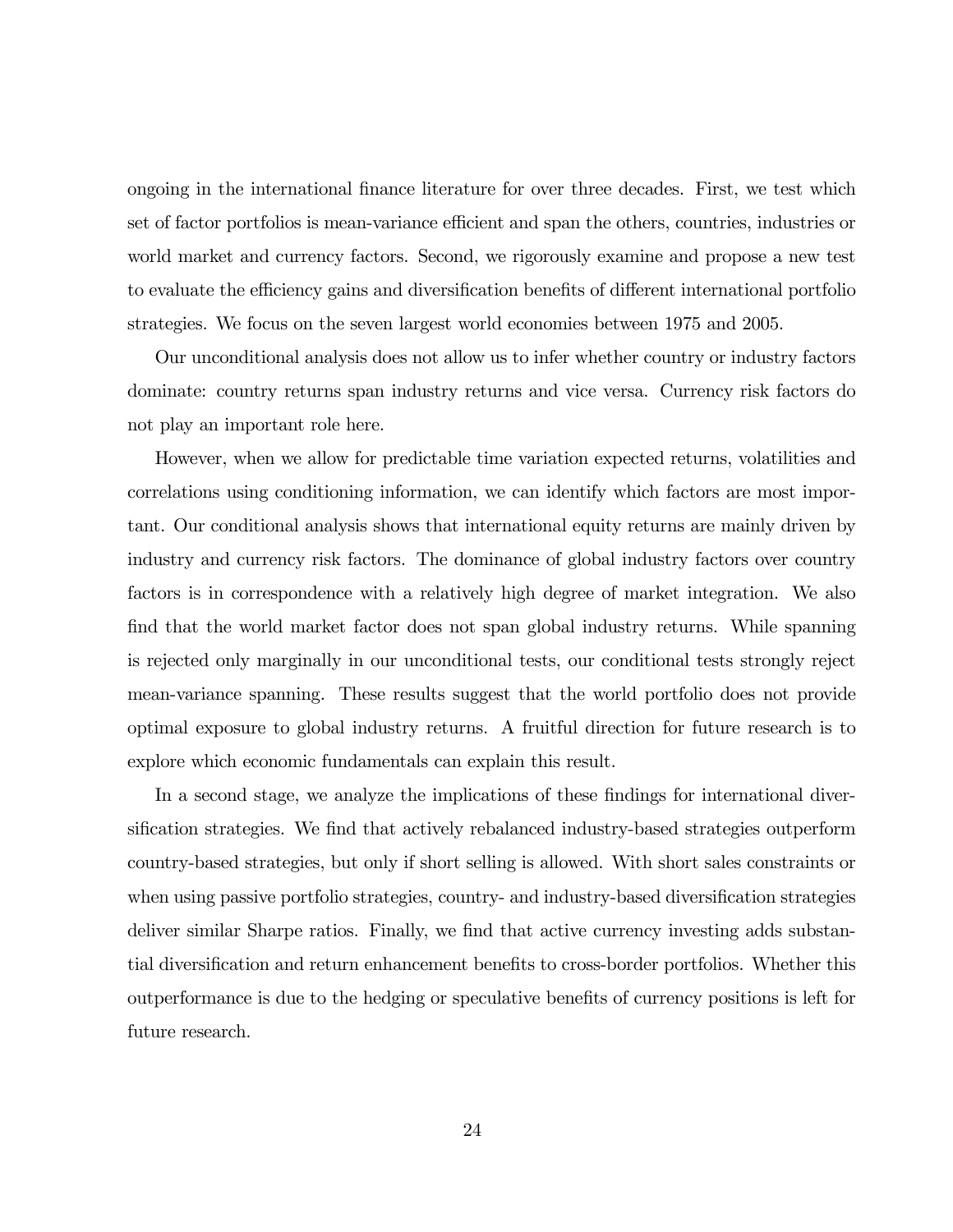## Appendix: Derivation of the Sharpe ratio test

For ease of exposition, consider the regression models

$$
y_t = b'x_t + \varepsilon_t, \tag{A1a}
$$

$$
\Omega^{-\frac{1}{2}}y_t = B'x_t + u_t. \tag{A1b}
$$

Here  $\Omega = Var[\varepsilon_t]$ . Notice that we can always rewrite our regressions in this way. In order to derive the limiting distribution of  $\widehat{B}$ , we need to take into account that expression (A1b) uses an estimated covariance matrix  $\widehat{\Omega}$  rather than the true covariance matrix  $\Omega$ .

Denoting  $\hat{y}_t = \hat{\Omega}^{-\frac{1}{2}} y_t$ , the OLS estimate of B is

$$
\widehat{B} = \left(\sum_t x_t x_t'\right)^{-1} \left(\sum_t x_t \widehat{y}_t'\right).
$$

Defining  $\eta_t = \left(\widehat{\Omega}^{-\frac{1}{2}} - \Omega^{-\frac{1}{2}}\right) y_t$ , we get

$$
\widehat{B} = \left(\sum_t x_t x_t'\right)^{-1} \left(\sum_t x_t \left(x_t'B + u_t' + \eta_t'\right)\right)
$$
\n
$$
= B + \left(\sum_t x_t x_t'\right)^{-1} \left(\sum_t x_t \left(u_t' + y_t' \left(\widehat{\Omega}^{-\frac{1}{2}} - \Omega^{-\frac{1}{2}}\right)\right)\right).
$$

Since the last terms converge to zero,  $\widehat{B}$  is a consistent estimator of B.

From the last equation we obtain

$$
\sqrt{T}\left(\widehat{B}-B\right) =
$$
\n
$$
\sqrt{T}\left(\sum_{t} x_{t} x_{t}'\right)^{-1} \left(\sum_{t} x_{t} u_{t}'\right) + \sqrt{T}\left(\sum_{t} x_{t} x_{t}'\right)^{-1} \left(\sum_{t} x_{t} y_{t}' \left(\widehat{\Omega}^{-\frac{1}{2}} - \Omega^{-\frac{1}{2}}\right)\right)
$$
\n
$$
\sqrt{T}\left(\widehat{B}-B\right) = \sqrt{T}\left(\sum_{t} x_{t} x_{t}'\right)^{-1} \left(\sum_{t} x_{t} u_{t}'\right) + \widehat{\beta}\sqrt{T}\left(\widehat{\Omega}^{-\frac{1}{2}} - \Omega^{-\frac{1}{2}}\right).
$$
\n(A2b)

The first term in the limiting distribution is standard, the interest here is in the second term, which arises because we have to use the estimated covariance matrix  $\widehat{\Omega}$ .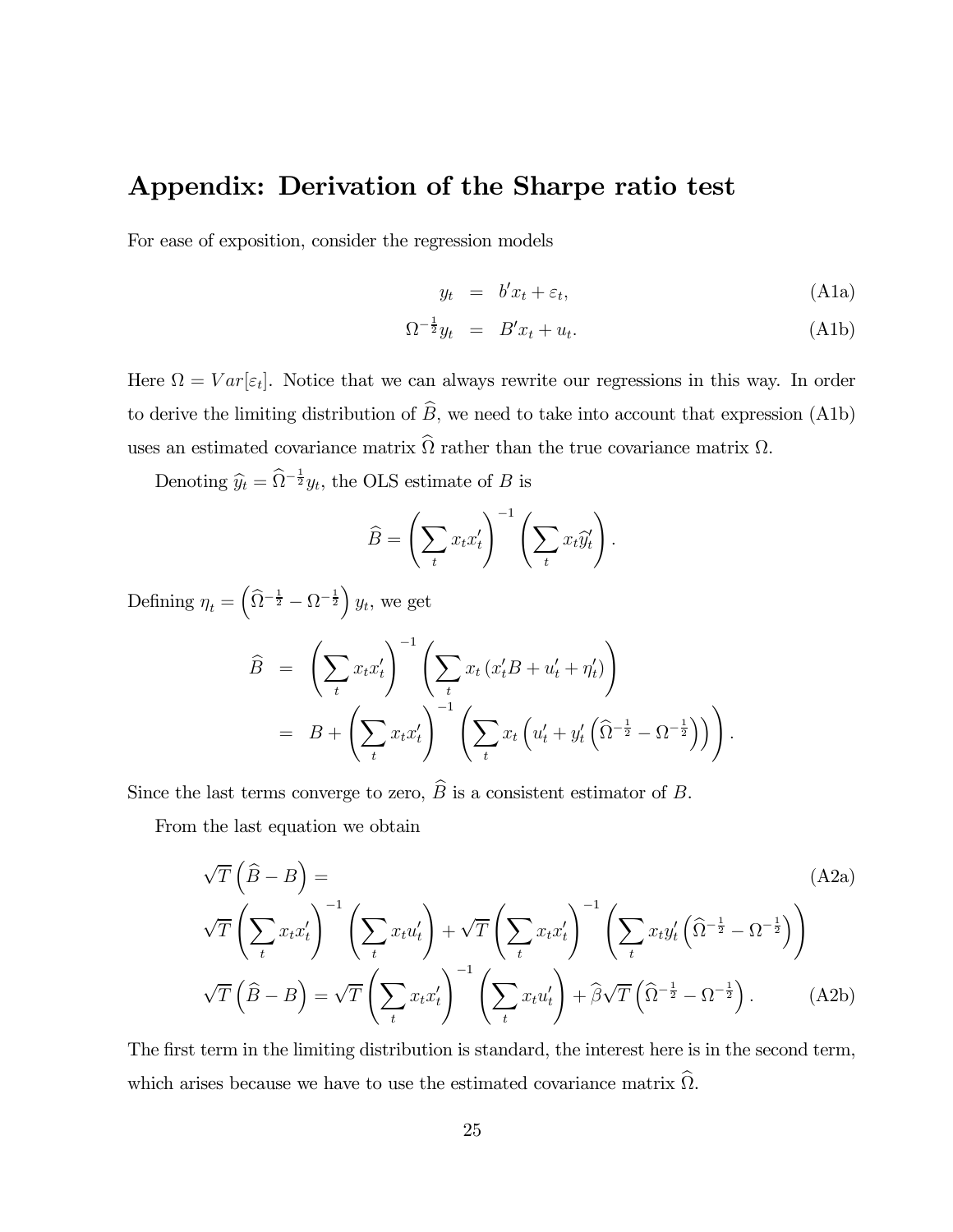## A.1 The limiting distribution of  $\widehat{\Omega}$

In a standard regression framework, the limiting distribution of  $\widehat{\Omega}$  is

$$
\sqrt{T}\left(\text{vech}\left(\widehat{\Omega}\right)-\text{vech}\left(\Omega\right)\right)\to N\left(0,V\right).
$$

We want to derive an expression for the covariance matrix  $V$ .

Consider the simple example where  $\Omega$  is  $2 \times 2$ :

$$
\Omega = \left(\begin{array}{cc} \omega_{1,1} & \omega_{1,2} \\ \omega_{2,1} & \omega_{2,2} \end{array}\right),
$$

in which case we need the limiting distribution of

$$
\sqrt{T}\begin{pmatrix}\n\widehat{\omega}_{1,1} - \omega_{1,1} \\
\widehat{\omega}_{1,2} - \omega_{1,2} \\
\widehat{\omega}_{2,2} - \omega_{2,2}\n\end{pmatrix} = \frac{1}{\sqrt{T}}\begin{pmatrix}\n\Sigma_t \varepsilon_{1,t}^2 - T\omega_{1,1} \\
\Sigma_t \varepsilon_{1,t} \varepsilon_{2,t} - T\omega_{1,2} \\
\Sigma_t \varepsilon_{2,t}^2 - T\omega_{2,2}\n\end{pmatrix}
$$

The elements of the limiting covariance matrix can be written as

$$
Var[\varepsilon_{1,t}^2] = E[\varepsilon_{1,t}^4] - \omega_{1,1}^2
$$
  
\n
$$
Var[\varepsilon_{1,t}\varepsilon_{2,t}] = E[\varepsilon_{1,t}^2 \varepsilon_{2,t}^2] - \omega_{1,2}^2
$$
  
\n
$$
Cov[\varepsilon_{1,t}^2, \varepsilon_{1,t}\varepsilon_{2,t}] = E[\varepsilon_{1,t}^3 \varepsilon_{2,t}] - \omega_{1,1}\omega_{1,2}
$$
  
\n
$$
Cov[\varepsilon_{1,t}^2, \varepsilon_{2,t}^2] = E[\varepsilon_{1,t}^2 \varepsilon_{2,t}^2] - \omega_{1,1}\omega_{2,2},
$$
  
\netc.

Thus, the covariance matrix looks like

$$
V = \begin{bmatrix} E[\varepsilon_{1,t}^4] - \omega_{1,1}^2 & E[\varepsilon_{1,t}^3 \varepsilon_{2,t}] - \omega_{1,1} \omega_{1,2} & E[\varepsilon_{1,t}^2 \varepsilon_{2,t}^2] - \omega_{1,1} \omega_{2,2} \\ E[\varepsilon_{1,t}^3 \varepsilon_{2,t}] - \omega_{1,1} \omega_{1,2} & E[\varepsilon_{1,t}^2 \varepsilon_{2,t}^2] - \omega_{1,2}^2 & E[\varepsilon_{1,t} \varepsilon_{2,t}^3] - \omega_{1,2} \omega_{2,2} \\ E[\varepsilon_{1,t}^2 \varepsilon_{2,t}^2] - \omega_{1,1} \omega_{2,2} & E[\varepsilon_{1,t} \varepsilon_{2,t}^3] - \omega_{1,2} \omega_{2,2} & E[\varepsilon_{2,t}^4] - \omega_{2,2}^2 \end{bmatrix}.
$$

In general, the element of V corresponding to the covariance between  $\widehat{\omega}_{i,j}$  and  $\widehat{\omega}_{l,m}$  is  $E[\varepsilon_{i,t}\varepsilon_{j,t}\varepsilon_{l,t}\varepsilon_{m,t}]-\omega_{i,j}\omega_{l,m}.$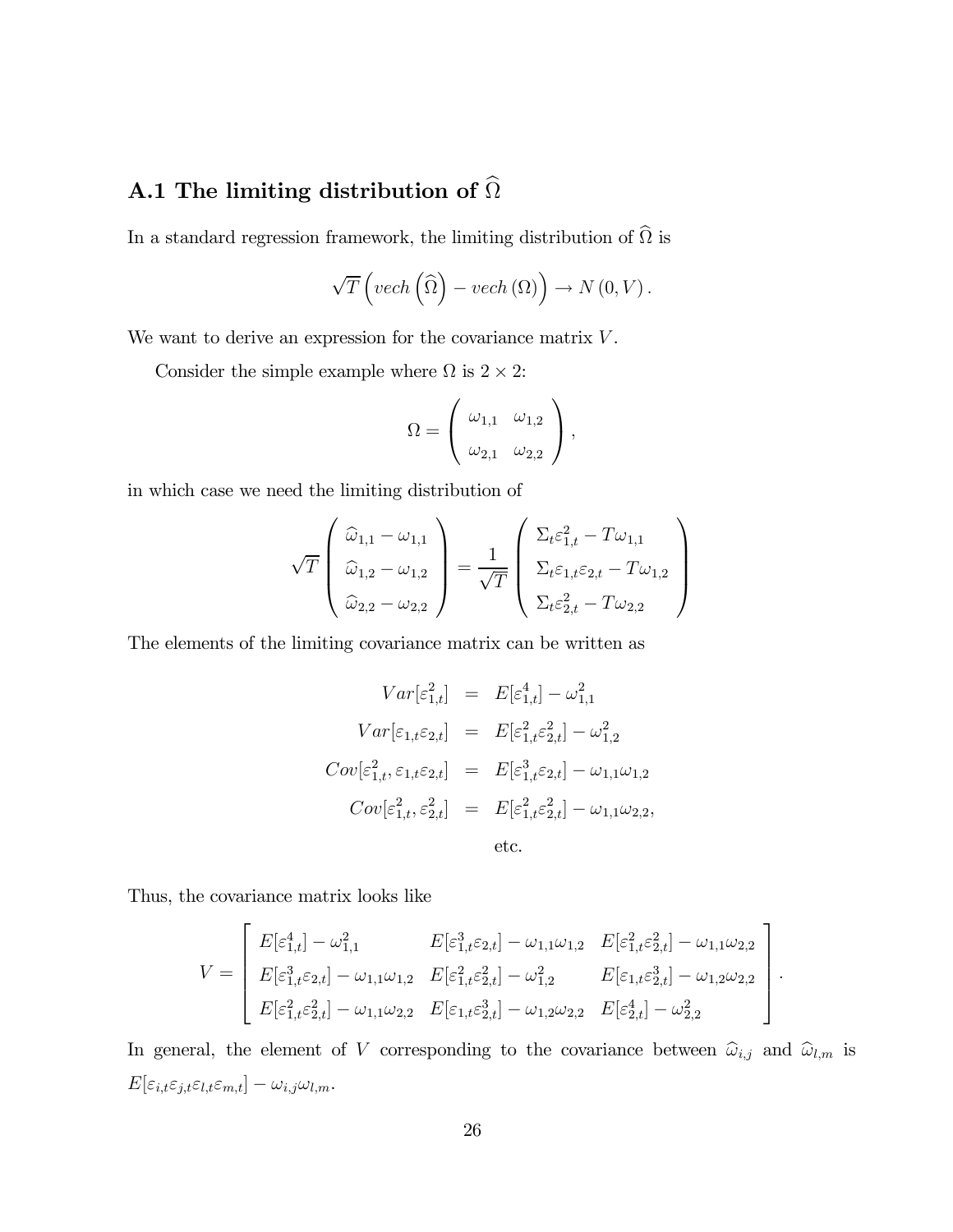# A.2 The limiting distribution of  $\sqrt{T}\left(\widehat{\Omega}^{-\frac{1}{2}}-\Omega^{-\frac{1}{2}}\right)$

We know that

$$
\sqrt{T}\left(\text{vech}\left(\widehat{\Omega}\right) - \text{vech}\left(\Omega\right)\right) = \sqrt{T}\text{vech}\left(\frac{1}{T}\sum_{t} \varepsilon_t \varepsilon'_t - \Omega\right).
$$

For later use we will need the limiting distribution of  $vec(\hat{\Omega})$  rather than of  $vech(\hat{\Omega})$ , but this one is obtained immediately from the above. Notice that  $vec(\hat{\Omega})$  will have a singular covariance matrix, but this is not a problem in our application. Using a linear expansion, for the limiting distribution of  $\sqrt{T}\left(\widehat{\Omega}^{-\frac{1}{2}} - \Omega^{-\frac{1}{2}}\right)$  we need the differential of  $\Omega^{-\frac{1}{2}}$  with respect to Ω.

Following Magnus and Neudecker (1988), start with the matrix function  $F(X) = X^{\frac{1}{2}}$ . Since  $X^{\frac{1}{2}}X^{\frac{1}{2}} = X$  we get

$$
\left(\mathbf{d}X^{\frac{1}{2}}\right)X^{\frac{1}{2}} + X^{\frac{1}{2}}\left(\mathbf{d}X^{\frac{1}{2}}\right) = \mathbf{d}X, \Rightarrow
$$
\n
$$
\left(X^{\frac{1}{2}} \otimes I_K\right) \operatorname{vec}\left(\mathbf{d}X^{\frac{1}{2}}\right) + \left(I_K \otimes X^{\frac{1}{2}}\right) \operatorname{vec}(\mathbf{d}X^{\frac{1}{2}}) = \operatorname{vec}(\mathbf{d}X) \Leftrightarrow
$$
\n
$$
\left[X^{\frac{1}{2}} \otimes I_K + I_K \otimes X^{\frac{1}{2}}\right] \operatorname{d}\operatorname{vec}\left(X^{\frac{1}{2}}\right) = \operatorname{d}\operatorname{vec}(X),
$$

and therefore the differential of  $X^{\frac{1}{2}}$  with respect to X is obtained from

$$
\mathbf{d}vec\left(X^{\frac{1}{2}}\right) = \left(X^{\frac{1}{2}} \otimes I_K + I_K \otimes X^{\frac{1}{2}}\right)^{-1} \mathbf{d}vec(X). \tag{A3}
$$

The interest here is not in  $X^{\frac{1}{2}}$ , but in  $F(X) = X^{-\frac{1}{2}}$ , for which we have

$$
\mathbf{d}X^{-\frac{1}{2}} = -X^{-\frac{1}{2}} \left( \mathbf{d}X^{\frac{1}{2}} \right) X^{-\frac{1}{2}}.
$$

Taking vec's gives

$$
\mathbf{d}vec\left(X^{-\frac{1}{2}}\right) = \left(-X^{-\frac{1}{2}} \otimes X^{-\frac{1}{2}}\right)\mathbf{d}vec\left(X^{\frac{1}{2}}\right),\,
$$

which can be combined with (A3) to obtain

$$
\operatorname{dvec}\left(X^{-\frac{1}{2}}\right) = \left(-X^{-\frac{1}{2}} \otimes X^{-\frac{1}{2}}\right) \left(X^{\frac{1}{2}} \otimes I_K + I_K \otimes X^{\frac{1}{2}}\right)^{-1} \operatorname{dvec}(X). \tag{A4}
$$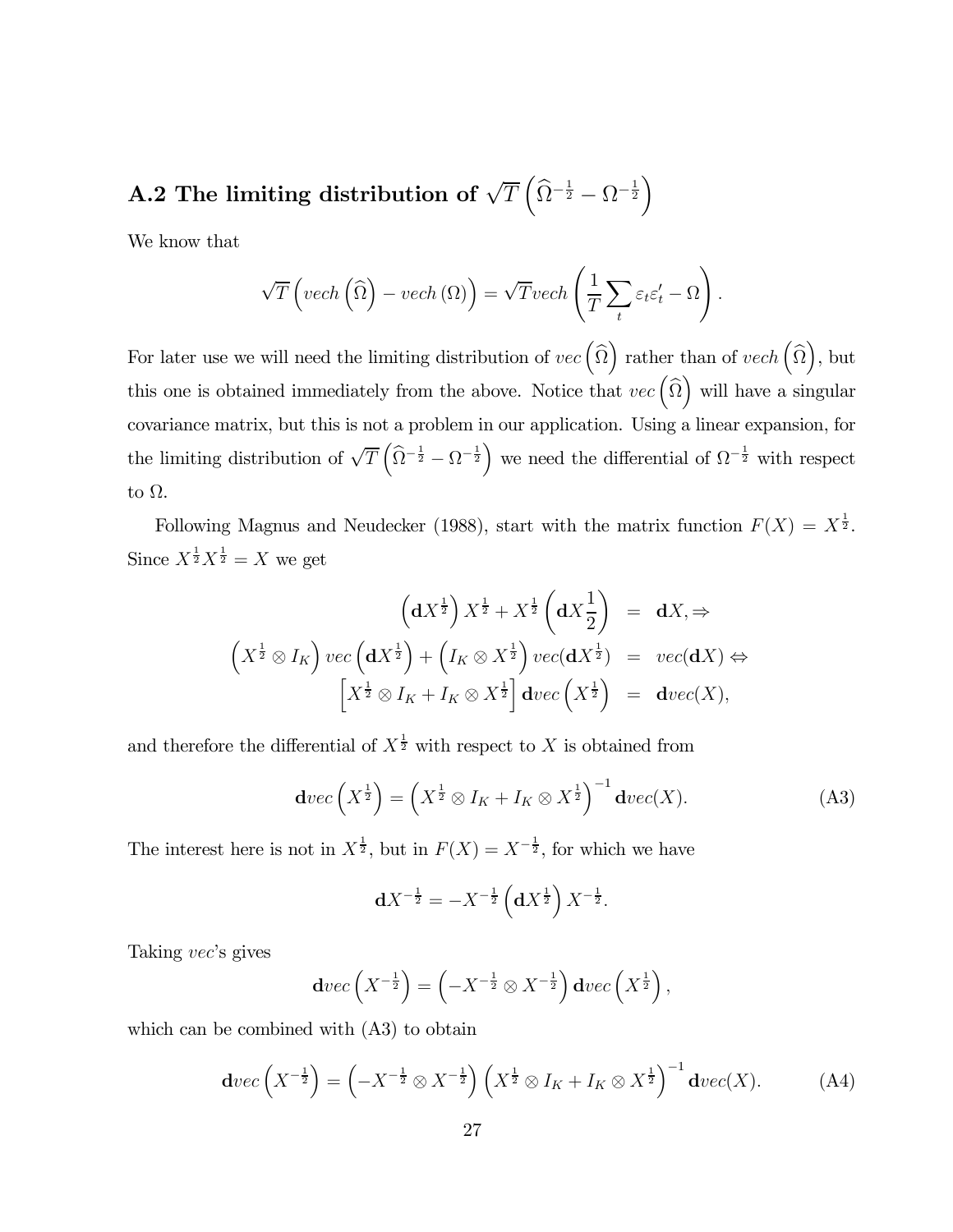If  $\varepsilon_t$  is a  $N\text{-vector},$  then define the  $N^2\times N^2$  matrix  $A$  as

$$
A = \left(-\Omega^{-\frac{1}{2}} \otimes \Omega^{-\frac{1}{2}}\right) \left(\Omega^{\frac{1}{2}} \otimes I_N + I_N \otimes \Omega^{\frac{1}{2}}\right)^{-1}.
$$
 (A5)

The limiting distribution of  $vec\left(\widehat{\Omega}^{-\frac{1}{2}}\right)$  is then obtained from

$$
\sqrt{T}\left(vec\left(\widehat{\Omega}^{-\frac{1}{2}}\right) - vec\left(\Omega^{-\frac{1}{2}}\right)\right) = \sqrt{T}A\left(vec\left(\frac{1}{T}\sum_{t} \varepsilon_t \varepsilon_t' - \Omega\right)\right). \tag{A6}
$$

# A.3 The limiting distribution of  $\sqrt{T}\left(\widehat{B}-B\right)$

We are now in a position to derive the limiting distribution of  $\sqrt{T}(\widehat{B}-B)$ . Taking vec's of (11), we obtain

$$
\sqrt{T}\left(vec\left(\widehat{B}\right)-vec\left(B\right)\right)
$$
\n
$$
= \left(I_N \otimes \left(\sum_t x_t x_t'\right)^{-1}\right) \sqrt{T}vec\left(\sum_t x_t u_t'\right) + \left(I_N \otimes \widehat{\beta}\right) \sqrt{T}\left(vec\left(\widehat{\Omega}^{-\frac{1}{2}}\right)-vec\left(\Omega\right)\right)
$$
\n
$$
= \left(I_N \otimes \left(\sum_t x_t x_t'\right)^{-1}\right) \sqrt{T}vec\left(\sum_t x_t u_t'\right) + \left(I_N \otimes \widehat{\beta}\right) \sqrt{T}A\left(vec\left(\frac{1}{T}\sum_t \varepsilon_t \varepsilon_t'\right)-vec\left(\Omega\right)\right).
$$

The limiting distribution follows from this immediately.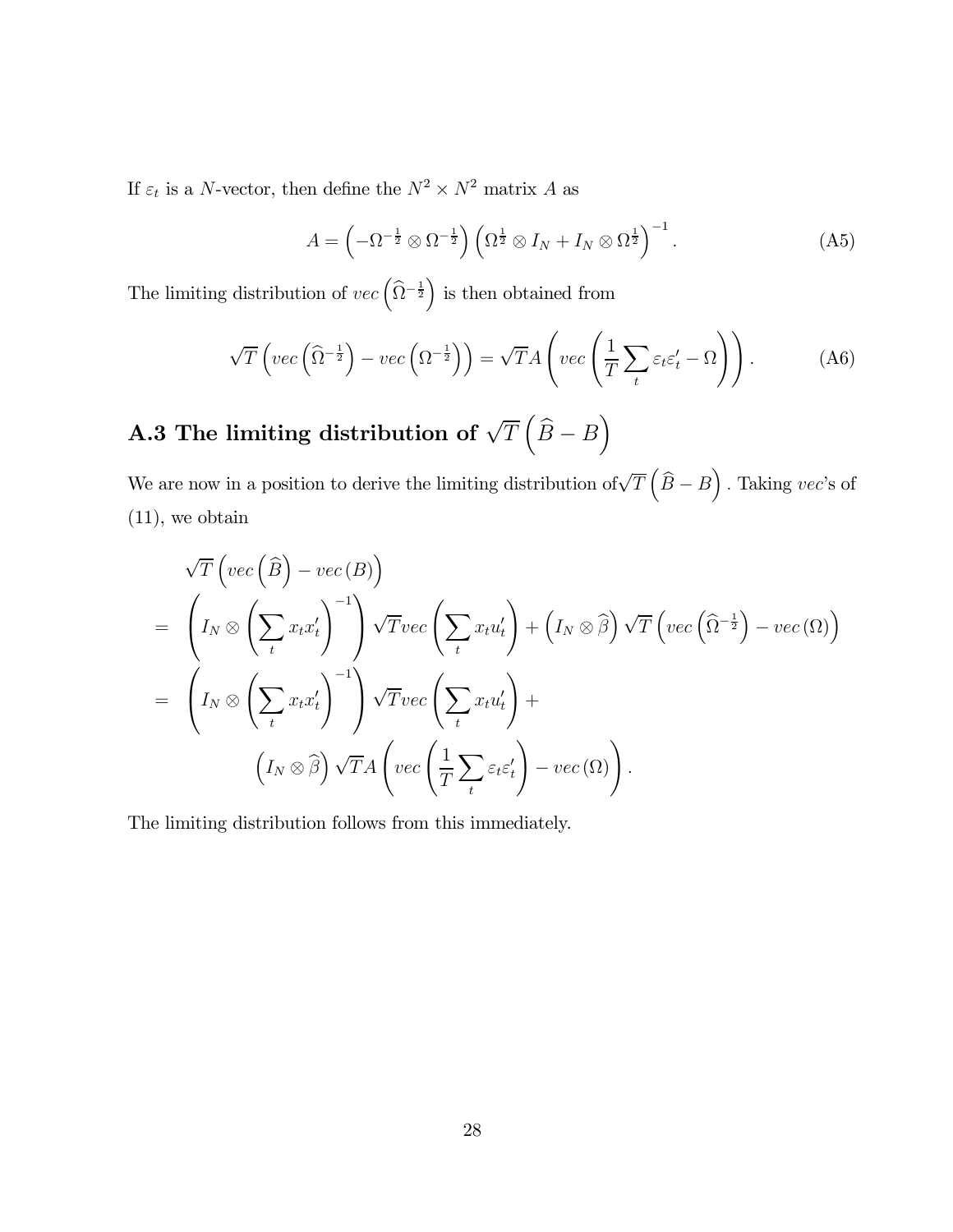## References

- [1] Adler, M., B. Dumas, 1983, International portfolio choice and corporation finance: A synthesis, Journal of Finance 38, 925-984.
- [2] Baele, L., K. Inghelbrecht, 2005, Structural versus temporary drivers of country and industry risk, Journal of Empirical Finance, Forthcoming.
- [3] Basak, G., R. Jagannathan, G. Sun, 2002, A direct test for the mean variance efficiency of a portfolio, Journal of Economic Dynamics and Control 26, 1195-1215.
- [4] Beckers, S., R. Grinold, A. Rudd, D. Stefek, 1992, The relative importance of common factors across the European equity markets, Journal of Banking and Finance 16, 75-95.
- [5] Bekaert, G., C.R. Harvey, 1995, Time-varying world market integration, Journal of Finance 50, 403-444.
- [6] Bekaert, G., R.J. Hodrick, X. Zhang, 2008, International Stock Return Comovements, Journal of Finance, Forthcoming.
- [7] Brooks, R., M. del Negro, 2005, A latent factor model with global, country and industry shocks for international stock returns, IMF working paper wp/05/52.
- [8] Burnside, A.C., M. Eichenbaum, S.T. Rebelo, 2007, The returns to currency speculation in emerging markets, American Economic Review Papers and Proceedings 97(2), 333- 338.
- [9] Campa, J.M., N. Fernandes, 2006, Sources of gains from international portfolio diversification, Journal of Empirical Finance 13, 417-443.
- [10] Campbell, J.Y., K. Serfaty-de Medeiros, L. Viciera, 2008, Global Currency hedging, Journal of Finance, Forthcoming.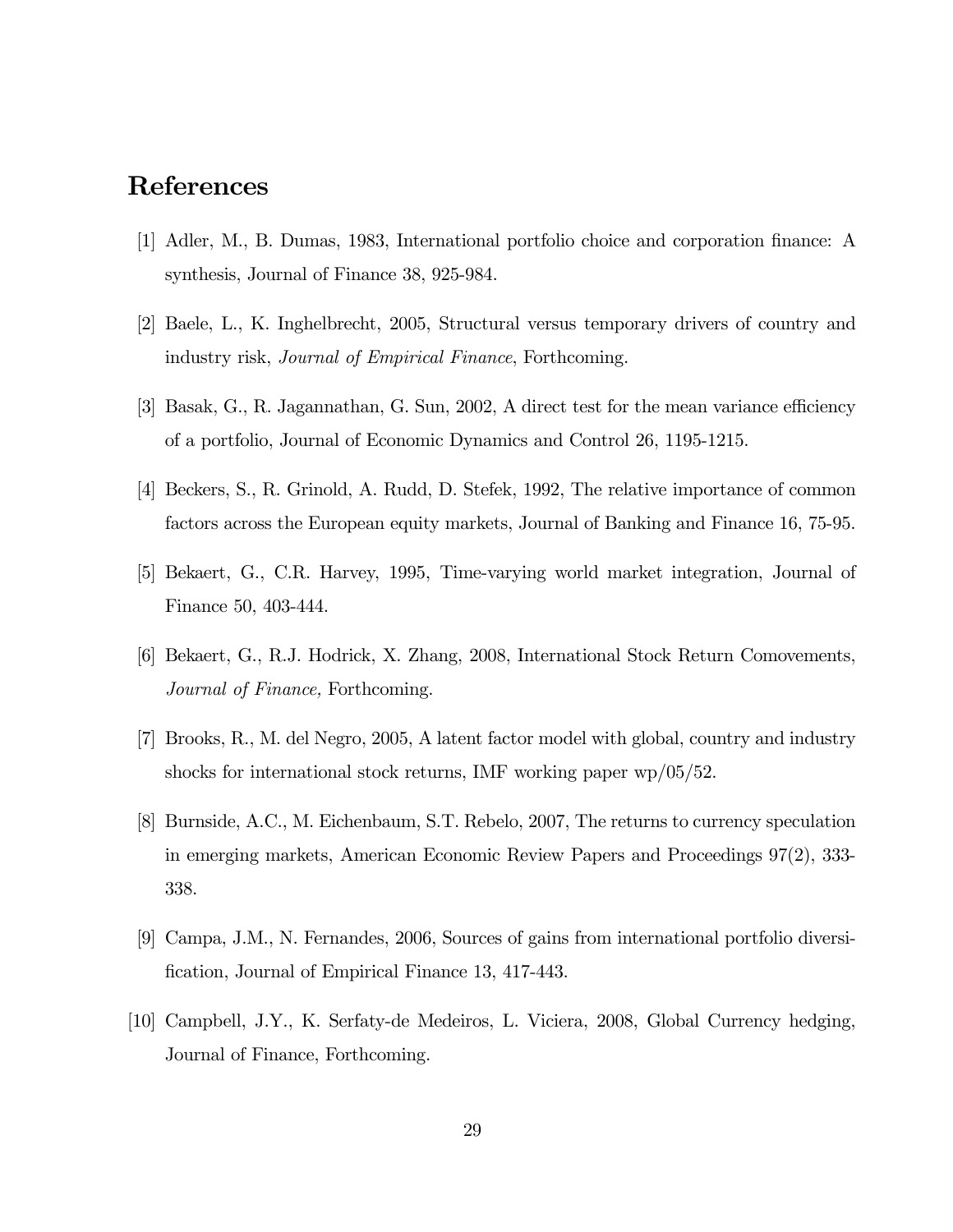- [11] Carrieri, F., V. Errunza, K. Hogan, 2007, Characterizing world market integration through time, Journal of Financial and Quantitative Analysis 42, 915-940.
- [12] Catão, L., A. Timmermann, 2007, Volatility regimes and global equity returns, Forthcoming in T. Bollerslev, J. Russell, and M. Watson, (eds.), Volatility and Time Series Econometrics: Essays in Honour of Robert F. Engle, Oxford University Press.
- [13] Cavaglia, S., C. Brightman, M. Aked, 2000, The increasing importance of industry factors, Financial Analyst Journal 56, 41-54.
- [14] Chang, J., V. Errunza, K. Hogan, M. Hung, 2005, An international asset pricing model: Theory and empirical evidence, European Financial Management 11, 173-194.
- [15] Dahlquist, M., T. Sällström, 2002, An evaluation of international asset pricing models, CEPR Discussion paper No. 3145.
- [16] De Jong, F.A. de Roon, 2005, Time-varying market integration and expected returns in emerging markets, Journal of Financial Economics 78, 583-613.
- [17] De Roon, F.A., T.E. Nijman, B.J.M. Werker, 2001, Testing for mean-variance spanning with short sales constraints and transaction costs: The case of emerging markets, Journal of Finance 56, 723-744.
- [18] De Santis, G., B. Gerard, 1997, International asset pricing and portfolio diversification with time-varying risk, Journal of Finance 52, 1881-1912.
- [19] –––, 1998, How big is the premium for currency risk? Journal of Financial Economics 49, 375-412.
- [20] De Santis, G., B. Gerard, P. Hillion, 2003, The relevance of currency risk in the EMU, Journal of Economics and Business 55, 427-462.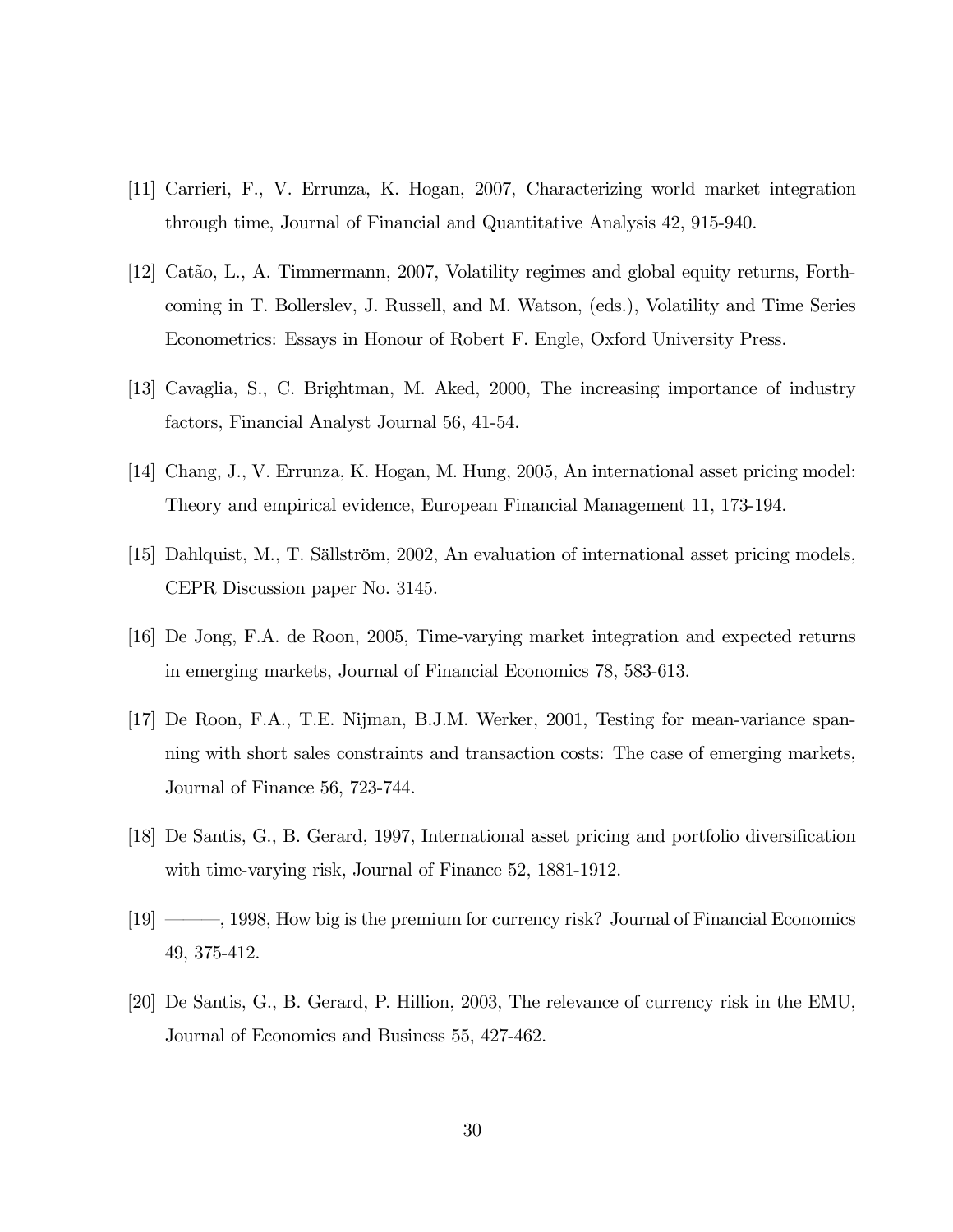- [21] Drummen, M., H. Zimmerman, 1992, The structure of European stock returns, Financial Analyst Journal 48, 15-26.
- [22] Dumas, B., B. Solnik, 1995, The world price of foreign exchange risk, Journal of Finance 50, 445-479.
- [23] Ehling, P., S.B. Ramos, 2006, Geographic versus industry diversification: constraints matter, Journal of Empirical Finance 13, 396-416.
- [24] Elton, E.J., M.J. Gruber, 1992, International diversification, in Summer N. Levine, ed.: Global Investing (Harper Business, New York, NY).
- [25] Ferreira, M., P. Gama, 2005, Have World, Country and Industry Risk Changed Over Time? An Investigation of the Developed Stock Markets Volatility, Journal of Financial and Quantitative Analysis 40, 195-222.
- [26] Ferson, W.E., A.F. Siegel, 2009, Testing portfolio efficiency with conditioning information, Review of Financial Studies 22, 2735-2758.
- [27] Gibbons, M.R., 1982, Multivariate tests of financial models, Journal of Financial Economics 10, 3-27.
- [28] Gibbons, M.R., S.A. Ross, J. Shanken, 1989, A test of the efficiency of a given portfolio, Econometrica 57, 1121-1152.
- [29] Griffin, J.M.. A. Karolyi, 1998, Another look at the role of the industrial structure of markets for international diversification strategies, Journal of Financial Economics 50, 351-373.
- [30] Grinold, R., A. Rudd, D. Stefek, 1989, Global factors: Fact or fiction? Journal of Portfolio Management 16, 79-88.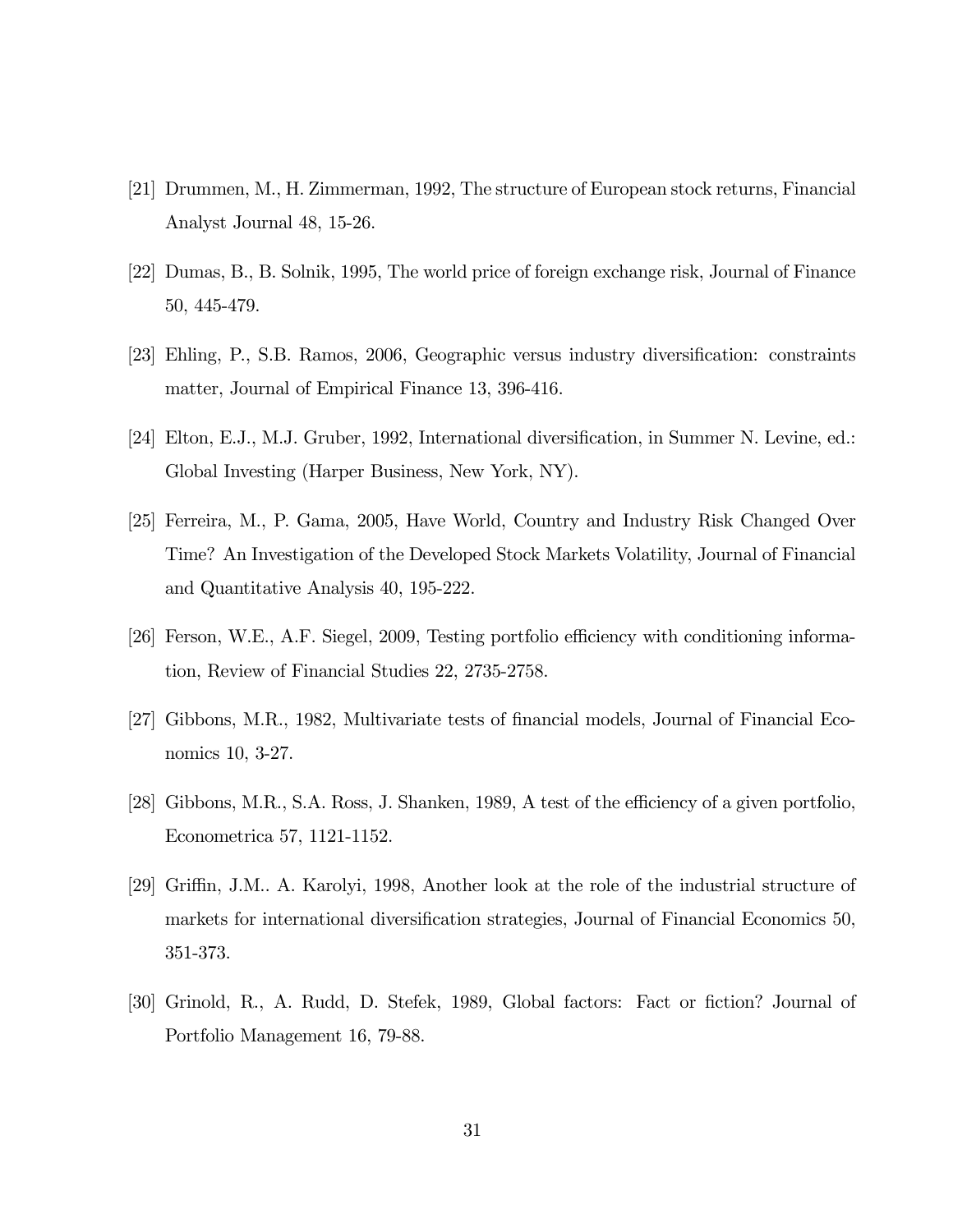- [31] Hansen, L.P., S.F. Richard, 1987, The role of conditioning information in deducing testable restrictions implied by dynamic asset pricing models, Econometrica 55, 587- 613.
- [32] Hardouvelis, G.A., D. Malliaropulos, R. Priestley, 2007, The impact of EMU on the equity cost of capital, Journal of International Money and Finance 26, 305-327.
- [33] Heston, S.L., K.G. Rouwenhorst, 1994, Does industrial structure explain the benefits of international diversification?, Journal of Financial Economics 36, 3-27.
- [34] Huberman, G., S. Kandel, 1987, Mean-variance spanning, Journal of Finance 42, 873- 888.
- [35] Isakov, D., F. Sonney, 2004, Are practitioners right? On the relative importance of industrial factors in international stock returns, Swiss Journal of Economics and Statistics 140.
- [36] Jagannathan, R., T. Ma, 2003, Risk reduction in large portfolios: Why imposing the wrong constraints helps, Journal of Finance 58, 1651-1684.
- [37] Jobson, J.D., B. Korkie, 1982, Potential performance and tests of portfolio efficiency, Journal of Financial Economics 10, 433-466.
- [38] Lessard, D.R., 1974, World, national and industry factors in equity returns, Journal of Finance 29, 379-91.
- [39] Lustig, H. N, A. Verdelhan, 2007, The cross-section of foreign currency risk premia and consumption growth risk, American Economic Review 97, 89-117.
- [40] Magnus, J.R., H. Neudecker, 1988, Matrix differential calculus with applications in statistics and econometrics, John Wiley & Sons, Inc.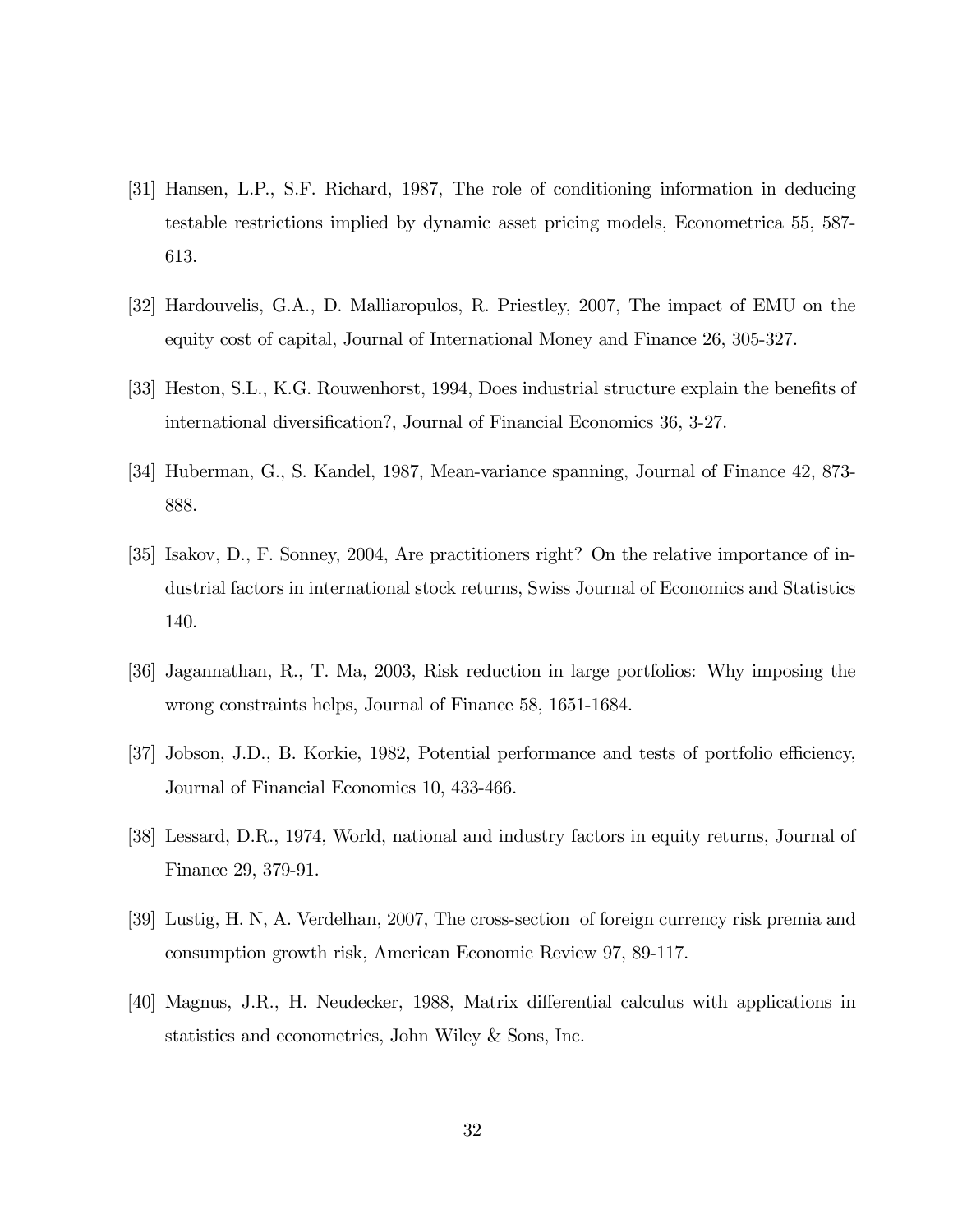- [41] Pukthuanthong-Le, K., R. Roll, 2008, Global market integration: An alternative measure and its application, Journal of Financial Economics, Forthcoming.
- [42] Roll, R., 1992, Industrial structure and the comparative behavior of international stock market indices, Journal of Finance 47, 3-42.
- [43] Sercu, P., 1980, A generalization of the international asset pricing model, Revue de l'Association Francaise de Finance 1, 91-135.
- [44] Shanken, J., 1990, Intertemporal asset pricing: An empirical investigation, Journal of Econometrics 45, 99-120.
- [45] Solnik, B., 1974a, An equilibrium model of the international capital market, Journal of Economic Theory 8, 500-524.
- [46] Solnik, B., 1974b, Why not diversify internationally rather than domestically?, Financial Analysts Journal 30, 48-54, reprinted in Financial Analysts Journal 51, 1995, 89-94.
- [47] Stambaugh, R.F., 1982, On the exclusion of assets from tests of the two-parameter model, Journal of Financial Economics 10, 235-268.
- [48] Stehle, R., 1977, An empirical test of the alternative hypothesis of national and international pricing of risky assets, Journal of Finance 32, 493-502.
- [49] Stulz, R.M., 1981, On the effects of barriers to international investment, Journal of Finance 36, 923-934.
- [50] –––, 1995, International asset pricing: An integrative survey, Handbook of Modern Finance, R. Jarrow, M. Maksimovic and W. Ziemba eds., North Holland - Elsevier, 201-223.
- [51] Vassalou, M., 2000, Exchange rate and foreign inflation risk premiums in global equity returns, Journal of International Money and Finance 19, 433-470.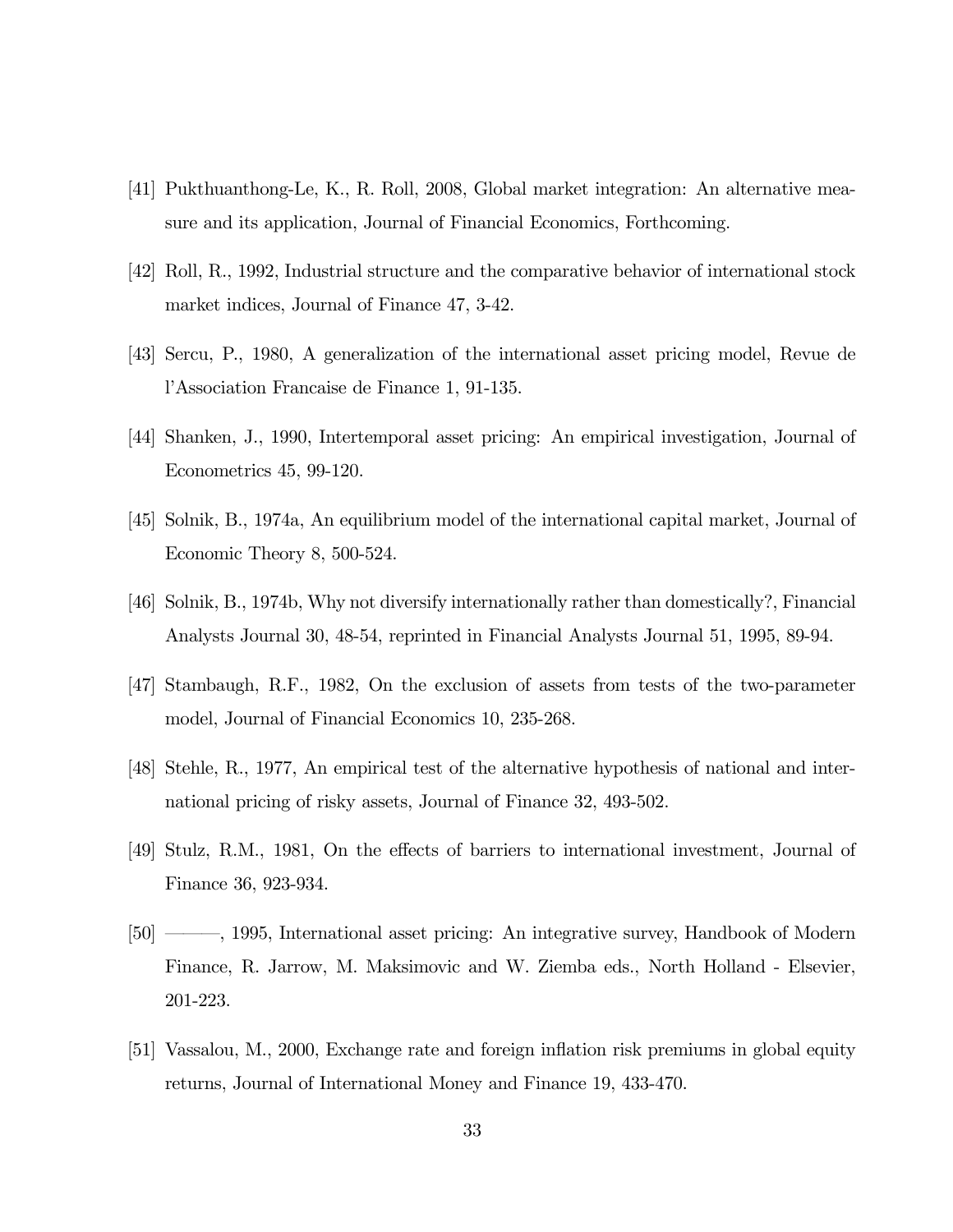[52] Zhang, X., 2006, Specification tests of international asset pricing models, Journal of International Money and Finance 25, 275-307.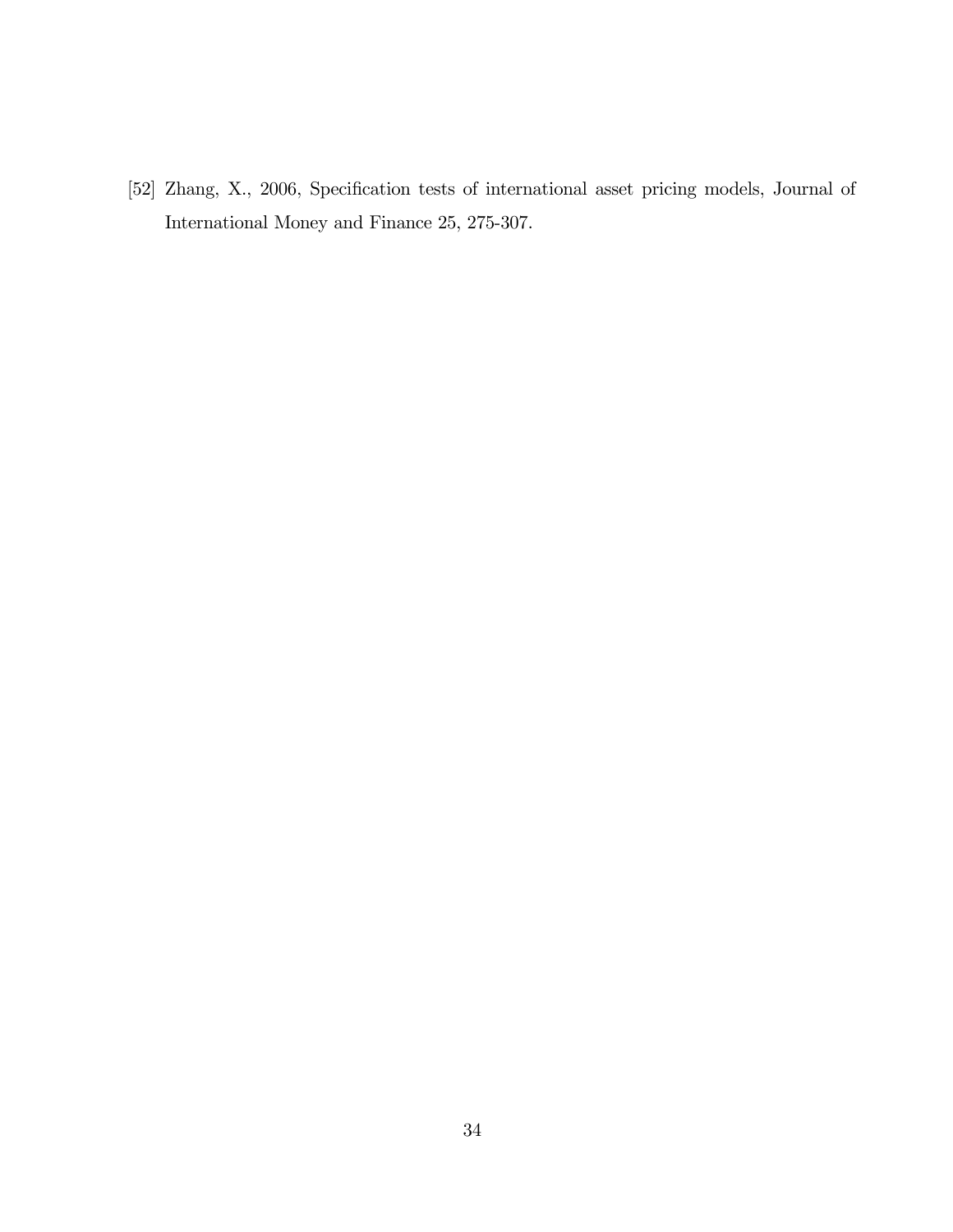Figure 1: 60-month moving window correlations and mean currency returns

Panel A displays the average correlation between the returns on the country and industry indices and the returns on the currency deposits. The dashed line represents the average correlation between country returns and currencies and the solid line reports the average correlation between industry returns and currencies. We consider returns on three currency deposits: the British Pound, the Japanese Yen and the spliced series of the German Mark (before 1999) and the Euro (after 1999). For each 60-month moving window the average is computed over all countries (industries) and currencies. Panel B reports the average return on the three currency deposits over 60-month moving windows.

Panel A: 60-month moving window average correlations between equities and currencies



Panel B: 60-month moving window average returns on currency deposits

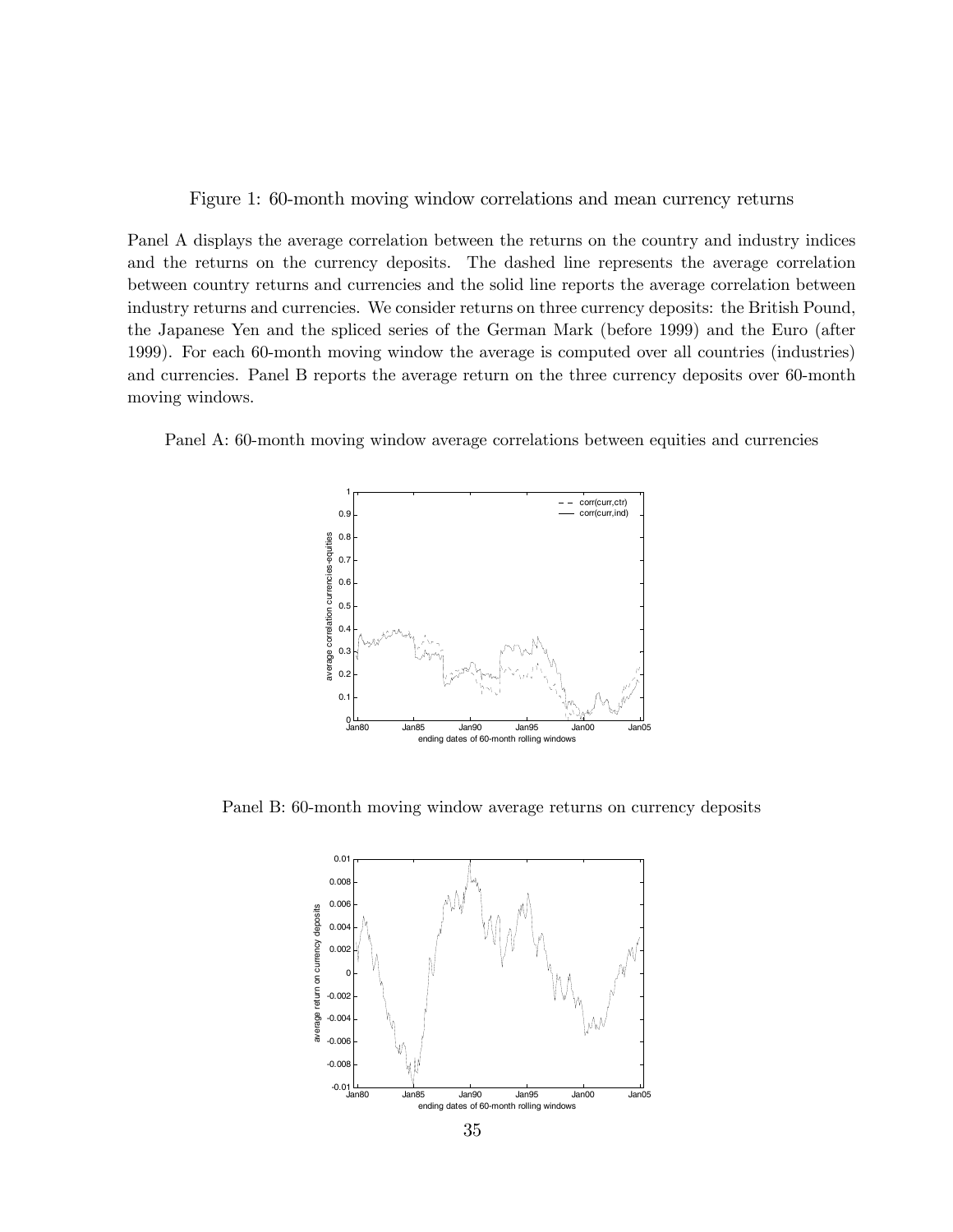Table 1: Summary statistics of country, global industry and currency returns

The table contains summary statistics for monthly returns on country and industry indices and the currency deposit (excess) returns from Datastream. Our sample period runs from February 1975 to February 2005 (361 observations). Returns are calculated in US dollars. Mean returns and standard deviations are in percentages.  $(c(\text{ctr})', c(\text{ind})', (c(\text{cur})')$  give the average correlation of each index with the seven country indices, the ten industry indices, and the currency deposits respectively. The correlation of each index with itself is excluded. The correlation of the countries and industries with the currency deposits is based on Canadian Dollar, Yen, Pound Sterling and the spliced series of German Mark up to Jan 99 and Euro thereafter. The summary statistics of the French Franc, German Mark and Italian Lire are based on the period up to January 1999 and those of the Euro are based on the period starting in January 1999. 'min' and 'max' are the minimum and maximum returns (in percentages) respectively. 'weight' is the average weight (in percentages) of the index in the G7 world index over the sample period. The rows 'average' give the average over all country or industry summary statistics. Values in brackets are p-values associated with Wald test statistics for the null-hypotheses that all mean returns are equal or zero. The ten industries are: Resources (Res), Basic Industries (BasI), General Industries (GenI), Cyclical Consumer Goods (CCGd), Non-Cyclical Consumer Goods (NCGd), Cyclical Services (CS), Non-Cyclical Services (NCS), Utilities (UT), Information Technology (IT), and Financials (Fin).

| Panel A: Country returns            |             |             |        |                 |        |            |            |               |
|-------------------------------------|-------------|-------------|--------|-----------------|--------|------------|------------|---------------|
|                                     | mean $(\%)$ | stdy $(\%)$ | c(ctr) | $c(\text{ind})$ | c(cur) | $\min(\%)$ | $\max(\%)$ | weight $(\%)$ |
| Canada                              | 1.03        | 5.08        | 0.470  | 0.524           | 0.194  | $-23.35$   | 16.16      | 2.88          |
| France                              | 1.36        | 6.41        | 0.516  | 0.501           | 0.282  | $-25.71$   | 19.69      | 3.01          |
| Germany                             | 1.04        | 5.64        | 0.477  | 0.482           | 0.307  | $-18.26$   | 20.07      | 4.56          |
| Italy                               | 1.18        | 7.43        | 0.399  | 0.370           | 0.175  | $-22.57$   | 28.26      | 1.67          |
| Japan                               | 1.05        | 6.67        | 0.533  | 0.606           | 0.326  | $-22.80$   | 25.11      | 27.69         |
| UK                                  | 1.40        | 5.72        | 0.499  | 0.557           | 0.305  | $-21.51$   | 26.80      | 9.61          |
| <b>US</b>                           | 1.15        | 4.17        | 0.486  | 0.637           | 0.071  | $-21.18$   | 14.50      | 50.58         |
| average                             | 1.17        | 5.88        | 0.457  | 0.525           | 0.237  | $-21.91$   | 21.51      |               |
| World $(G7)$                        | 1.07        | 4.14        | 0.663  | 0.792           | 0.287  | $-11.90$   | 14.21      |               |
| $H_0$ : All country means are zero  |             |             |        |                 |        | (0.000)    |            |               |
| $H_0$ : All country means are equal |             |             |        |                 |        |            |            | (0.831)       |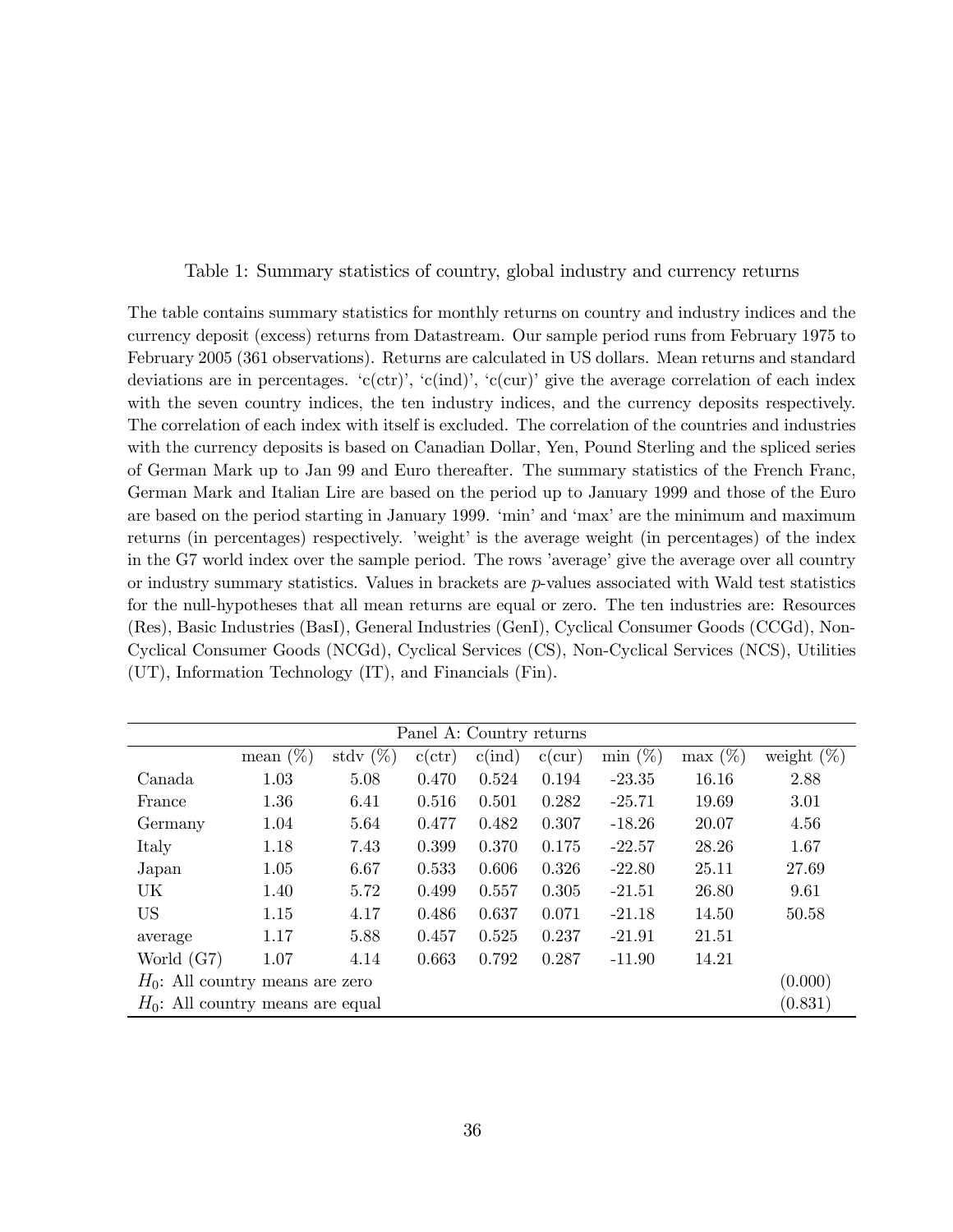|                                     | mean $(\%)$                                      | stdy $(\%)$ | c(ctr) | $c$ (ind) | c(cur) | $\min$ (%) | $\max(\%)$ | weight $(\%)$ |
|-------------------------------------|--------------------------------------------------|-------------|--------|-----------|--------|------------|------------|---------------|
| Res                                 | 1.27                                             | 5.05        | 0.449  | 0.452     | 0.193  | $-18.16$   | 18.27      | 8.26          |
| BasI                                | 0.99                                             | 5.03        | 0.584  | 0.686     | 0.315  | $-15.07$   | 15.10      | 9.24          |
| GenI                                | 1.11                                             | 4.62        | 0.626  | 0.711     | 0.222  | $-18.13$   | 16.88      | 10.36         |
| CCGd                                | 1.01                                             | 4.88        | 0.560  | 0.656     | 0.199  | $-17.16$   | 15.65      | 6.16          |
| <b>NCGd</b>                         | 1.21                                             | 3.91        | 0.504  | 0.585     | 0.224  | $-15.34$   | 14.40      | 13.69         |
| CS                                  | 1.05                                             | 4.59        | 0.616  | 0.719     | 0.244  | $-13.67$   | 15.08      | 12.29         |
| <b>NCS</b>                          | 0.96                                             | 4.58        | 0.480  | 0.541     | 0.193  | $-15.78$   | 16.41      | 7.35          |
| UT                                  | 1.11                                             | 4.18        | 0.355  | 0.449     | 0.306  | $-14.26$   | 23.62      | 5.73          |
| IT                                  | 1.16                                             | 6.75        | 0.524  | 0.537     | 0.125  | $-25.88$   | 23.37      | 8.88          |
| Fin                                 | 1.22                                             | 5.31        | 0.555  | 0.660     | 0.300  | $-16.28$   | 25.34      | 18.04         |
| average                             | 1.11                                             | 4.89        | 0.525  | 0.600     | 0.232  | $-16.97$   | 18.41      |               |
| $H_0$ : All industry means are zero |                                                  |             |        |           |        |            | (0.000)    |               |
|                                     | $H_0$ : All industry means are equal             |             |        |           |        |            |            |               |
|                                     | $H_0$ : All country and industry means are equal |             |        |           |        |            |            | (0.939)       |

| Panel C: Currency returns |             |             |        |                 |        |           |           |
|---------------------------|-------------|-------------|--------|-----------------|--------|-----------|-----------|
|                           | mean $(\%)$ | stdy $(\%)$ | c(ctr) | $c(\text{ind})$ | c(cur) | $\min(\%$ | $\max(\%$ |
| Canadian \$               | 0.03        | 1.53        | 0.285  | 0.261           | 0.194  | $-5.78$   | 4.11      |
| French Franc              | 0.12        | 3.23        | 0.210  | 0.191           | 0.630  | $-9.24$   | 8.55      |
| German Mark               | 0.01        | 3.33        | 0.192  | 0.180           | 0.626  | $-10.09$  | 8.51      |
| Italian Lira              | 0.11        | 3.18        | 0.210  | 0.168           | 0.571  | $-13.57$  | 9.00      |
| Japanese Yen              | 0.11        | 3.59        | 0.258  | 0.314           | 0.376  | $-9.75$   | 17.64     |
| Pound Sterling            | 0.20        | 3.11        | 0.220  | 0.193           | 0.440  | $-12.62$  | 14.41     |
| Euro                      | 0.19        | 2.93        | 0.182  | 0.099           | 0.205  | $-5.22$   | 7.38      |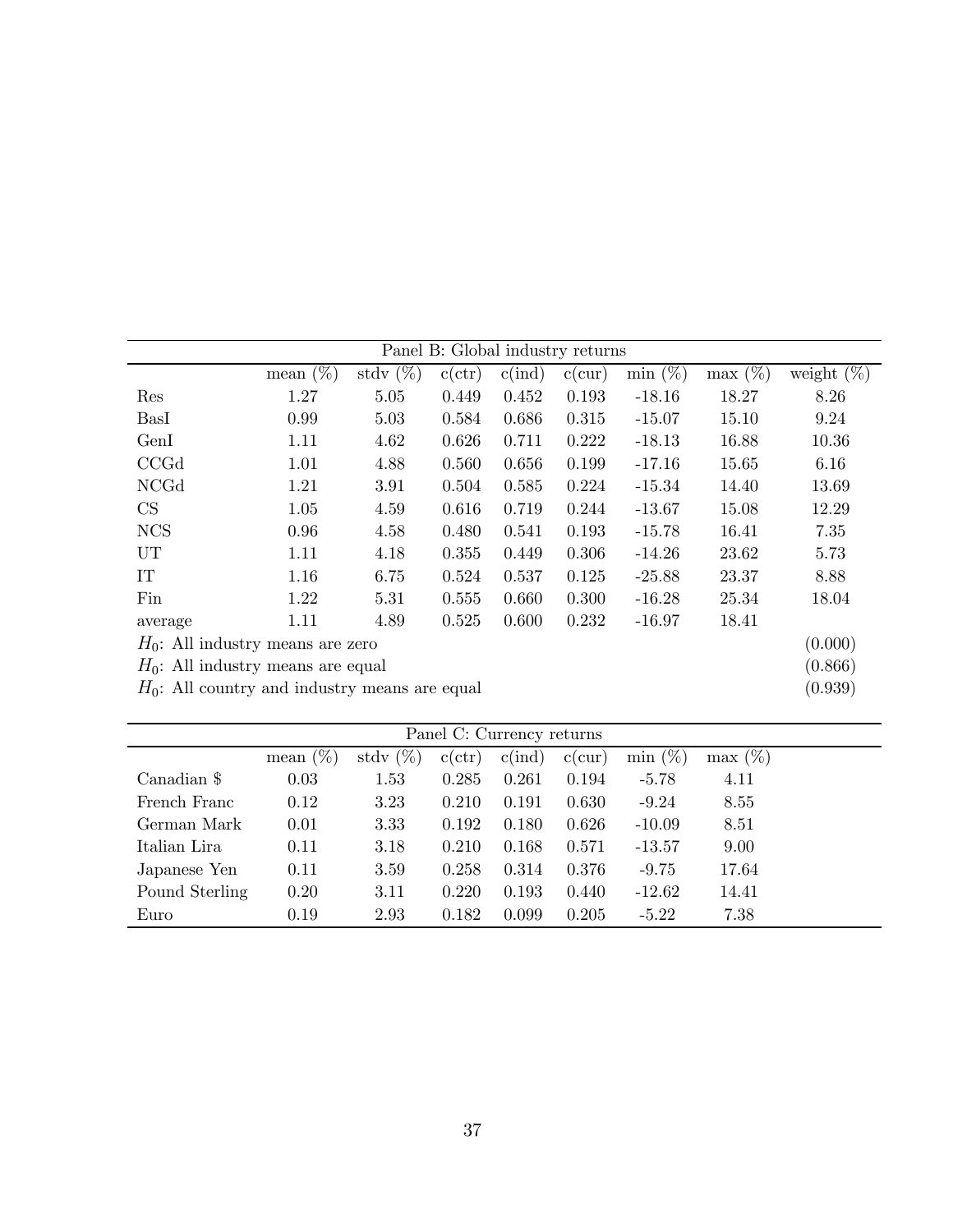#### Table 2: Unconditional spanning tests

This table presents the unconditional spanning tests. Panel A reports performance tests of the industries relative to the seven countries (first three columns) and of the countries relative to the ten industries (last three columns).  $a(\%)$  gives the Jensen measure as a percentage per month and is estimated from the regressions

$$
r_t^y = a_y + B_y r_t^x + \varepsilon_t^y
$$
 and  $r_t^x = a_x + B_x r_t^y + \varepsilon_t^x$ 

where  $r_t^y$  and  $r_t^x$  are excess returns on industry and country indices. The table gives estimates of a (in percentages) as well as the associated t-values. Panels B and C report p-values of tests for the joint significance of a set of Jensen measures. These are Wald tests for the hypotheses that the sets of assets listed in the column headers span the sets of assets listed in the first column. 'Currencies' are returns on three currency deposits: the spliced series of Deutschemark (until January 1999) and the Euro (as of January 1999), the Japanese Yen and the Pound Sterling. The ICAPM portfolio consists of the value-weighted G7 index plus the three currency deposits. While in Panel B the test and benchmark assets can have components in common, in Panel C the overlapping country and industry components have been removed from the benchmark assets. For instance, when the ICAPM portfolios are the benchmark assets, the world index excludes the country or industry of interest.

|             | Panel A: Individual Jensen measures |                                         |           |         |                                         |  |  |  |
|-------------|-------------------------------------|-----------------------------------------|-----------|---------|-----------------------------------------|--|--|--|
|             |                                     | Ind. test assets, Ctr. benchmark assets |           |         | Ctr. test assets, Ind. benchmark assets |  |  |  |
|             | $a(\%)$                             | t-value                                 |           | $a(\%)$ | t-value                                 |  |  |  |
| Res         | 0.19                                | (0.97)                                  | Canada    | $-0.04$ | $(-0.20)$                               |  |  |  |
| BasI        | $-0.17$                             | $(-1.30)$                               | France    | 0.21    | (0.79)                                  |  |  |  |
| GenI        | $-0.04$                             | $(-0.45)$                               | Germany   | 0.00    | (0.01)                                  |  |  |  |
| CCGd        | $-0.09$                             | $(-0.64)$                               | Italy     | 0.21    | (0.60)                                  |  |  |  |
| <b>NCGd</b> | 0.14                                | (1.16)                                  | Japan     | 0.00    | (0.02)                                  |  |  |  |
| <b>CS</b>   | $-0.15$                             | $(-1.53)$                               | UK        | 0.21    | (1.06)                                  |  |  |  |
| <b>NCS</b>  | $-0.07$                             | $(-0.41)$                               | <b>US</b> | 0.00    | $(-0.04)$                               |  |  |  |
| UT          | 0.27                                | (1.44)                                  |           |         |                                         |  |  |  |
| IТ          | $-0.15$                             | $(-0.69)$                               |           |         |                                         |  |  |  |
| Fin         | 0.07                                | (0.52)                                  |           |         |                                         |  |  |  |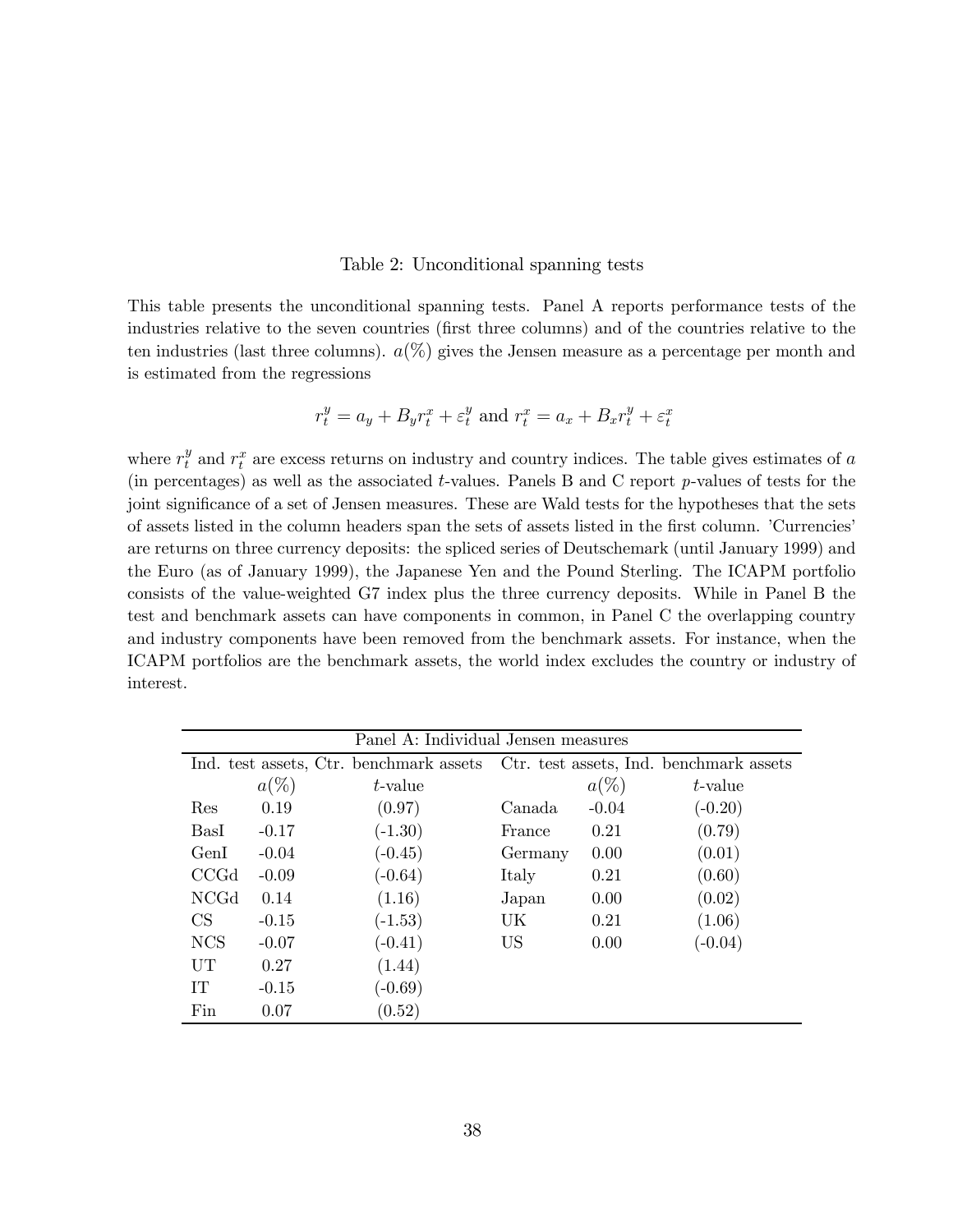|              | Panel B: Spanning test p-values    |                                                      |         |              |  |  |  |  |
|--------------|------------------------------------|------------------------------------------------------|---------|--------------|--|--|--|--|
|              | Benchmark portfolios are based on: |                                                      |         |              |  |  |  |  |
| Test assets: | Countries                          | Industries                                           | World   | <b>ICAPM</b> |  |  |  |  |
| Countries    | n.a.                               | (0.948)                                              | (0.445) | (0.505)      |  |  |  |  |
| Industries   | (0.596)                            | n.a.                                                 | (0.086) | (0.090)      |  |  |  |  |
| <b>ICAPM</b> | (0.559)                            | (0.133)                                              | n.a.    | n.a.         |  |  |  |  |
| Currencies   | (0.905)                            | (0.726)                                              | (0.705) | n.a.         |  |  |  |  |
|              |                                    |                                                      |         |              |  |  |  |  |
|              |                                    | Panel C: Spanning tests excl. overlapping components |         |              |  |  |  |  |
|              | Benchmark portfolios are based on: |                                                      |         |              |  |  |  |  |
| Test assets: | Countries                          | Industries                                           | World   | <b>ICAPM</b> |  |  |  |  |
| Countries    | n.a.                               | (0.427)                                              | (0.097) | (0.198)      |  |  |  |  |
| Industries   | (0.401)                            | n.a.                                                 | (0.018) | (0.026)      |  |  |  |  |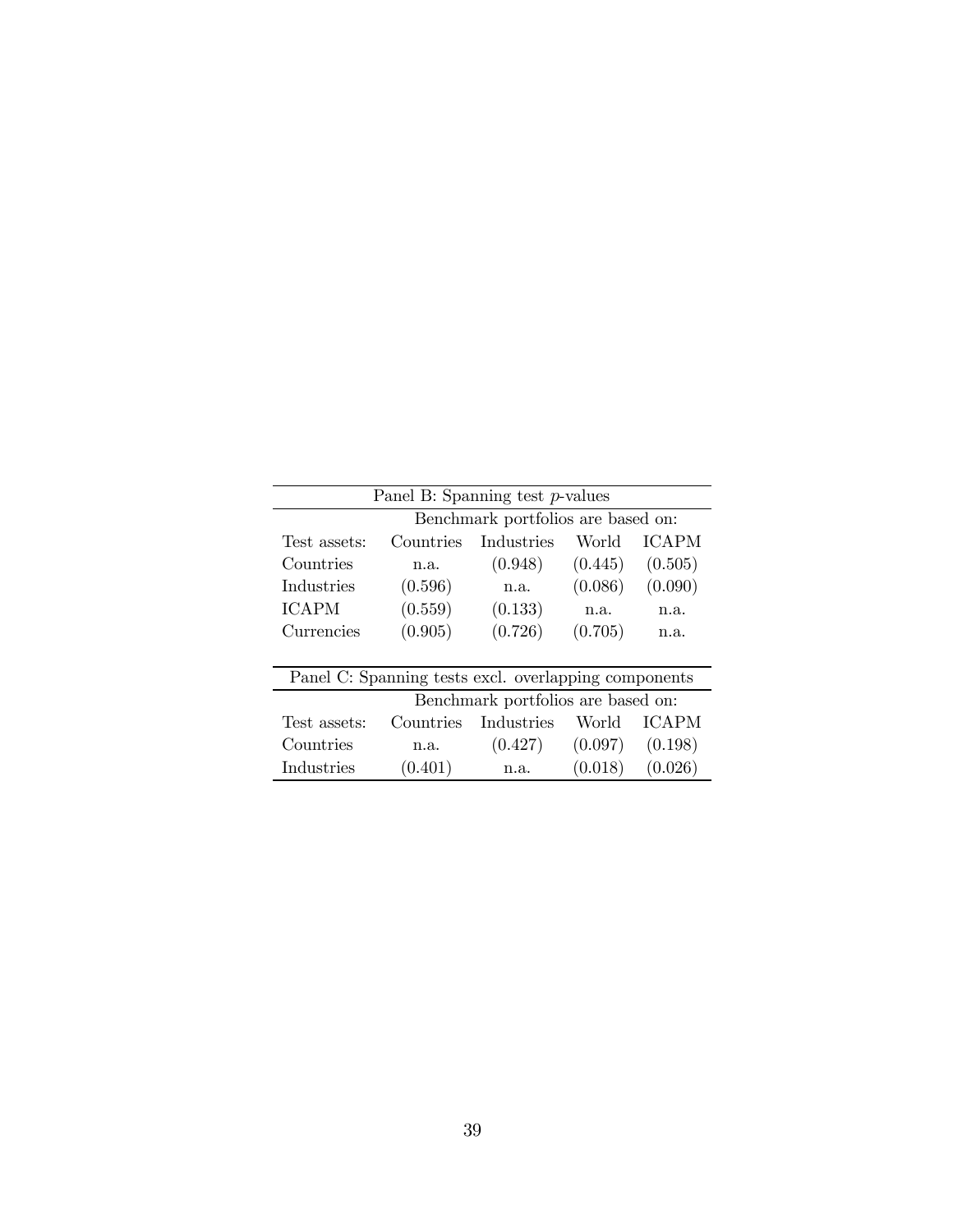#### Table 3: Unconditional Sharpe ratio tests

The table presents the results of the tests for differences in unconditional Sharpe ratios. Panel A reports the annualized Sharpe ratios for country, industry and world portfolios. Furthermore, three currency deposits are added to each of these portfolios. The ICAPM portfolios consist of the world portfolio, i.e. the value-weighted G7 index and the three currency deposits (German Mark - Euro, Japanese Yen and Pound Sterling). The first panel reports the maximum Sharpe ratios (annualized) achievable from each set of assets, without restrictions on short selling and with short sales restrictions ("nss"), and in parentheses the  $p$ -values associated with a Wald test for the hypothesis of zero loss of efficiency due to the short sales restrictions. This hypothesis is tested by examining the difference in maximum Sharpe ratios with and without short sales constraints. Panel B reports the *p*-values of the Sharpe ratio tests between the different portfolios when short position are allowed. Panel C shows the  $p$ -values when short sales are prohibited. The currency deposits are not subject to short sales constraints.

| Panel A: Unconditional Sharpe ratios    |           |            |                                                                           |                                           |       |              |  |
|-----------------------------------------|-----------|------------|---------------------------------------------------------------------------|-------------------------------------------|-------|--------------|--|
|                                         | Countries | Industries |                                                                           | $\mathrm{Ctr} + \mathrm{curr}$ Ind + curr | World | <b>ICAPM</b> |  |
| Sharpe p.a.                             | 0.605     | 0.762      | 0.621                                                                     | 0.793                                     | 0.435 | 0.485        |  |
| Sharpe (nss) p.a.                       | 0.582     | 0.657      | 0.601                                                                     | 0.697                                     | 0.435 | 0.485        |  |
| Eff. loss nss                           | (0.654)   | (0.299)    | (0.676)                                                                   | (0.312)                                   |       |              |  |
|                                         |           |            |                                                                           |                                           |       |              |  |
|                                         |           |            | Panel B: Test of difference of unrestricted Sharpe ratios                 |                                           |       |              |  |
|                                         | Countries |            | Industries $\mathrm{Ctr} + \mathrm{curr}$ Ind + curr                      |                                           |       |              |  |
| Countries vs                            | n.a.      |            |                                                                           |                                           |       |              |  |
| Industries vs                           | (0.334)   | n.a.       |                                                                           |                                           |       |              |  |
| $\mathrm{Ctr} + \mathrm{current}$ is vs | n.a.      | (0.399)    | n.a.                                                                      |                                           |       |              |  |
| $Ind +$ currencies vs                   | (0.254)   | n.a.       | (0.278)                                                                   | n.a.                                      |       |              |  |
| world vs                                | (0.187)   | (0.078)    | (0.166)                                                                   | (0.062)                                   |       |              |  |
| ICAPM vs                                | (0.341)   | (0.139)    | (0.207)                                                                   | (0.082)                                   |       |              |  |
|                                         |           |            |                                                                           |                                           |       |              |  |
|                                         |           |            | Panel C: Test of difference of Sharpe ratios with short sales constraints |                                           |       |              |  |
|                                         | Countries |            | Industries $\mathrm{Ctr} + \mathrm{curr}$ Ind + curr                      |                                           |       |              |  |
| Countries vs                            | n.a.      |            |                                                                           |                                           |       |              |  |
| Industries vs                           | (0.526)   | n.a.       |                                                                           |                                           |       |              |  |
| $\mathrm{Ctr} + \mathrm{current}$ is vs | n.a.      | (0.667)    | n.a.                                                                      |                                           |       |              |  |
| $Ind +$ currencies vs                   | (0.366)   | n.a.       | (0.416)                                                                   | n.a.                                      |       |              |  |
| world vs                                | (0.209)   | (0.084)    | (0.188)                                                                   | (0.075)                                   |       |              |  |
| ICAPM vs                                | (0.413)   | (0.221)    | (0.227)                                                                   | (0.090)                                   |       |              |  |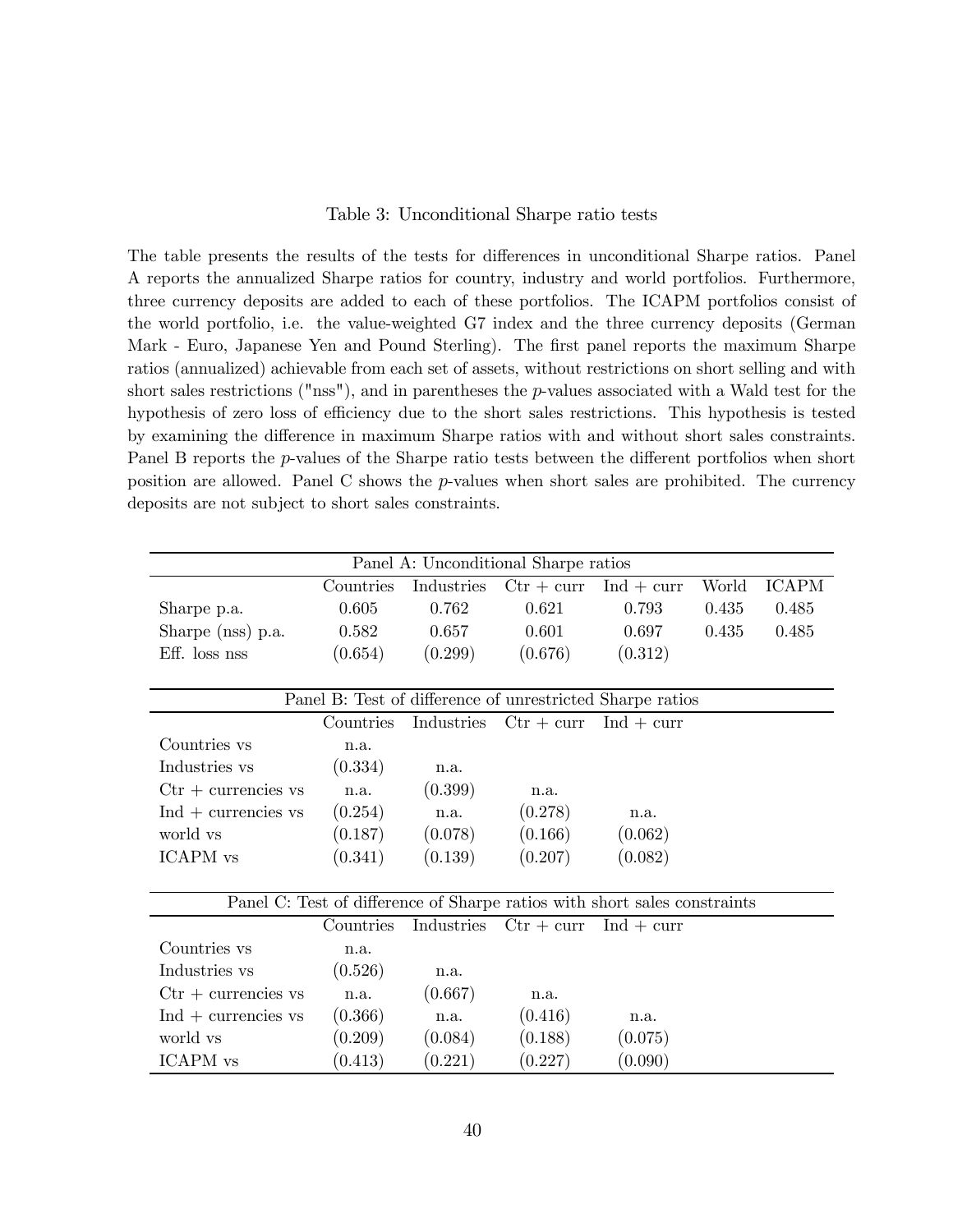#### Table 4: Unconditional efficiency tests: sub samples

The table reports the results of the unconditional efficiency tests for three ten-year sub samples: from February 1975 to January 1985, from February 1985 to January 1995 and from February 1995 to February 2005, based on passive portfolio strategies. Panel A presents the  $p$ -values of the usual spanning tests in which some test assets and benchmark assets have primitive assets in common. Panel B presents the unconditional Sharpe ratios (annualized) with and without short sales constraints (restrictions on short selling are denoted by "nss"). The currency deposits are not subject to short sales constraints. The panel also reports the p-values of the test for efficiency loss due to the short sales constraints.

|                   |                         |           |            | Panel A: Unconditional spanning test $p$ -values |              |       |              |
|-------------------|-------------------------|-----------|------------|--------------------------------------------------|--------------|-------|--------------|
|                   |                         |           |            | Benchmark assets                                 |              |       |              |
|                   |                         | Countries | Industries | World                                            | <b>ICAPM</b> |       |              |
|                   | Sub sample 1: 1975-1985 |           |            |                                                  |              |       |              |
| Test assets       | Countries               | n.a.      | (0.407)    | (0.104)                                          | (0.094)      |       |              |
|                   | Industries              | (0.205)   | n.a.       | (0.193)                                          | (0.071)      |       |              |
|                   | <b>ICAPM</b>            | (0.004)   | (0.014)    | n.a.                                             | n.a.         |       |              |
|                   | Currencies              | (0.062)   | (0.059)    | (0.096)                                          | n.a.         |       |              |
|                   | Sub sample 2: 1985-1995 |           |            |                                                  |              |       |              |
| Test assets       | Countries               | n.a.      | (0.314)    | (0.045)                                          | (0.020)      |       |              |
|                   | Industries              | (0.377)   | n.a.       | (0.004)                                          | (0.001)      |       |              |
|                   | <b>ICAPM</b>            | (0.004)   | (0.000)    | n.a.                                             | n.a.         |       |              |
|                   | Currencies              | (0.199)   | (0.187)    | (0.360)                                          | n.a.         |       |              |
|                   | Sub sample 3: 1995-2005 |           |            |                                                  |              |       |              |
| Test assets       | Countries               | n.a.      | (0.438)    | (0.018)                                          | (0.058)      |       |              |
|                   | Industries              | (0.904)   | n.a.       | (0.192)                                          | (0.214)      |       |              |
|                   | <b>ICAPM</b>            | (0.020)   | (0.010)    | n.a.                                             | n.a.         |       |              |
|                   | Currencies              | (0.175)   | (0.087)    | (0.112)                                          | n.a.         |       |              |
|                   |                         |           |            |                                                  |              |       |              |
|                   |                         |           |            | Panel B: Unconditional Sharpe ratios             |              |       |              |
|                   |                         | Countries | Industries | $Ctr + curr$                                     | $Ind + curr$ | World | <b>ICAPM</b> |
|                   | Sub sample 1: 1975-1985 |           |            |                                                  |              |       |              |
| Sharpe p.a.       |                         | 0.702     | 0.988      | 1.166                                            | 1.370        | 0.375 | 0.912        |
| Sharpe (nss) p.a. |                         | 0.517     | 0.578      | 1.149                                            | 1.119        | 0.375 | 0.912        |
| Eff. Loss nss     |                         | (0.470)   | (0.213)    | (0.746)                                          | (0.190)      |       |              |
|                   | Sub sample 2: 1985-1995 |           |            |                                                  |              |       |              |
| Sharpe p.a.       |                         | 0.936     | 0.999      | 1.197                                            | 1.246        | 0.545 | 0.824        |
| Sharpe (nss) p.a. |                         | 0.800     | 0.818      | 1.068                                            | 1.017        | 0.545 | 0.824        |
| Eff. Loss nss     |                         | (0.456)   | (0.385)    | (0.407)                                          | (0.259)      |       |              |
|                   | Sub sample 3: 1995-2005 |           |            |                                                  |              |       |              |
| Sharpe p.a.       |                         | 1.053     | 1.002      | 1.259                                            | 1.276        | 0.371 | 0.835        |
| Sharpe (nss) p.a. |                         | 0.677     | 0.782      | 1.031                                            | 1.101        | 0.371 | 0.835        |
| Eff. Loss nss     |                         | (0.175)   | (0.325)    | (0.254)                                          | (0.349)      |       |              |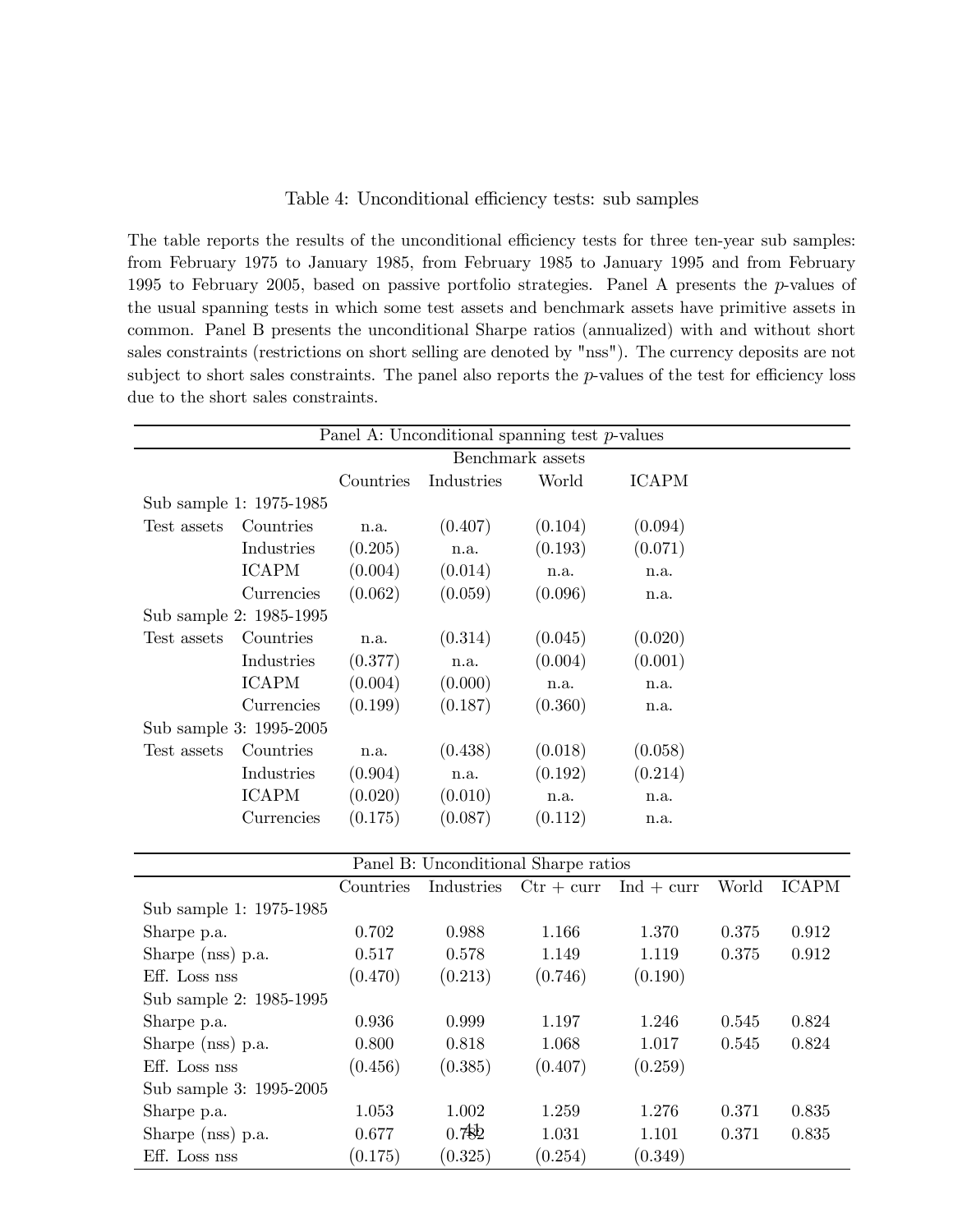#### Table 5: Conditional spanning tests

This table presents the results of the conditional spanning tests. The null hypothesis that managed country portfolios span managed industry portfolio is based on the regression

$$
r_t^{man,y} = a_y + D_y r_t^{man,x} + \varepsilon_t^y,
$$

where  $r_t^{man,y}$  and  $r_t^{man,x}$  are excess returns on managed industry and country portfolios. The regressions for other sets of test and benchmark assets are similar. The instruments used for the countries, industries and world portfolio are a constant (i.e., the returns on the indices themselves are included), the short term US interest rate, the US term spread, the US default spread, and the spread between the dividend yield on the world portfolio and the US short term interest rate. The instruments for the currency deposits are a constant, the short term US interest rate, and the spreads between the UK and US interest rate, the Japanese and US interest rate, and the German and US interest rate. The first panel reports the p-values associated with a Wald test for the hypothesis that the sets of assets listed in the column headers span the sets of assets listed in the first column. Panel B provides  $p$ -values of the spanning tests when the benchmark portfolios exclude the country or industry of interest.

|              | Panel A : Spanning tests $p$ -values                 |            |         |              |  |  |  |  |
|--------------|------------------------------------------------------|------------|---------|--------------|--|--|--|--|
|              | Benchmark portfolios are based on:                   |            |         |              |  |  |  |  |
| Test assets: | Countries                                            | Industries | World   | <b>ICAPM</b> |  |  |  |  |
| Countries    | n.a.                                                 | (0.655)    | (0.404) | (0.758)      |  |  |  |  |
| Industries   | (0.009)                                              | n.a.       | (0.001) | (0.012)      |  |  |  |  |
| <b>ICAPM</b> | (0.001)                                              | (0.000)    | n.a.    | n.a.         |  |  |  |  |
| Currencies   | (0.000)                                              | (0.000)    | (0.000) | n.a.         |  |  |  |  |
|              |                                                      |            |         |              |  |  |  |  |
|              | Panel B: Spanning tests excl. overlapping components |            |         |              |  |  |  |  |
|              | Benchmark portfolios are based on:                   |            |         |              |  |  |  |  |
| Test assets: | Countries                                            | Industries | World   | <b>ICAPM</b> |  |  |  |  |
| Countries    | n.a.                                                 | (0.445)    | (0.203) | (0.516)      |  |  |  |  |
| Industries   | (0.008)                                              | n.a.       | (0.001) | (0.016)      |  |  |  |  |